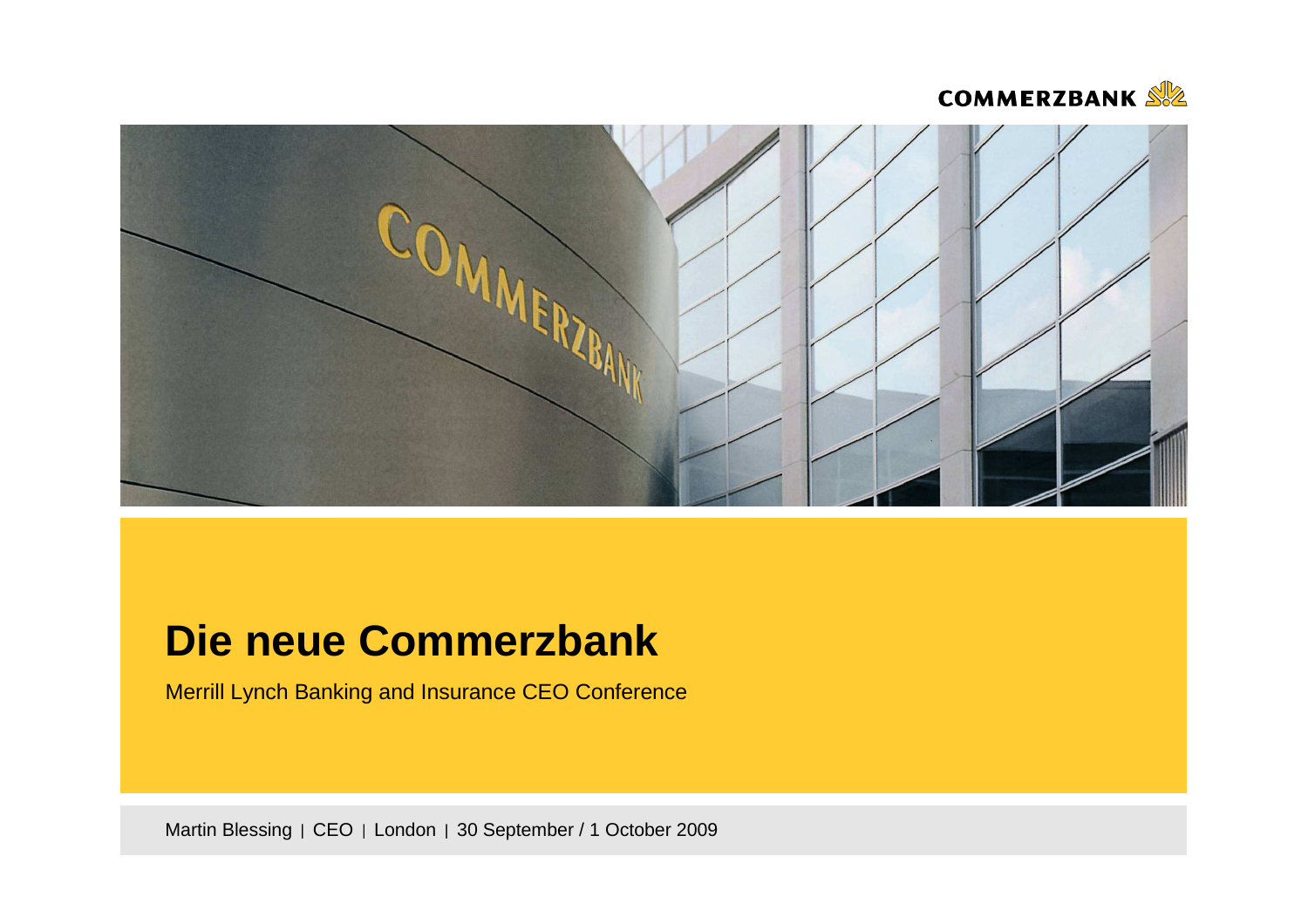

## **Brief review: H1 2009**

- Successful de-risking: strong reduction in balance sheet, risk weighted assets and ABS-Portfolio **1.**
- **2.**Asset disposals in accordance with Roadmap 2012

- **3.**PC and MSB with positive operating profit despite challenging markets
- **4.**Full year funding plan entirely completed by mid year
- Dresdner Bank integration well on track**5.**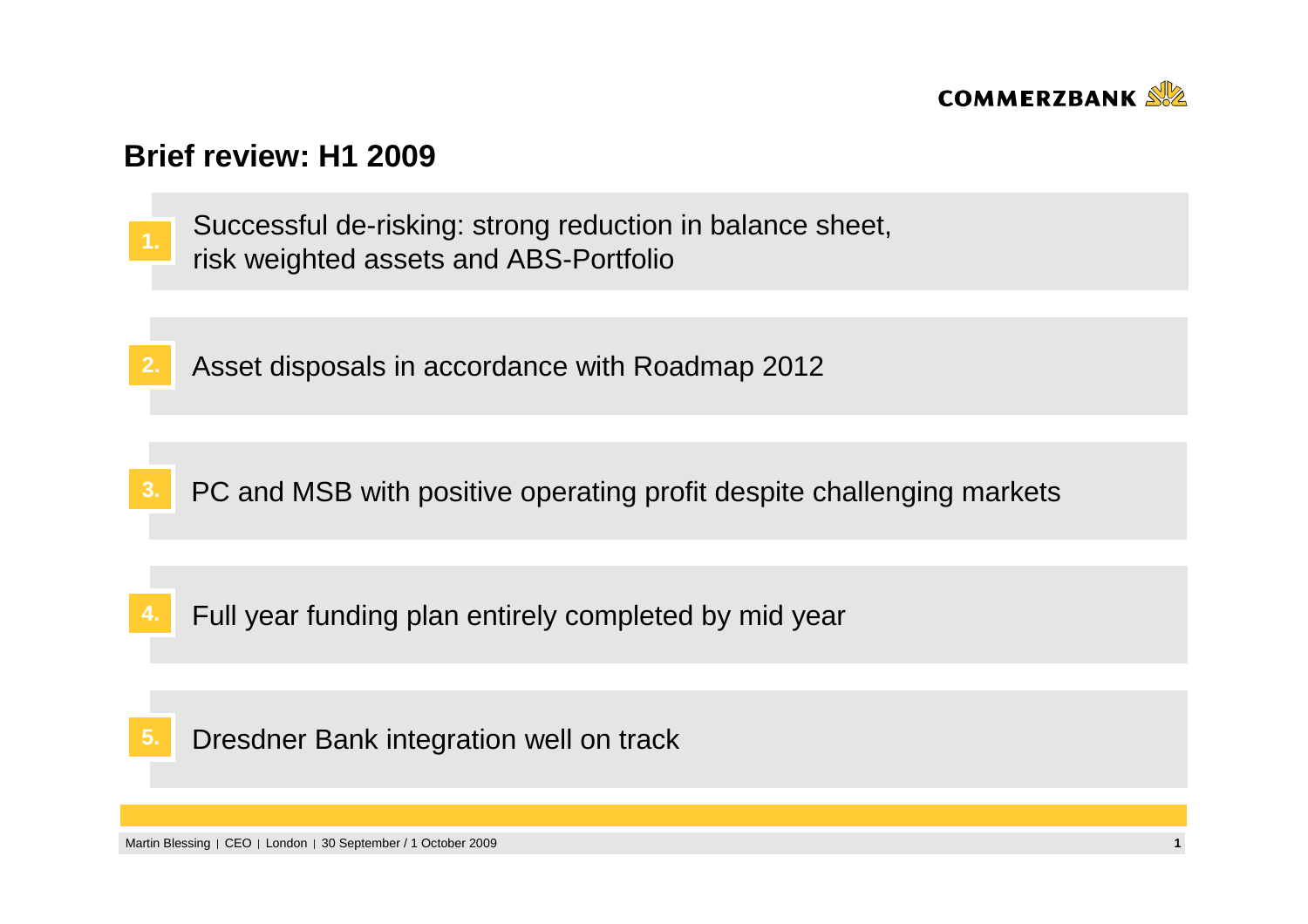

## **Successful de-risking**

### **Balance sheet**

in € bn



### **Risk weighted assets**in € bn



#### \* 2008 pro-forma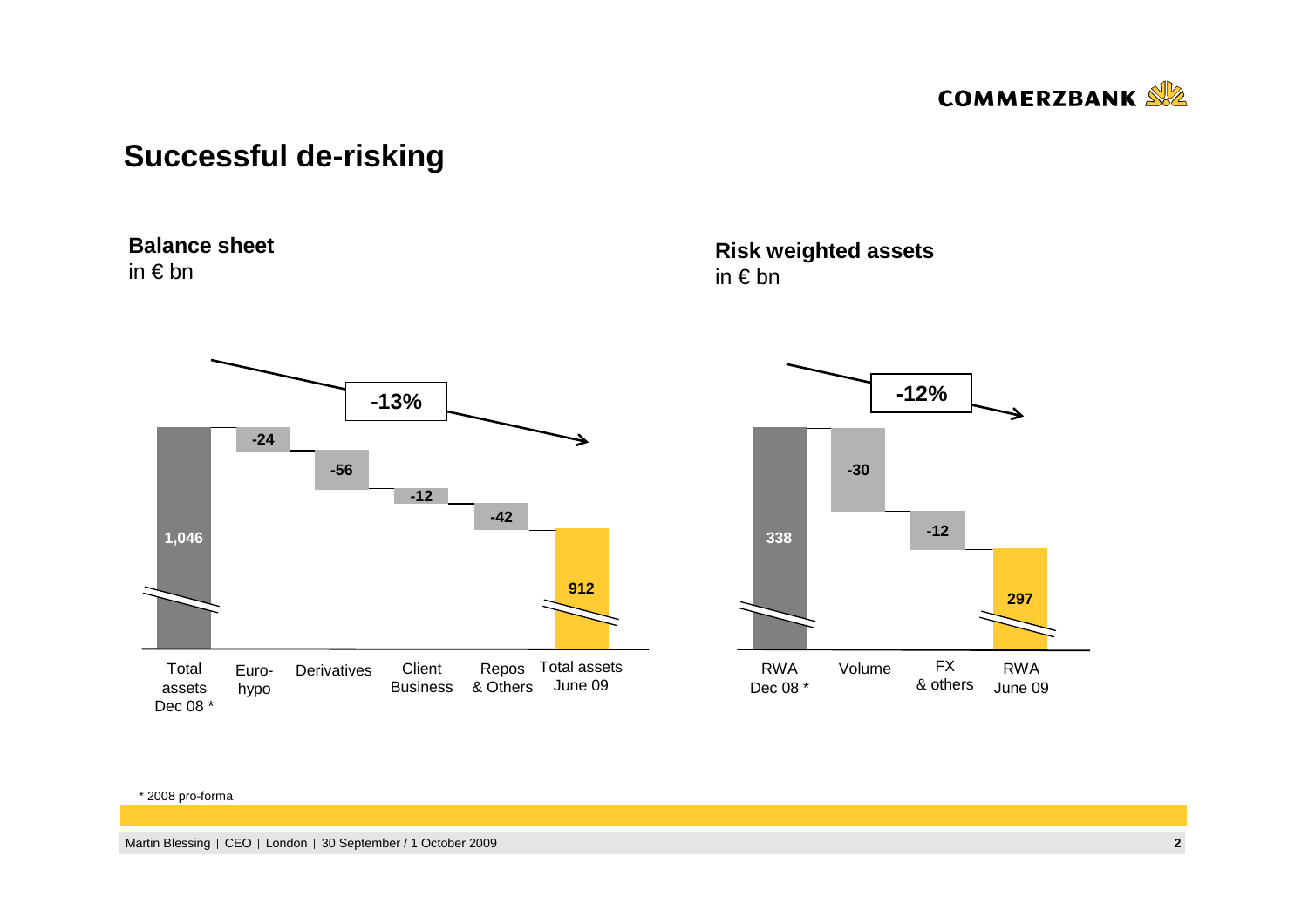

## **Tier 1**



|                                     | <b>Mar '09</b> | <b>Jun'09</b> |
|-------------------------------------|----------------|---------------|
| Risk weighted assets ( $\notin$ bn) | 316            | 297           |
| Revaluation reserves $(\epsilon m)$ | $-2,852$       | $-2,543$      |
| Tier I capital $(\epsilon m)$       | 21,346         | 33,410        |

- Confirmation of high capital ratios
	- Including silent participation and capital increase from SoFFin
	- Positive effect from nondeducting of negative revaluation reserve according to industry standards in Europe (e.g. France, UK, Netherlands)
- RWA decreased due to de-risking of total assets
- > Revaluation reserve affected by
	- Sale of financial investments (i.e. Linde, ThyssenKrupp)
	- Spread tightening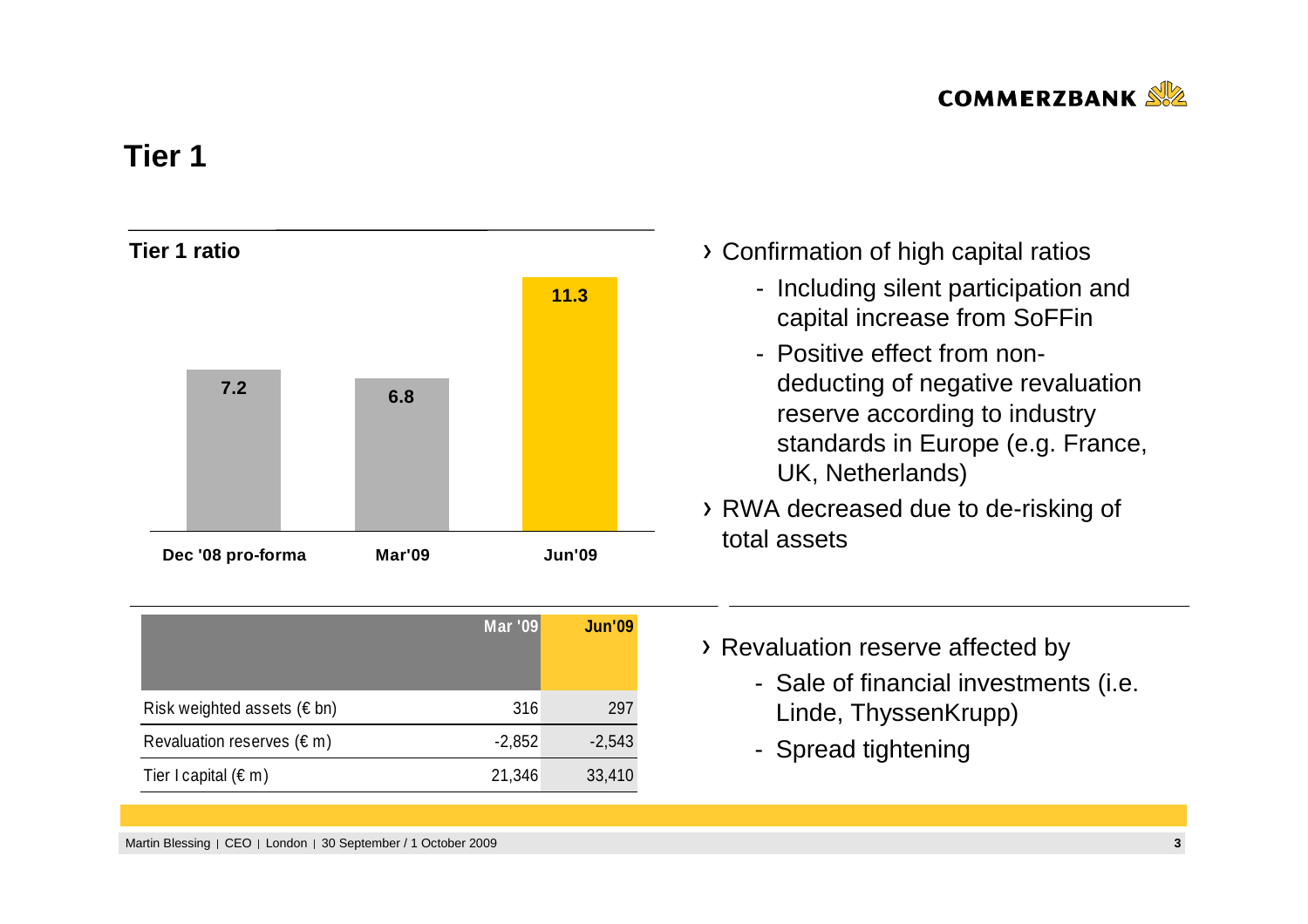

## **Operating performance affected by challenging market conditions**

|                               |                 | Q2 2009 | vs Q2 2008* | vs Q1 2009 |
|-------------------------------|-----------------|---------|-------------|------------|
| Revenues $1$                  | in $\epsilon$ m | 3,055   | $+281$      | $+721$     |
| <b>Operating profit</b>       | in $\epsilon$ m | $-201$  | $-70$       | $+390$     |
| <b>Clean operating profit</b> | in $\epsilon$ m | 93      | $-811$      | $-550$     |
| <b>Net profit</b>             | in $\epsilon$ m | $-746$  | $-946$      | $+115$     |
| <b>Operating ROE</b>          | in $%$          | $-3.0%$ | $+0.6$ ppt  | $+7.0$ ppt |
| <b>Clean operating ROE</b>    | in $%$          | 1.4%    | $-23.4$ ppt | $-9.5$ ppt |

1 before LLP

- > Net interest income improved, net commission income bottoming out
- > Trading income significantly up
- Loan loss provisions remain on high levels due to the economic crisis
- Operating expenses affected by integration costs and non-bank related external charges
- Clean operating profit of €93m reflects weak economic conditions and integration costs

\* pro-forma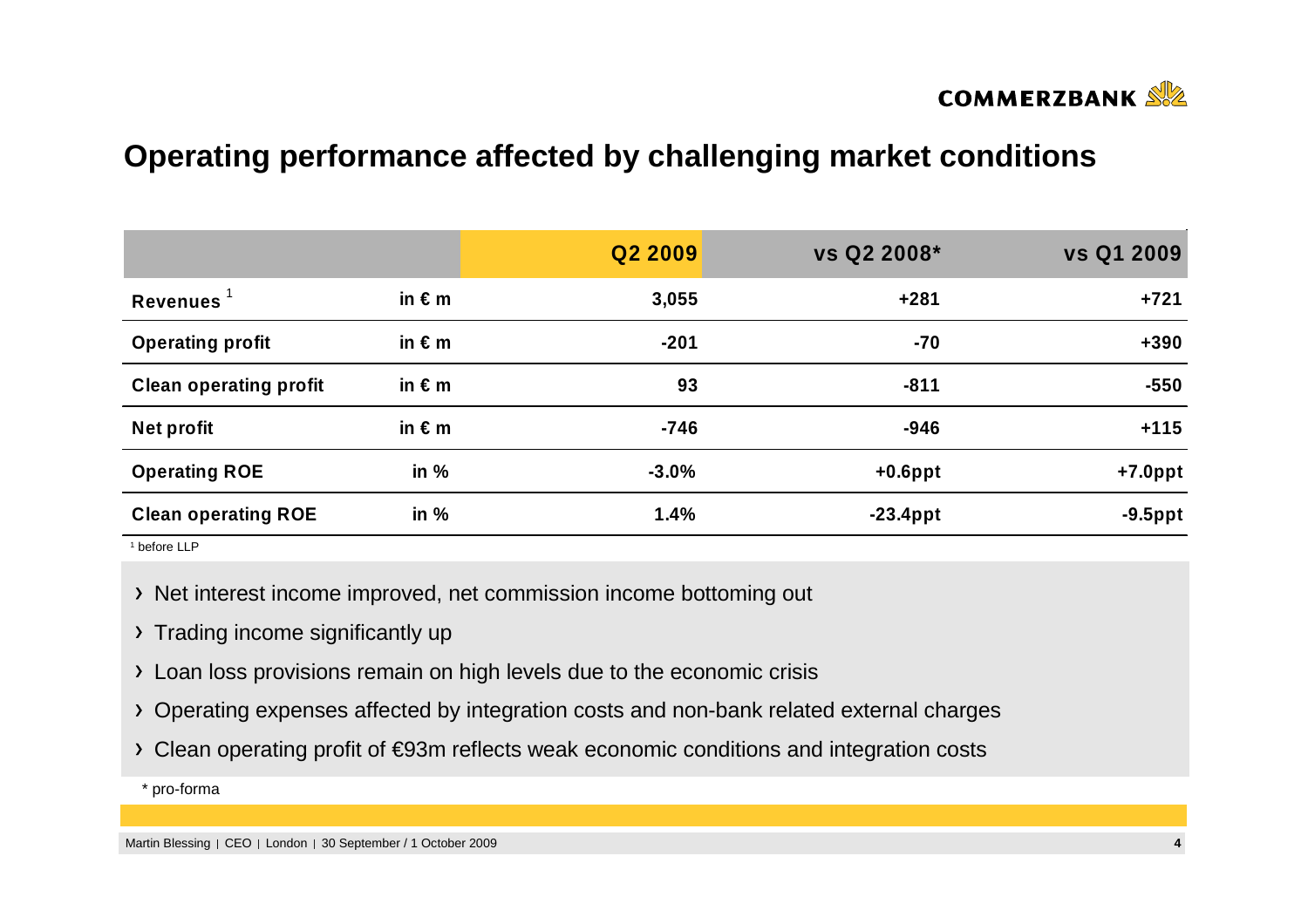

## **Our "Roadmap 2012"**

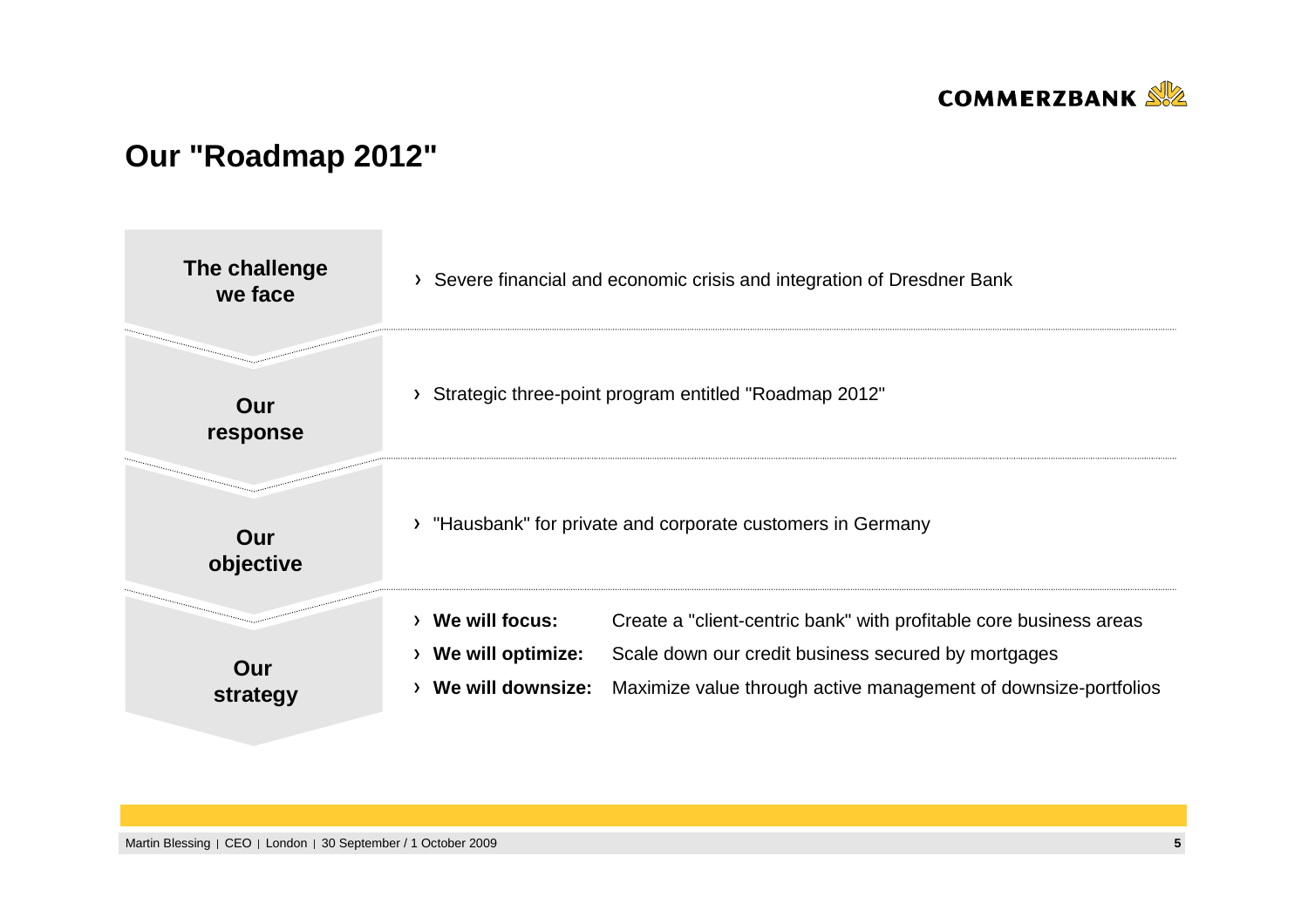

# **Overview of our new strategy**

| <b>Focus</b>        | Creation of a "client-centric bank" with profitable core business areas<br>(Private Customers, Mittelstandsbank and CEE)                                              |
|---------------------|-----------------------------------------------------------------------------------------------------------------------------------------------------------------------|
|                     | Ability to generate stable earnings by focussing on core business                                                                                                     |
|                     | Quick integration of Dresdner Bank and cost leadership                                                                                                                |
|                     | Substantial downsizing of investment banking and enhanced client-orientation                                                                                          |
|                     | > Concentrate on client-oriented services                                                                                                                             |
|                     | > Provide German-focused investment banking products and services with European footprint                                                                             |
| <b>Optimization</b> | Redimensioning our asset-based credit business<br>(Real Estate and Public Finance)                                                                                    |
|                     | Realign market leader Eurohypo                                                                                                                                        |
|                     | > Retain healthy core business of CRE                                                                                                                                 |
|                     | Continue pursuit of downsizing strategy in public finance                                                                                                             |
| <b>Downsizing</b>   | Value maximization by active management of downsize-portfolios<br>Ring-fence structured credit products, exotic credit and "credit flow" (proprietary credit trading) |
|                     | Actively manage portfolios in the Portfolio Restructuring Unit (PRU)                                                                                                  |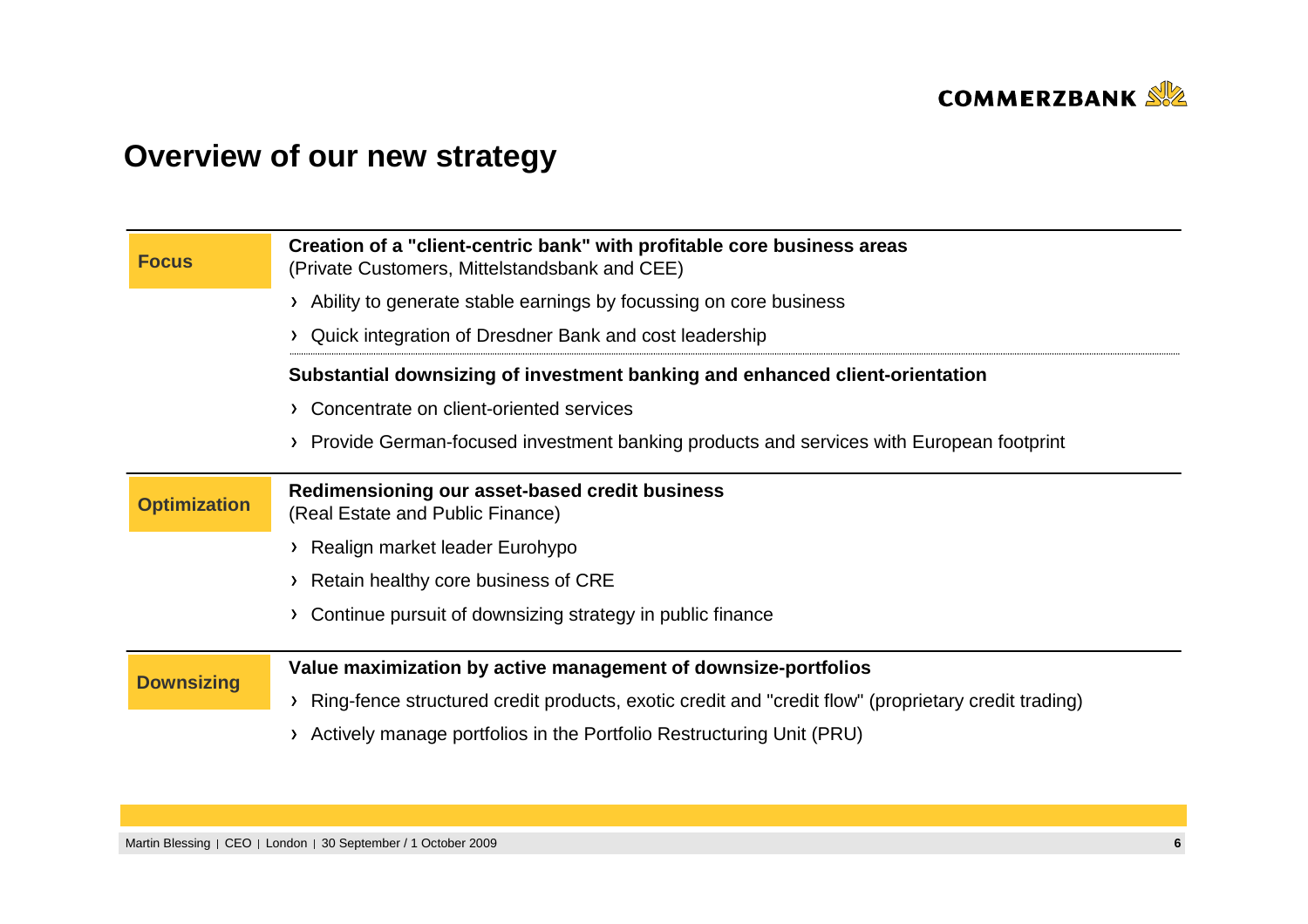

## **Private Customers: Quantum step in market presence**



### **Market leader in investment business**

Customer assets (in  $\epsilon$  bn)



### **Branch network: Close to our customers**

Number of branches



### **Top 3 position in credit business**

Credit volumes (in  $\in$  bn)



Source: Annual Report 2008

\* German customer base, total global customer base: 14.6m \*\* Estimate \*\*\* Excluding retail portfolio Eurohypo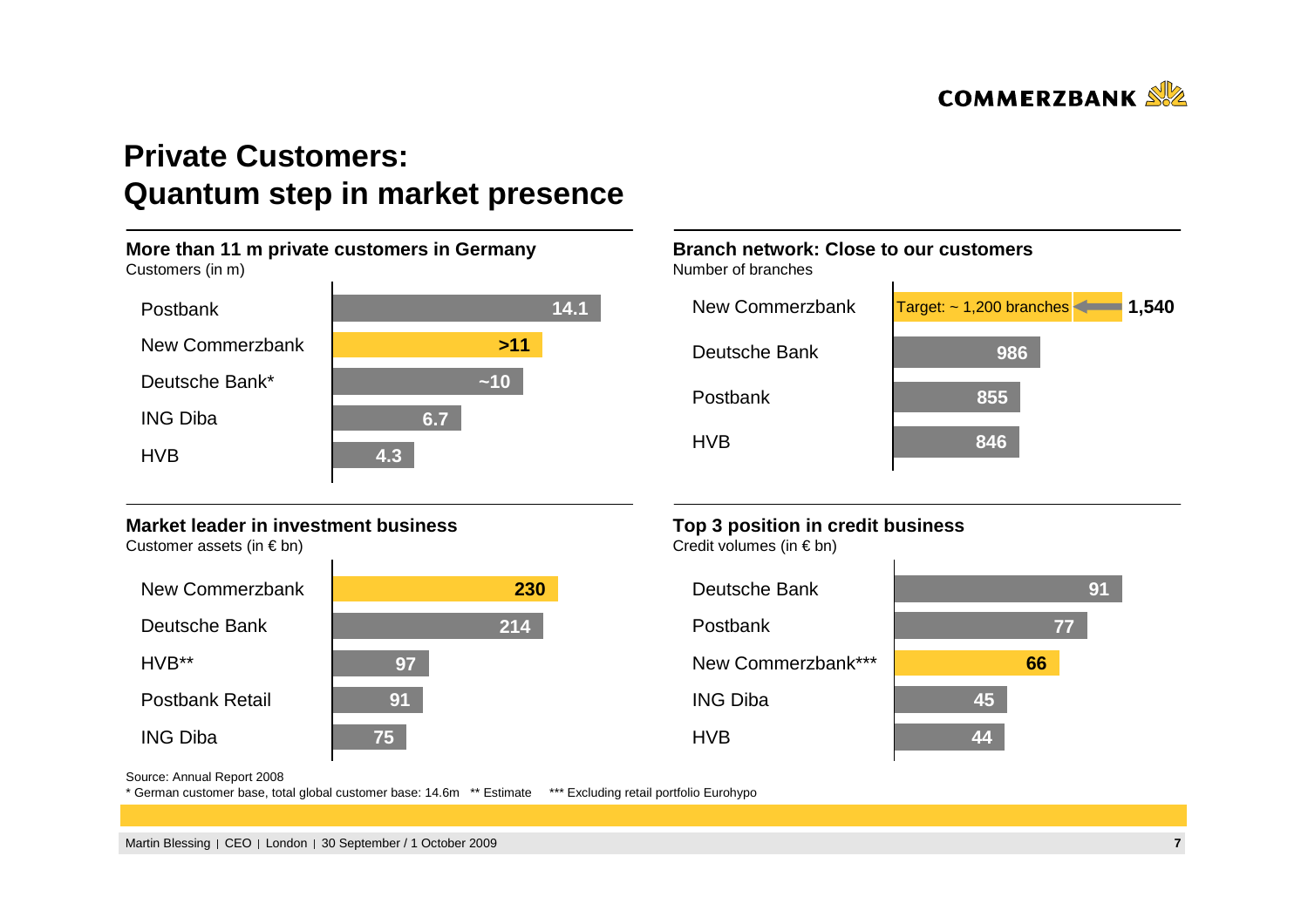

## **Mittelstandsbank: First choice for small and mid-sized SMEs**

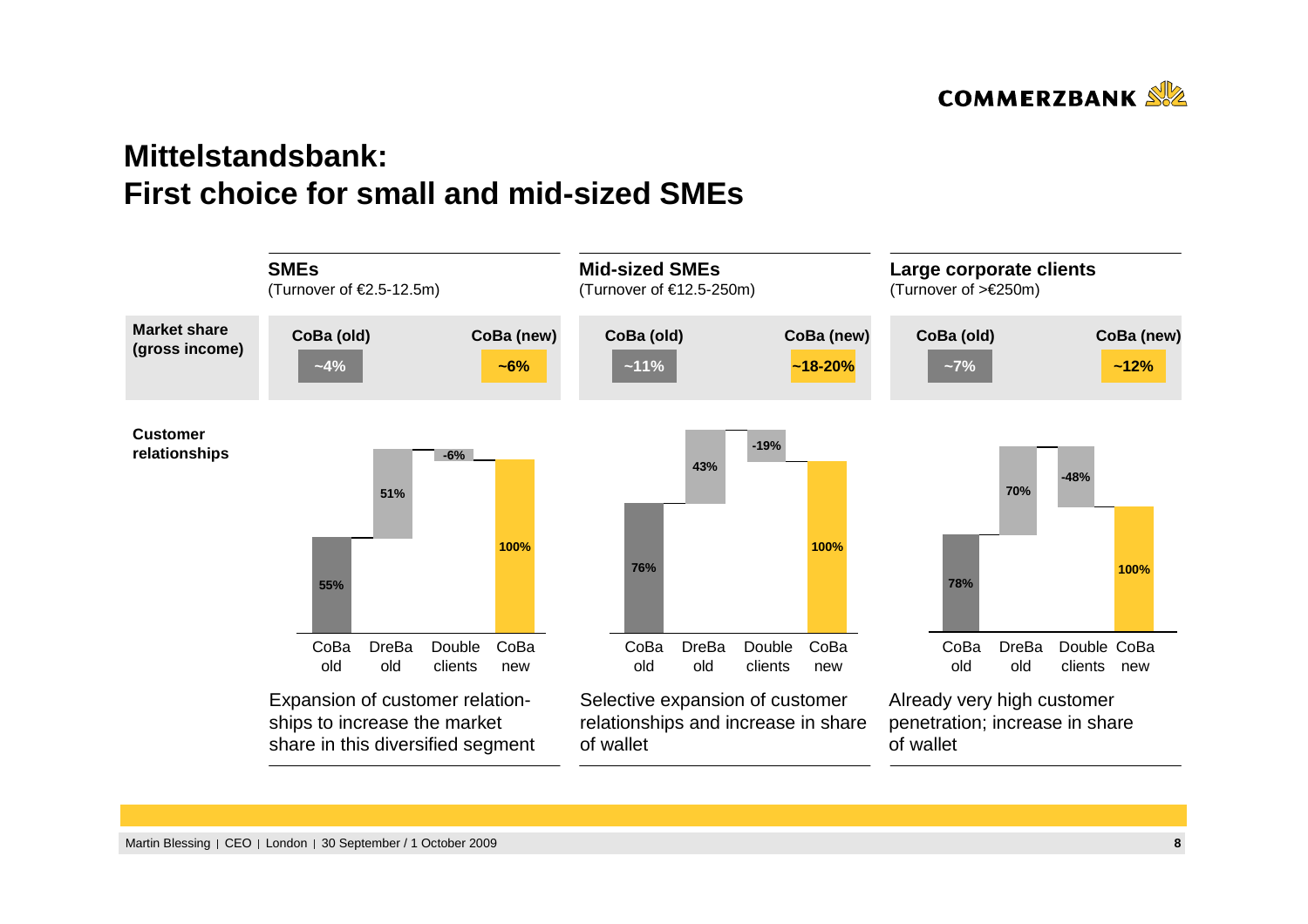

# **Central and Eastern Europe (CEE):Portfolio optimization**

| <b>Commerzbank's</b><br><b>Strategic Position</b> | One of the leading international banks in Central & Eastern Europe with more<br>$\sum$<br>than 3.4 m customers  |  |  |
|---------------------------------------------------|-----------------------------------------------------------------------------------------------------------------|--|--|
|                                                   | Differentiated business model focusing on Commerzbank's key competencies -<br>እ<br>corporate and retail banking |  |  |
|                                                   | Concentrating operations on most attractive markets<br>Σ                                                        |  |  |
|                                                   |                                                                                                                 |  |  |
|                                                   | <b>Mitigating P&amp;L-risks</b><br>$\rightarrow$                                                                |  |  |
| <b>Profitability Drivers</b>                      | - Risk reduction and portfolio optimization & ongoing efficiency programs for<br>all business units             |  |  |
|                                                   | - Optimization of product portfolio and development of new business /<br>revenue sources                        |  |  |
|                                                   | Focus on profitable core business<br>▸                                                                          |  |  |
|                                                   |                                                                                                                 |  |  |
|                                                   | Increasing profitability in corporate banking, focused growth in retail banking<br>>                            |  |  |
| <b>Strategic Goals</b>                            | Reducing risk costs, strict cost management and development of new revenue<br>Σ<br>streams                      |  |  |
|                                                   | Further development of business models, e.g. business mix, operational<br>Σ<br>excellence                       |  |  |
|                                                   |                                                                                                                 |  |  |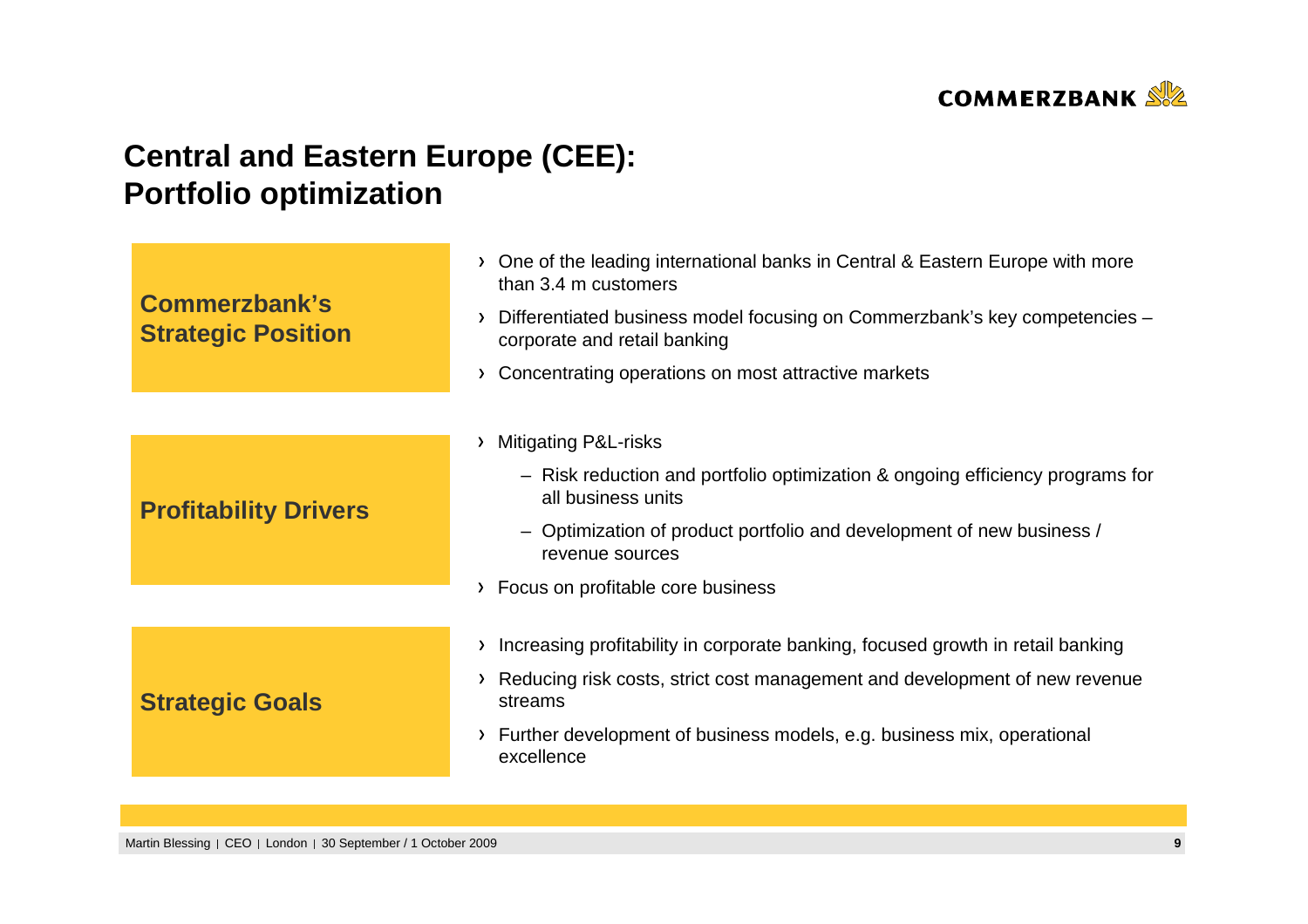

# **Corporates & Markets:Client-focused investment banking house**

| C&M                                                                                                                                                                           |                                                                                                                                                                                                                   |                                                                                                                                                                                         |  |  |  |
|-------------------------------------------------------------------------------------------------------------------------------------------------------------------------------|-------------------------------------------------------------------------------------------------------------------------------------------------------------------------------------------------------------------|-----------------------------------------------------------------------------------------------------------------------------------------------------------------------------------------|--|--|--|
| <b>Equity Markets Commodities</b><br>(EMC)                                                                                                                                    | <b>Fixed Income &amp; Currencies</b><br>(FIG)                                                                                                                                                                     | <b>Corporate Finance</b><br>(CF)                                                                                                                                                        |  |  |  |
| Top 3 European Equity<br>Derivatives provider/#1 German<br>Equity house<br><b>Integrated Commodities</b><br>business<br>Leverage much larger retail/<br>corporate client base | Top counterparty for risk<br>management solutions (IR/FX) -<br>particularly in Corporate<br>Germany<br>Client-centric business model:<br>leverage on Germany as core<br>and focused international sales<br>forces | Top German Corporate Finance<br>House<br>Focus on financing and<br>$\sum$<br>advisory of German large caps<br>and multinationals<br>Corporate Finance advisory<br>and execution for MSB |  |  |  |

### **Client-Relationship Management (CRM)**

> A provider of the full banking universe of services for the top 100 German Corporates and leading international Insurance companies

**Research**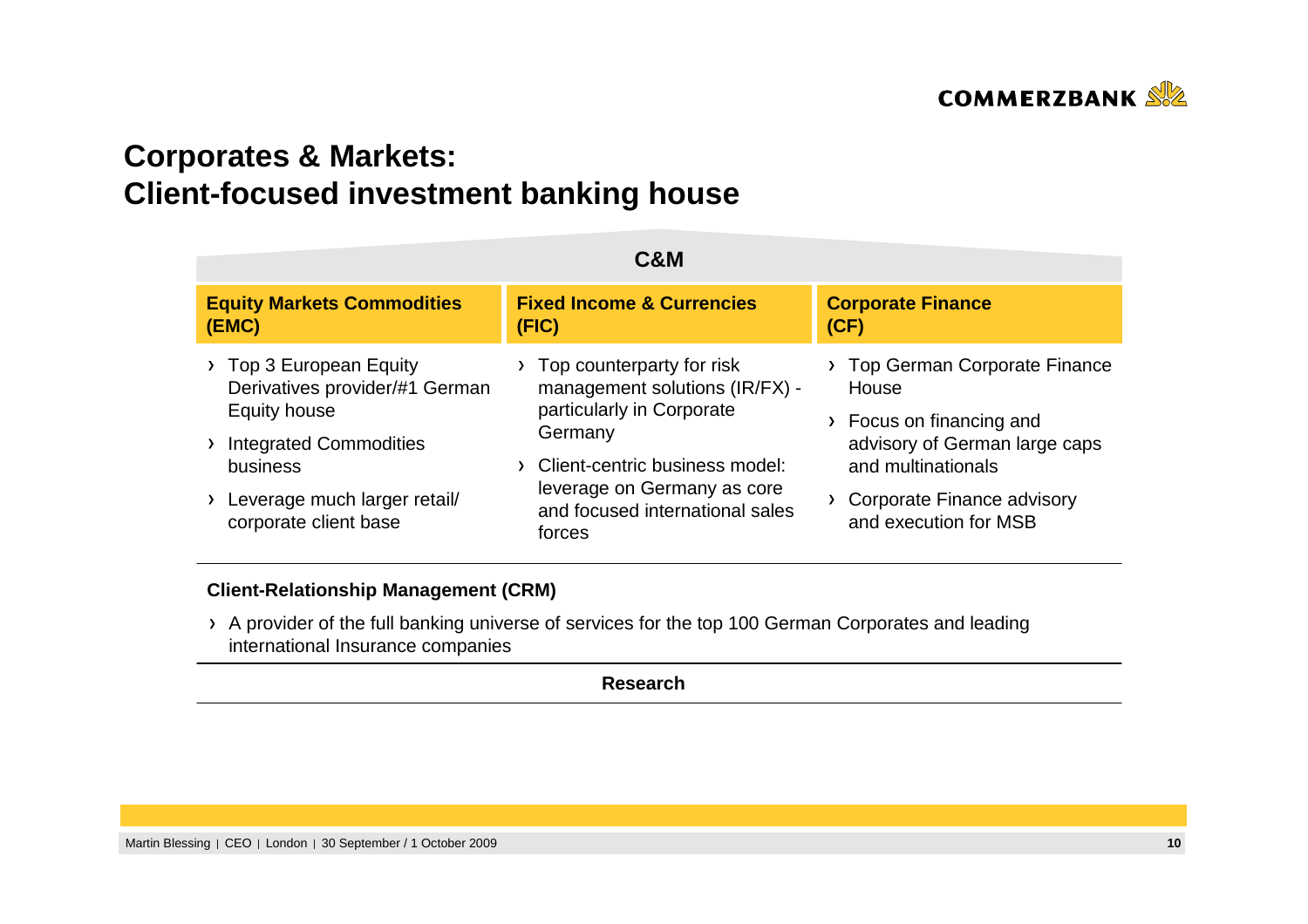

# **Asset Based Finance (ABF): Value recovery and reduction of RWA**

|                       | Goal for 2012                                                                                                                    |
|-----------------------|----------------------------------------------------------------------------------------------------------------------------------|
| EUROHYPO (CRE)        | Downsizing of portfolio to $\epsilon$ 60 bn by 2012<br>≻                                                                         |
|                       | Reduction from more than 30 markets today to 10 markets                                                                          |
|                       | Target clients in Germany are professional real estate investors and developers<br>from $\epsilon$ 15 m financing volume upwards |
|                       | Strong redimensioning and increase in profitability/efficiency                                                                   |
| <b>PUBLIC FINANCE</b> | Downsizing of portfolio to maximum €100 bn by 2010; decrease of new business                                                     |
|                       | Funding ensured by ability of using assets as cover fund; refinancing at matching<br>maturities                                  |
| <b>SHIPPING</b>       | Reduction in new business                                                                                                        |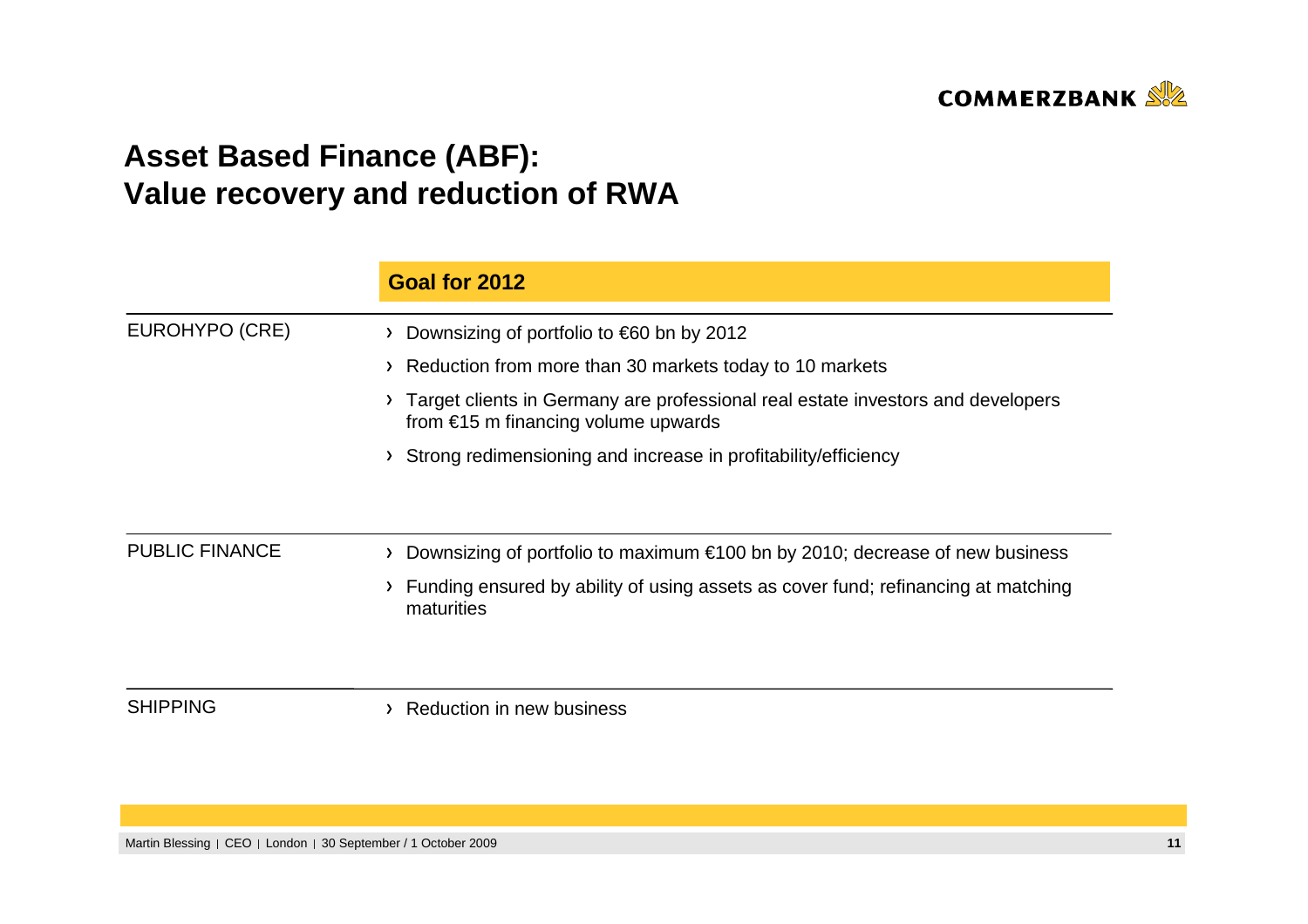

## **Portfolio Restructuring Unit (PRU):Assets earmarked for downsizing**

### **Goal**

- Comprehensive spin-off of all ABS-related and structured credit portfolios
- Additionally all credit run-down portfolios from C&M (focus on core activities)
- Systematic reduction of assets to ease pressure on P&L, separated from core operating business
- > No spin-off of individual assets from core business

### **PRU**

Structured credit(ABS, MBS, CDOs, Conduits)

Structured, exotic credit derivatives (Bonds, loans trading, indices, other)

"Credit Flow": loan trading

### **Not included**

SLABS (Government wrapped student loans)

Leveraged Acquisition Financing

Client driven Conduits

Other positions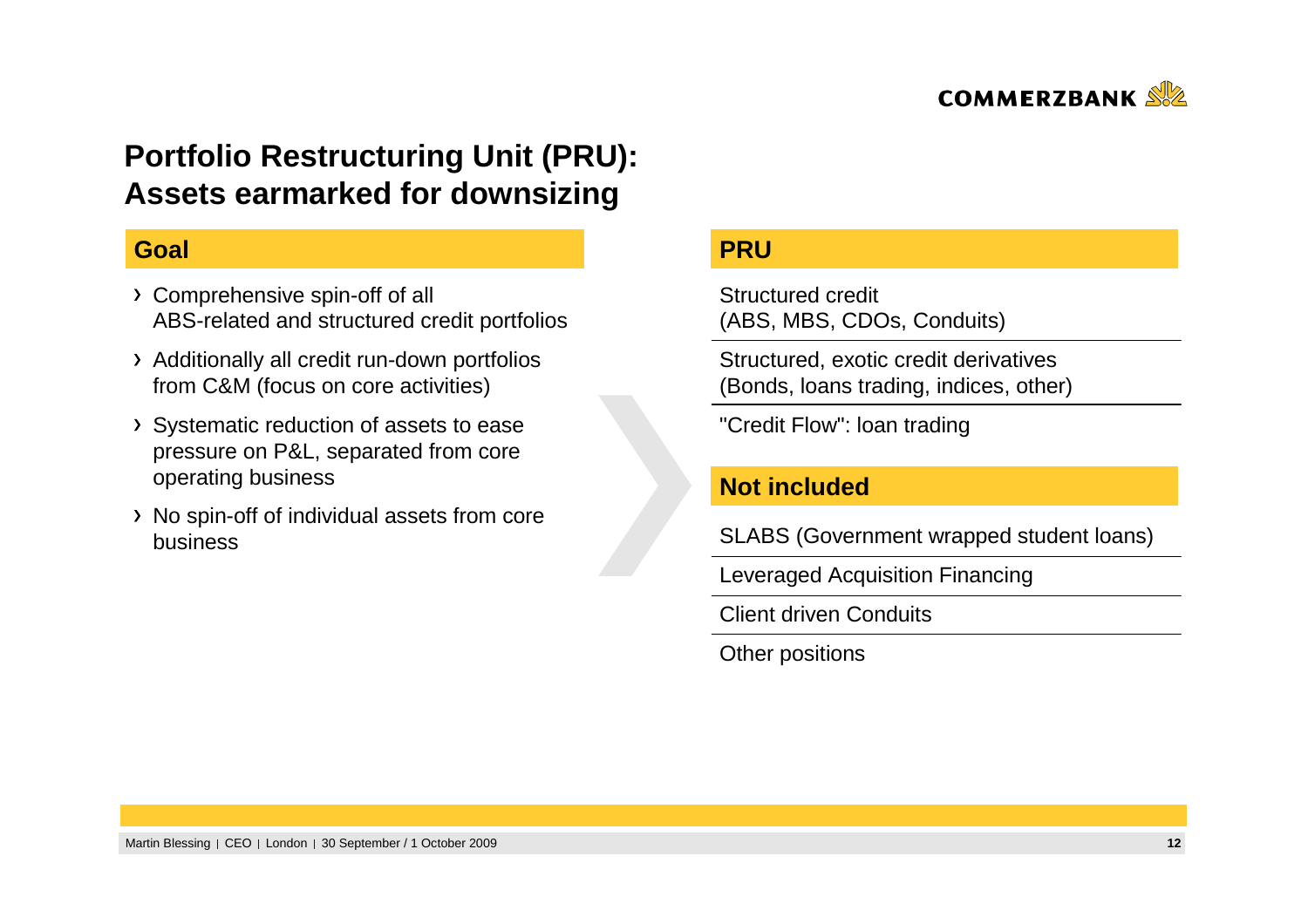

# **Integration roadmap and milestones**

| <b>Phase I:</b><br>Integration preparation | <b>Phase II:</b><br><b>Preparation for integration</b><br>implementation | <b>Phase III:</b><br>Integration implementation |
|--------------------------------------------|--------------------------------------------------------------------------|-------------------------------------------------|
| <b>Blueprint New Commerzbank</b>           | Works council negotiations                                               | Implementation of human                         |
| <b>Business model/strategy</b>             | Implementation human resources                                           | resources management                            |
| $\lambda$                                  | management                                                               | IT-implementation                               |
| Organization                               | <b>Preparation IT</b>                                                    | Adoption of target organisation                 |
| Core processes                             | Detailed planning of implemenation                                       | and target processes                            |
| <b>Synergies</b>                           | Overall optimization of locations                                        | Implementation synergy measures                 |
| <b>Business Case</b>                       | De-risking investment banking                                            | Conclusion balance sheet reduction              |
| <b>Stabilization measures</b>              | Training/schooling                                                       | Training/schooling                              |
| Plannning of integration                   | Change process                                                           | Change process                                  |

| August 31, 2008<br>Announcement of<br>Dresdner Bank<br>acquisition | Januar 31, 2009<br>Finalization blueprint | March 30, 2009<br>Conclusion social plan/<br>reconciliation of<br>interests (Head Office) | May 11, 2009<br>Merger | 2. Juli 2009<br>Conclusion social plan/<br>reconciliation of interests<br>(regional branches) | Q4 2010<br>IT migration |
|--------------------------------------------------------------------|-------------------------------------------|-------------------------------------------------------------------------------------------|------------------------|-----------------------------------------------------------------------------------------------|-------------------------|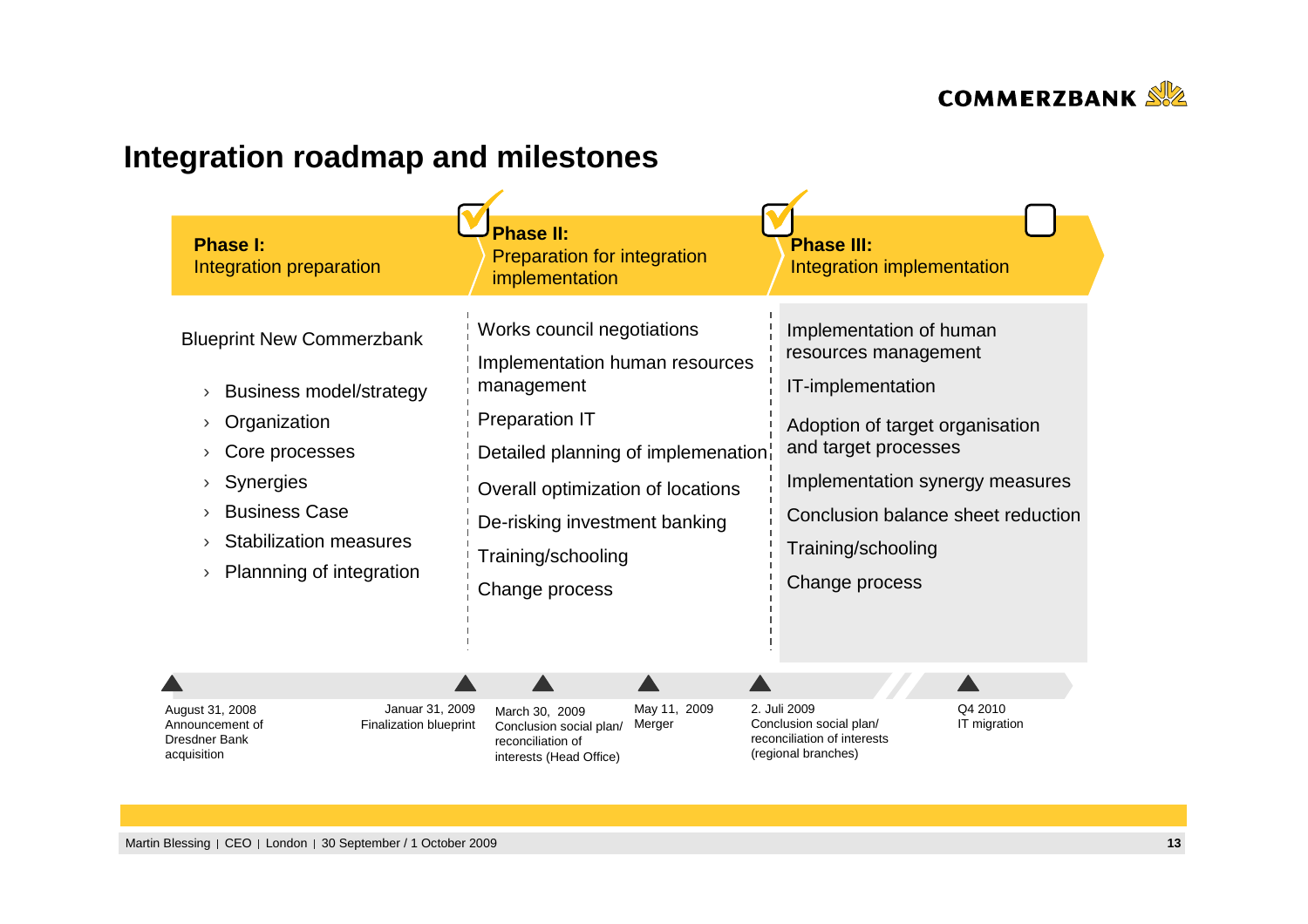

## **"Roadmap 2012" and objectives for the new Commerzbank**



\* Indicative derivation on the basis of a model for future capital management; calculation of group RoE on the basis of the sum of segment capital (not on the basis of shareholders' capital)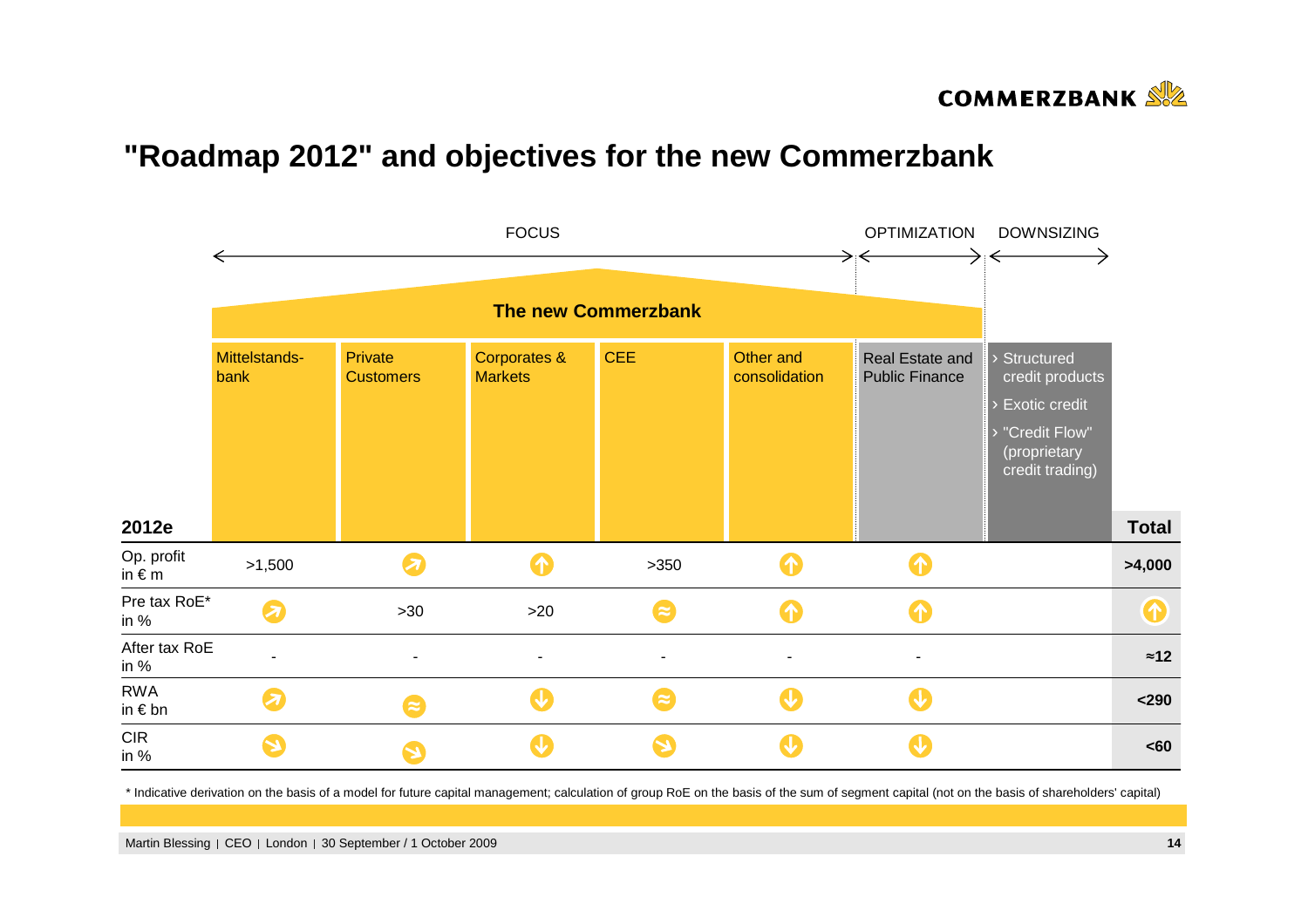

# **Our targets (1/3)**

| Targets for 2009 achieved to date                                                         | Targets for 2009 to 2011                                                 | Longer-term targets |
|-------------------------------------------------------------------------------------------|--------------------------------------------------------------------------|---------------------|
| Completion of Dresdner Bank acquisition                                                   |                                                                          |                     |
| Reconciliation of interests and social compensation plan for headquarters<br>in Frankfurt |                                                                          |                     |
| Recapitalization of the new Commerzbank (SoFFin)                                          |                                                                          |                     |
| New strategic orientation: "Roadmap 2012"                                                 |                                                                          |                     |
| Integration process on time                                                               |                                                                          |                     |
|                                                                                           | Total unused SoFFin guarantees of $\epsilon$ 10bn returned ahead of time |                     |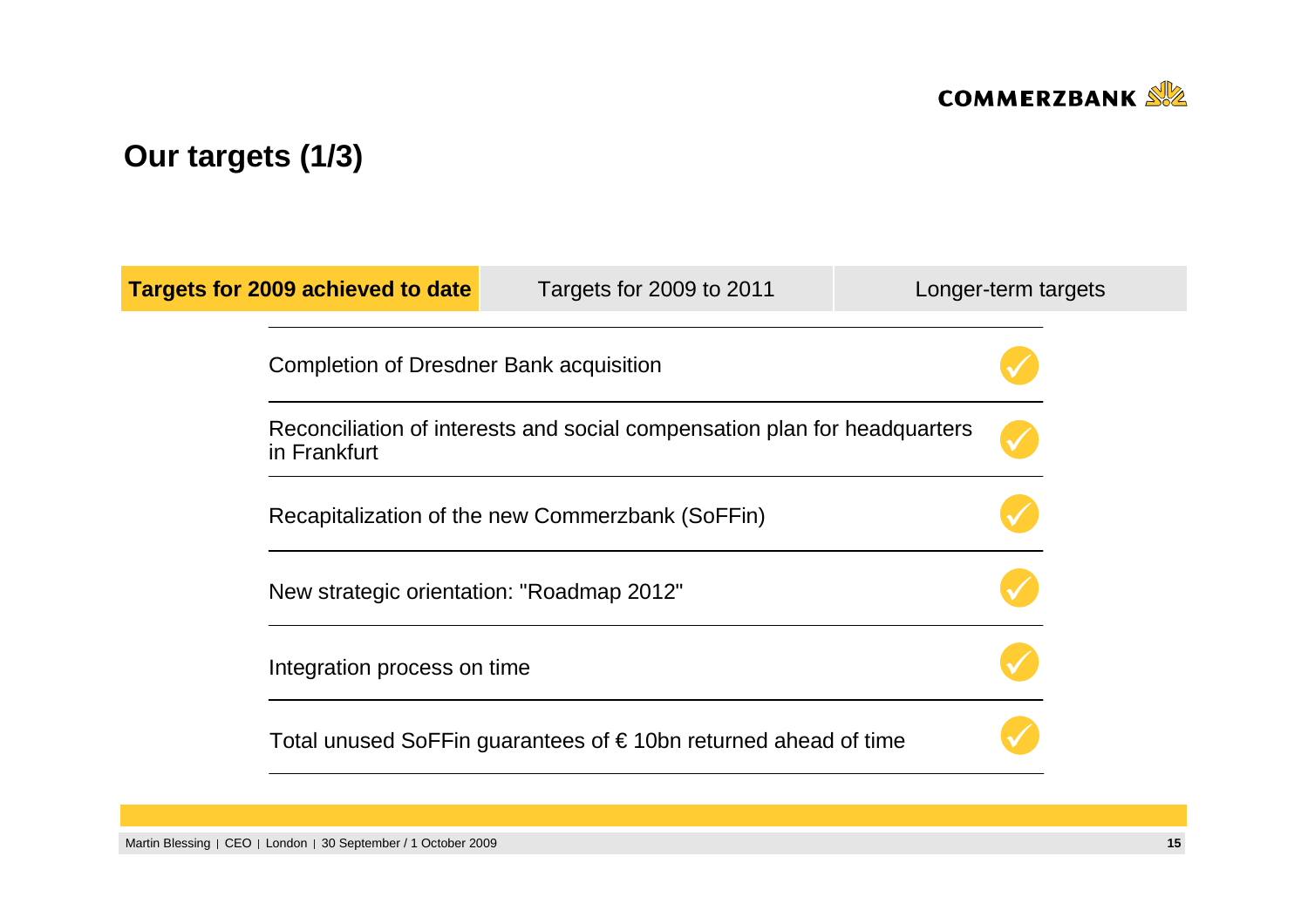

# **Our targets (2/3)**

| Targets for 2009 achieved to date |                                                       | Targets for 2009 to 2011 |  | Longer-term targets |
|-----------------------------------|-------------------------------------------------------|--------------------------|--|---------------------|
|                                   |                                                       |                          |  |                     |
|                                   | Reduction in operating expenses under $\epsilon$ 8 bn |                          |  | End-2010            |
|                                   | Brand integration completed (Dreba and CoBa)          |                          |  | End-2010            |
|                                   | Return to profitability (break-even before SoFFin)    |                          |  | 2011 at the latest  |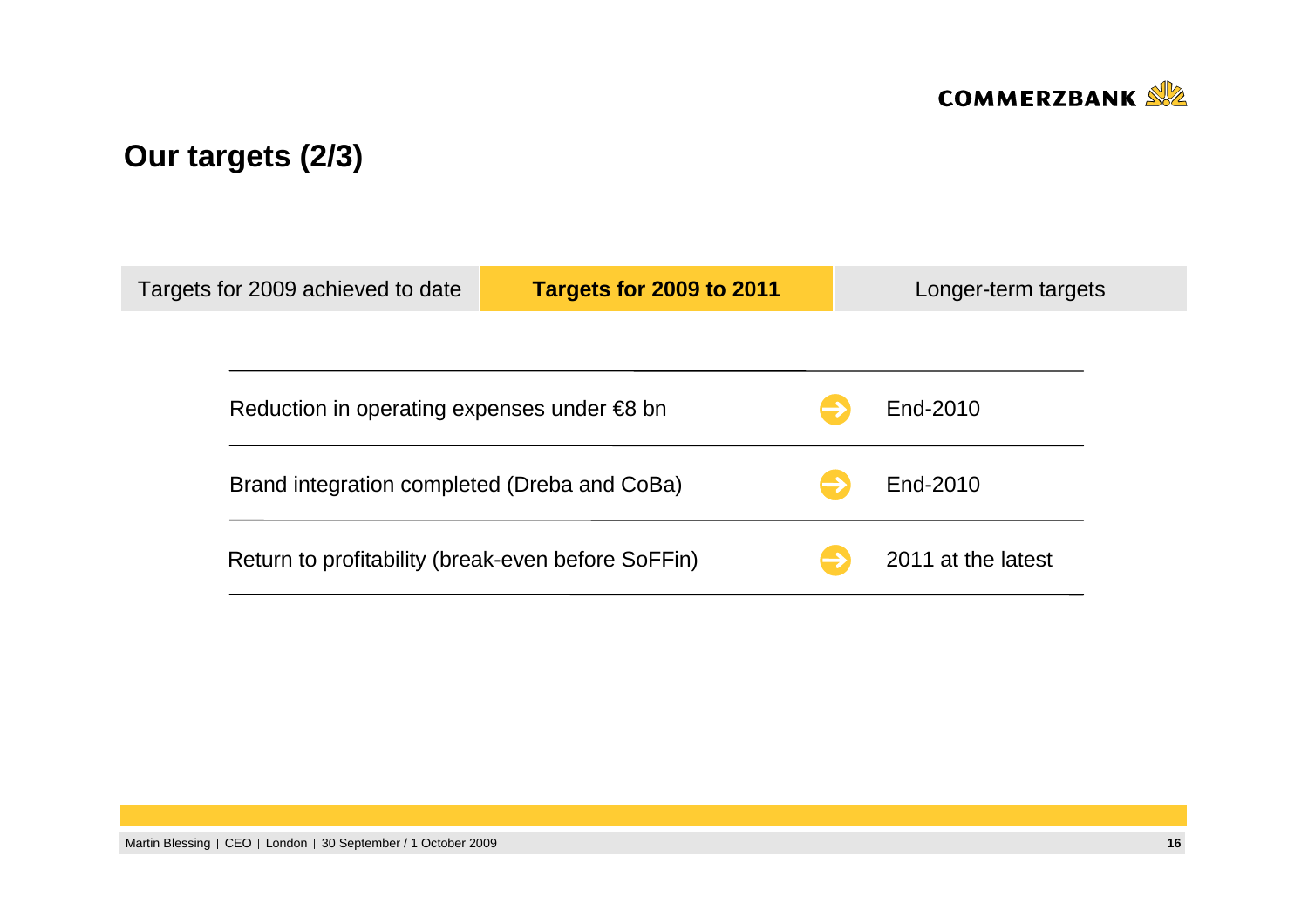

# **Our targets (3/3)**

| Targets for 2009 achieved to date                                                     | Targets for 2009 to 2011                                     |  | Longer-term targets |
|---------------------------------------------------------------------------------------|--------------------------------------------------------------|--|---------------------|
|                                                                                       |                                                              |  |                     |
|                                                                                       |                                                              |  |                     |
| $\geq$ 64 bn in sustainable operating profit                                          |                                                              |  | 2012                |
| RoE target after tax 12%                                                              |                                                              |  |                     |
|                                                                                       | Reduction of RWAs to $\leq 290$ bn (before sale of Eurohypo) |  | 2012                |
| Planned reduction of silent participations subject to<br>normalized market conditions |                                                              |  | 2012                |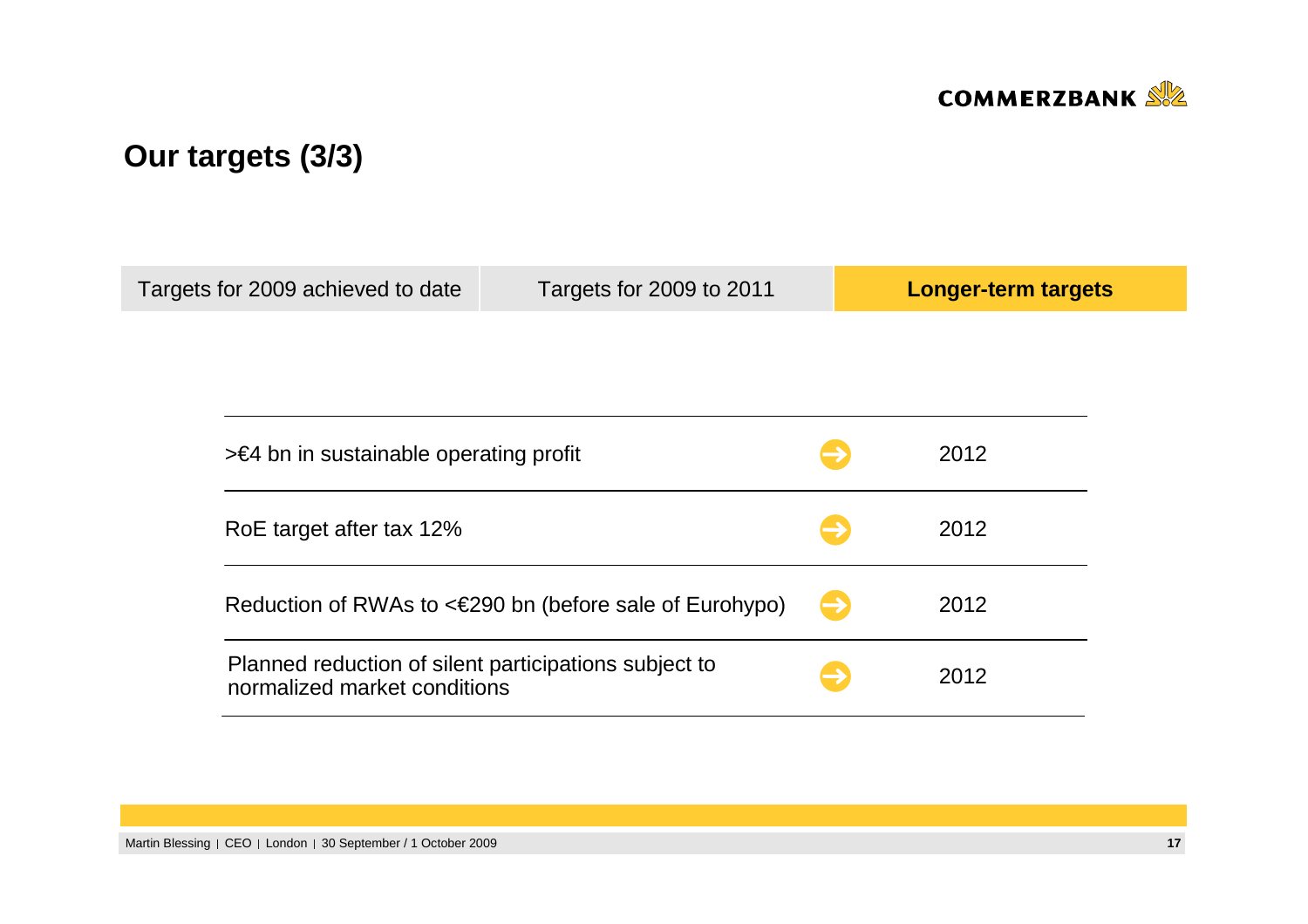

## **Outlook**

- Sentiment improved, but both institutional and private clients are still transacting less securities **1.**
- PRU with the right set up, shareholder-minded approach in reducing assets -De-risking continues **2.**
- **3.**Integration of Dresdner Bank continues to be on high priority
- **4.**Cautious outlook due to the fragile market environment, but solid start in H2
- New segment reporting starting July 1st, restated figures will be delivered ahead Q3 disclosure**5.**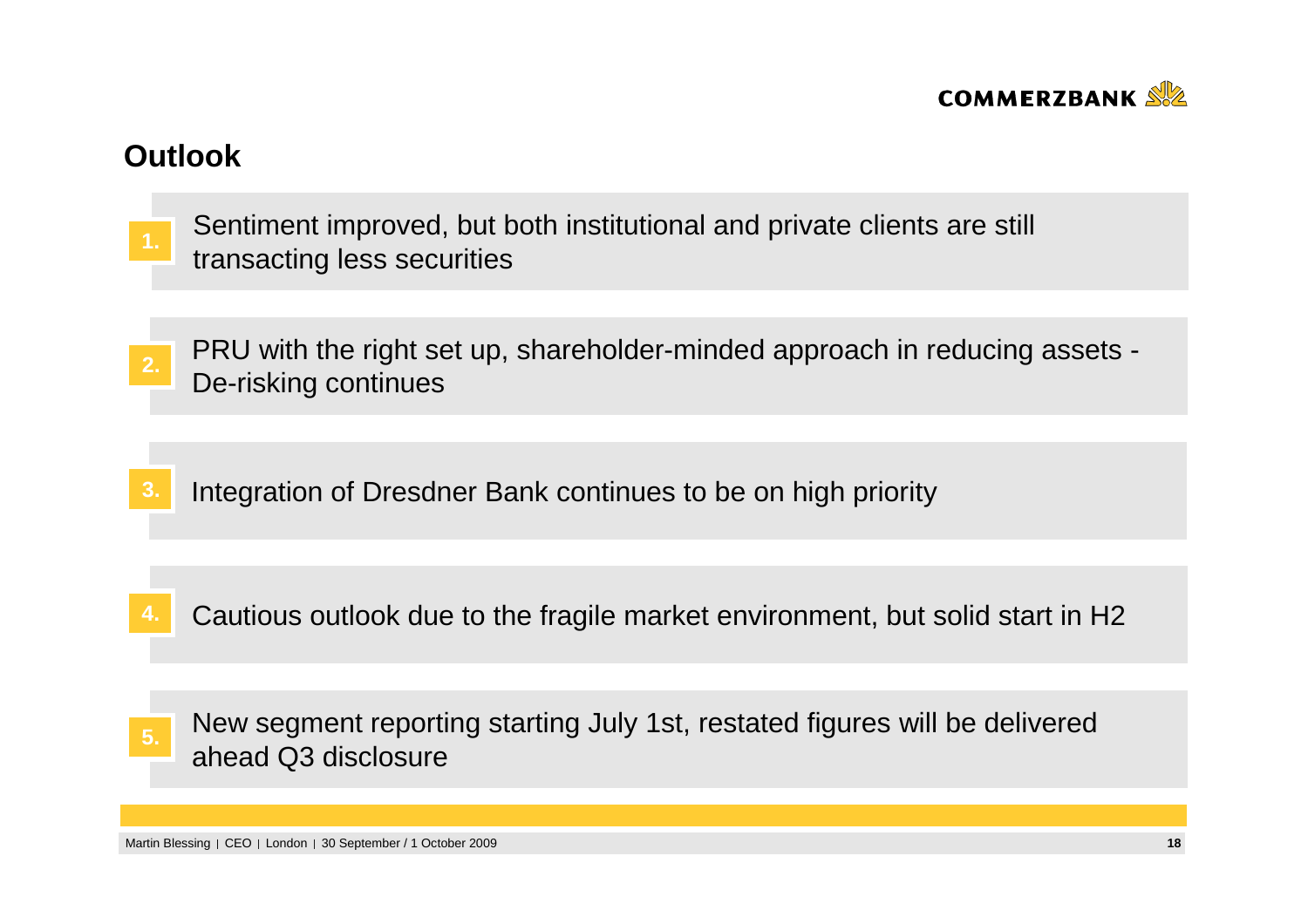

**Appendix 1: Q2 2009**

Martin Blessing | CEO | London | 30 September / 1 October 2009 **<sup>19</sup>**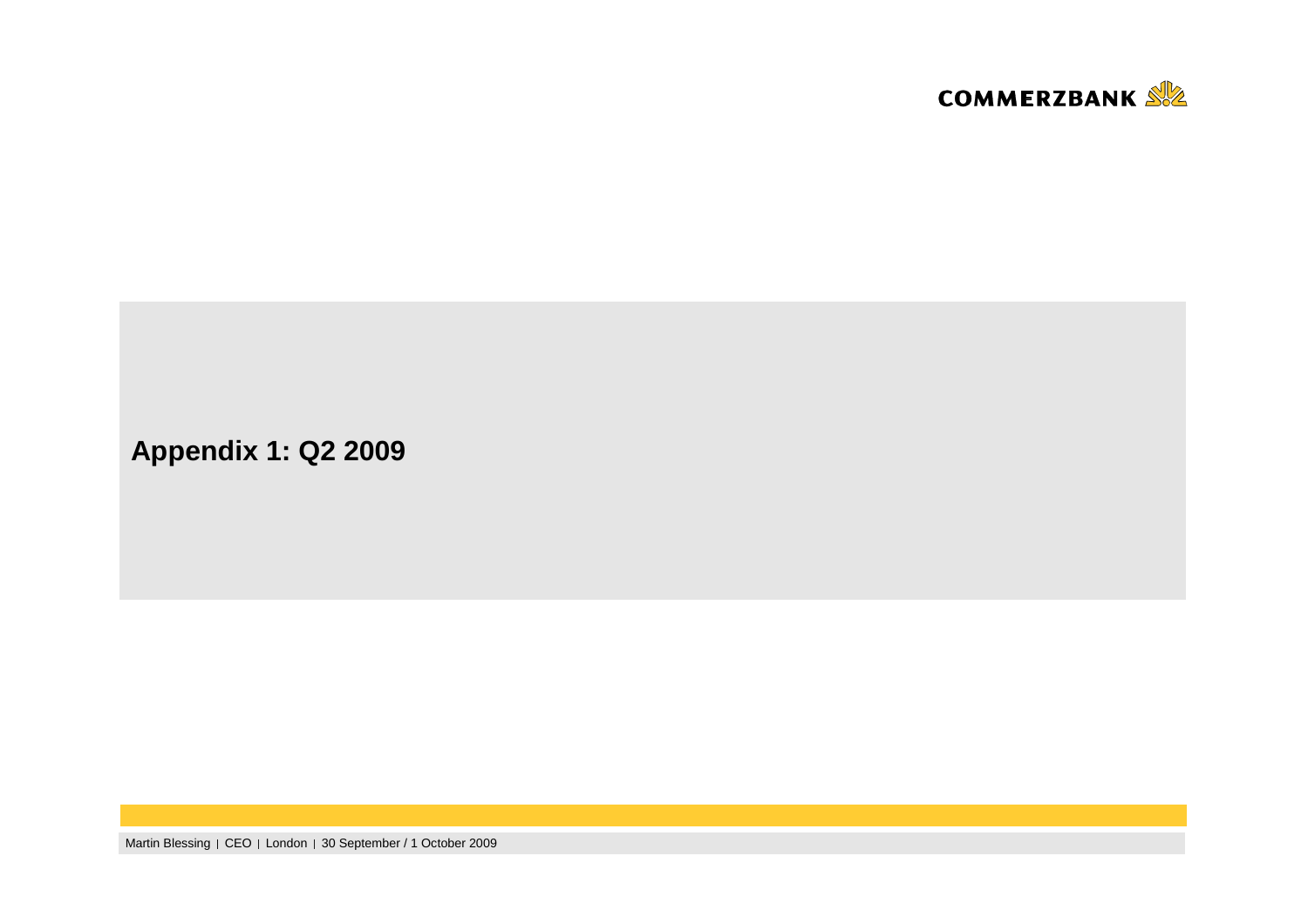

## **Q2 with reduced negative market effects**

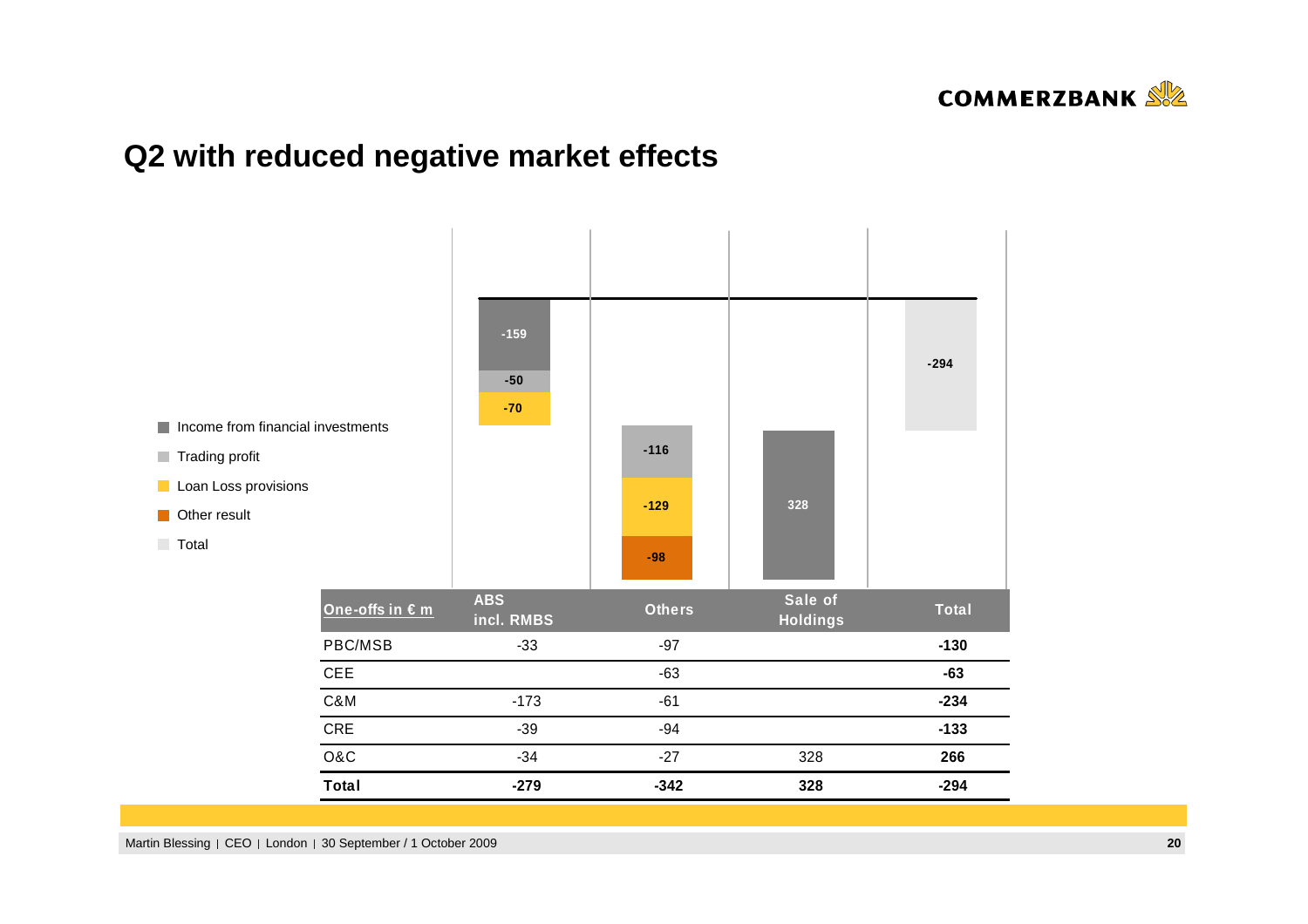

## **Loan loss provisions and exposure at default in 1st Half 2009**

|                               | <b>Commerzbank</b>                                                             |                                                                  |                                                                                                          |                                                           |                                                                                 |                             |              |
|-------------------------------|--------------------------------------------------------------------------------|------------------------------------------------------------------|----------------------------------------------------------------------------------------------------------|-----------------------------------------------------------|---------------------------------------------------------------------------------|-----------------------------|--------------|
|                               | <b>Private</b><br><b>Customers</b>                                             | <b>Mittelstandsbank</b>                                          | <b>Corporates</b><br>& Markets                                                                           | <b>Central and</b><br><b>Eastern Europe</b>               | Commercial<br><b>Real Estate</b>                                                | Others and<br>consolidation | <b>Total</b> |
| EaD<br>in $\epsilon$ bn       | 101                                                                            | 116                                                              | 267                                                                                                      | 22                                                        | 110                                                                             | 42                          | 659          |
| <b>LLP</b><br>in $\epsilon$ m | 161                                                                            | 309                                                              | 478                                                                                                      | 375                                                       | 507                                                                             | $\overline{7}$              | 1,837        |
| LLP ratio *<br>in bp of EaD   | 32                                                                             | 53                                                               | 36                                                                                                       | 341                                                       | 92                                                                              | $\sqrt{3}$                  | 56           |
|                               | > First effects of<br>negative market<br>environment<br>becoming<br>noticeable | > Increased<br>restructurings<br>and expected<br>credit defaults | > Reduction in<br>burdens due to<br>successful<br>restructurings<br>> Clear reduction<br>expected for H2 | > Trend reversal<br>can not be<br>foreseen short-<br>term | > Cluster risks due<br>to difficult<br>situation in<br>international<br>markets |                             |              |

**Risk provisions** for 2009 is to be expected on 2008 levels

In terms of impairment **charges arising from available-for-sale holdings and defaults in the trading book**, the current assumption for reaching the peak for the New Commerzbank was in 2008. A reduction for this area is expected in 2009 under our "realistic-case" scenario.

\* annualized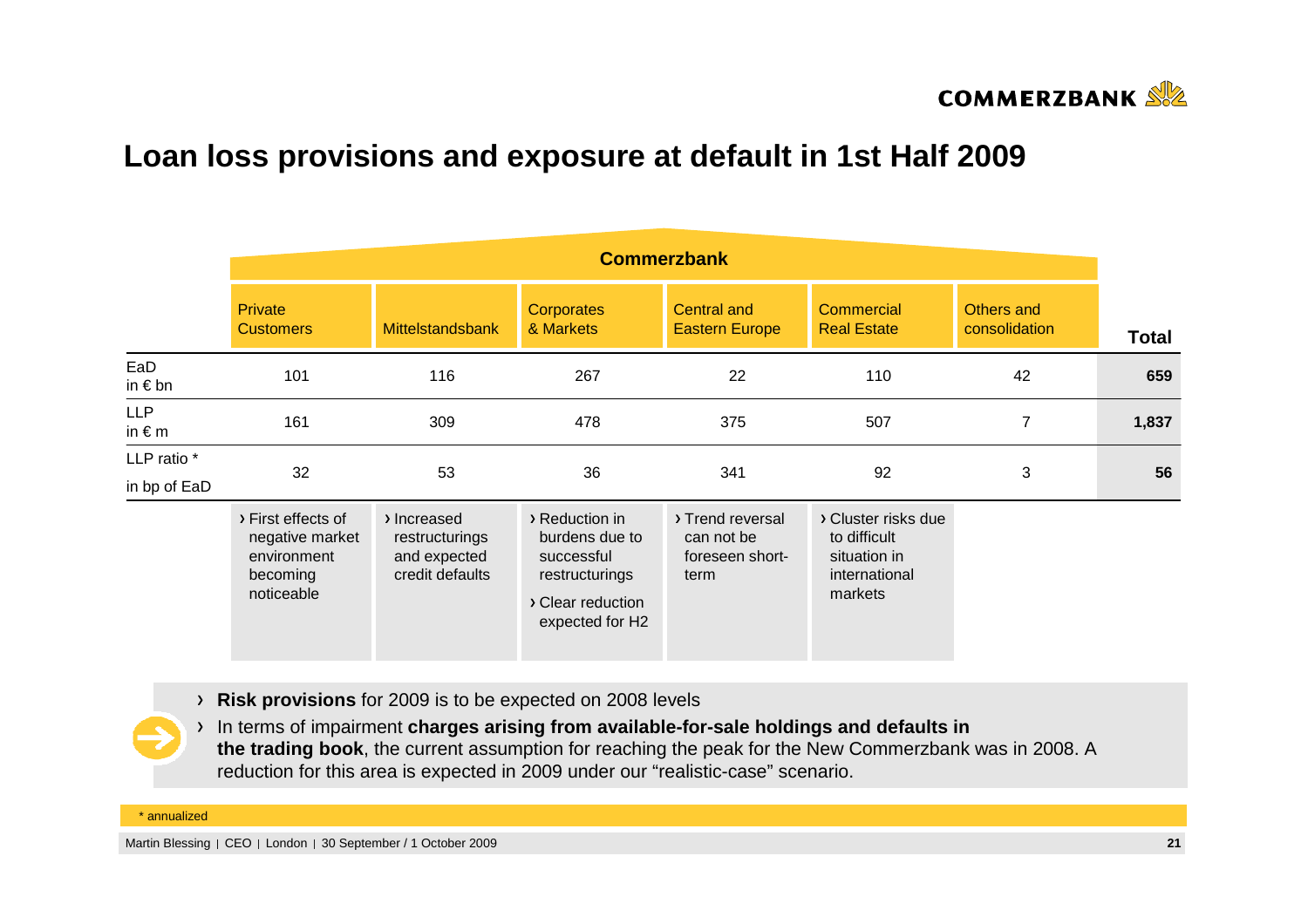

## **First cost synergies kicking in**

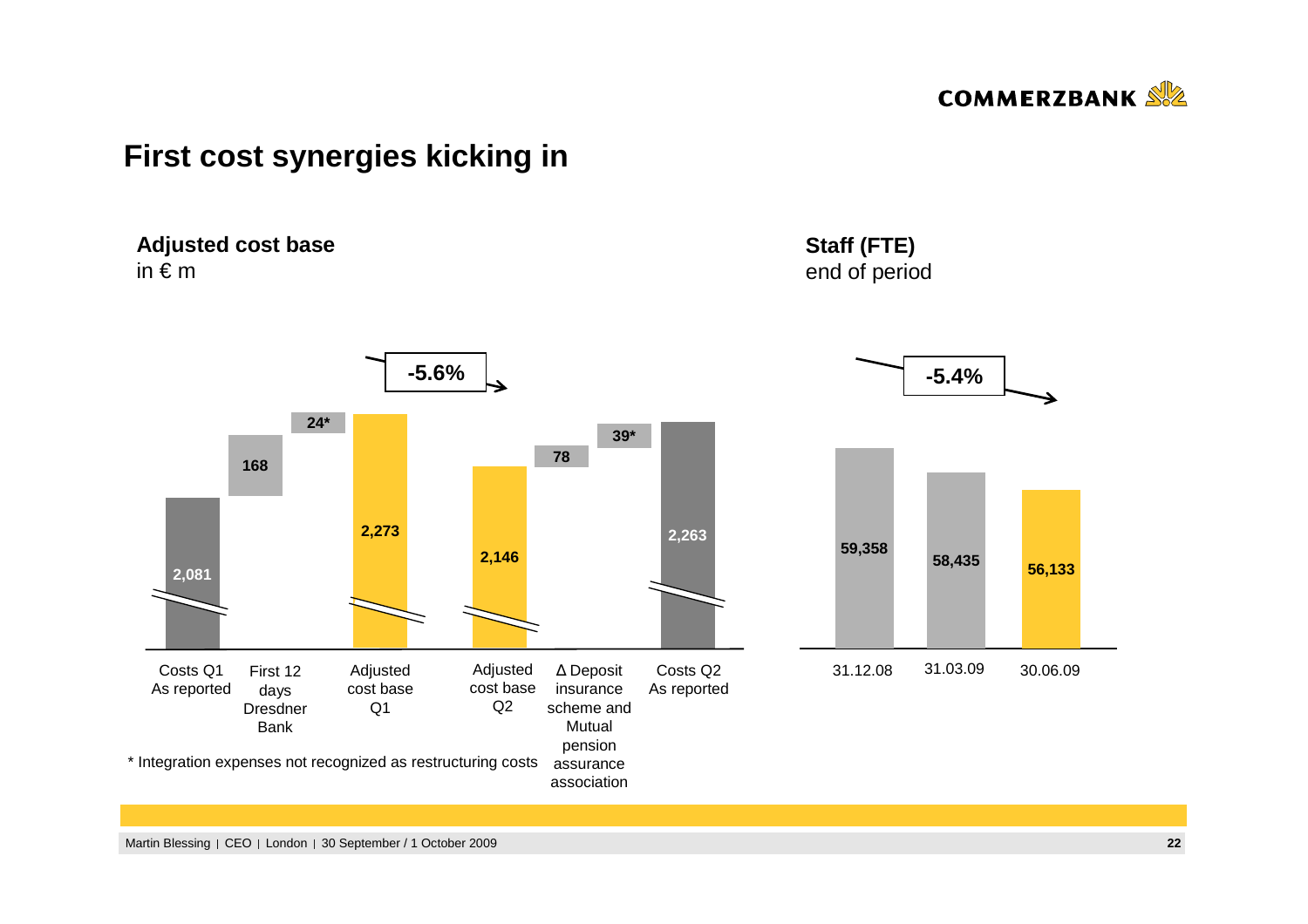

## **Operating profit & Net profit**



- Operating profit in Q2 was minus €201m
	- One-off effects of -€294m
- Pre-tax profit of minus €487m affected by restructuring charges (€216m) and goodwill impairment (€70m, CRE)
- Net profit is hit by tax charges due to
	- No loss activation in US, UK and Spain
	- Impairment on DTA of Eurohypo New York (€41m)



\* 2008 pro-forma \*\* first 12 days result of Dresdner Bank is not accounted but included in PPA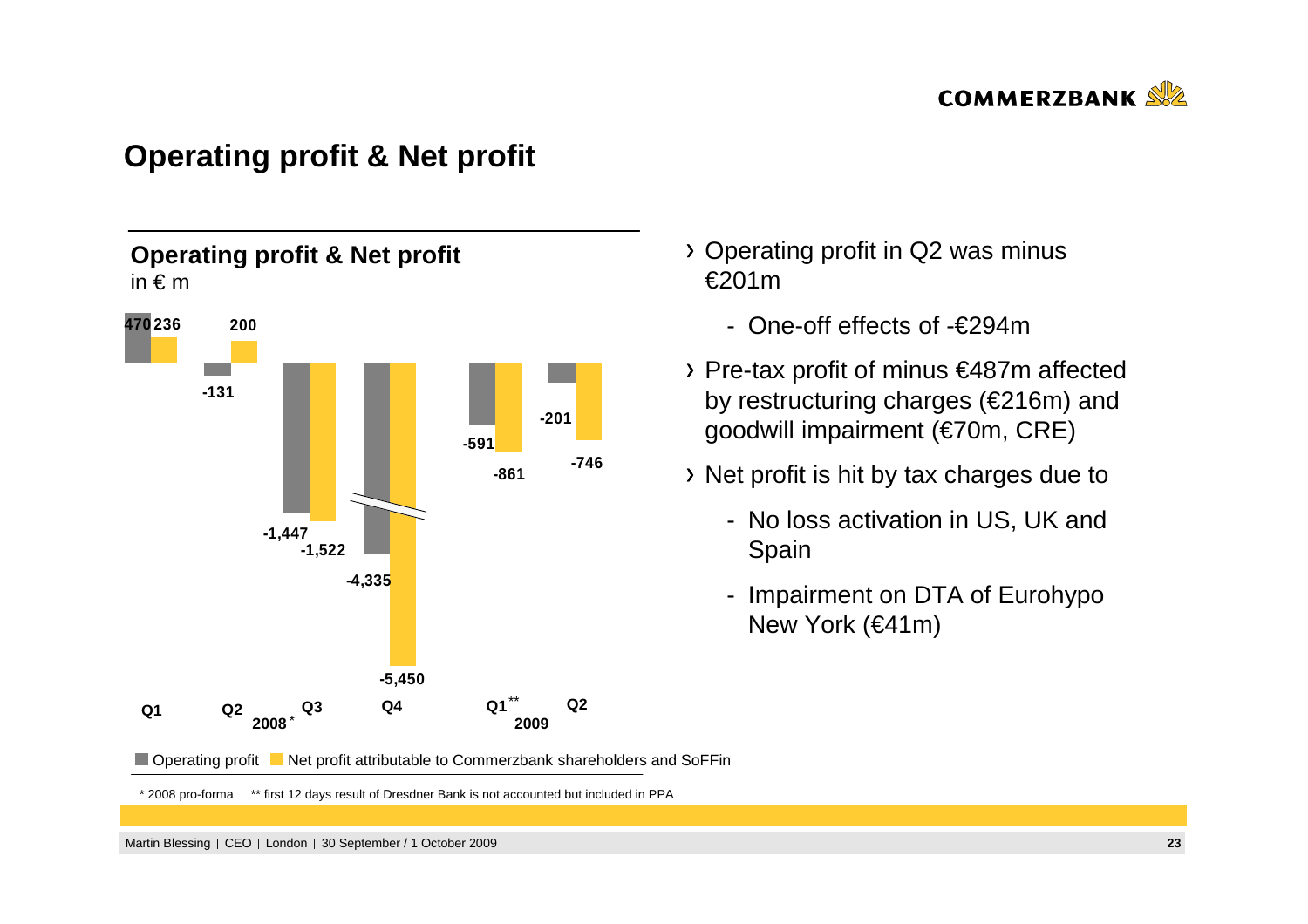

# **Balance Sheet Leverage Ratio**

| $(in \in m)$                         | 31.12.2008 pro-forma | 30.06.2009 |
|--------------------------------------|----------------------|------------|
| <b>Equity</b>                        | 21,122               | 29,147     |
|                                      |                      |            |
| <b>Total Assets</b>                  | 1,045,612            | 911,815    |
| Derivatives netting                  | $-10,708$            | $-12,854$  |
| Trading assets / liabilities netting | $-256,523$           | $-209,594$ |
| Deferred taxes netting               | $-3,000$             | $-3,676$   |
| Other assets / liabilities netting   | $-8,499$             | $-7,031$   |
| <b>Total Adjusted Assets</b>         | 766,882              | 678,660    |
|                                      |                      |            |
| <b>Leverage Ratio</b>                | 36                   | 23         |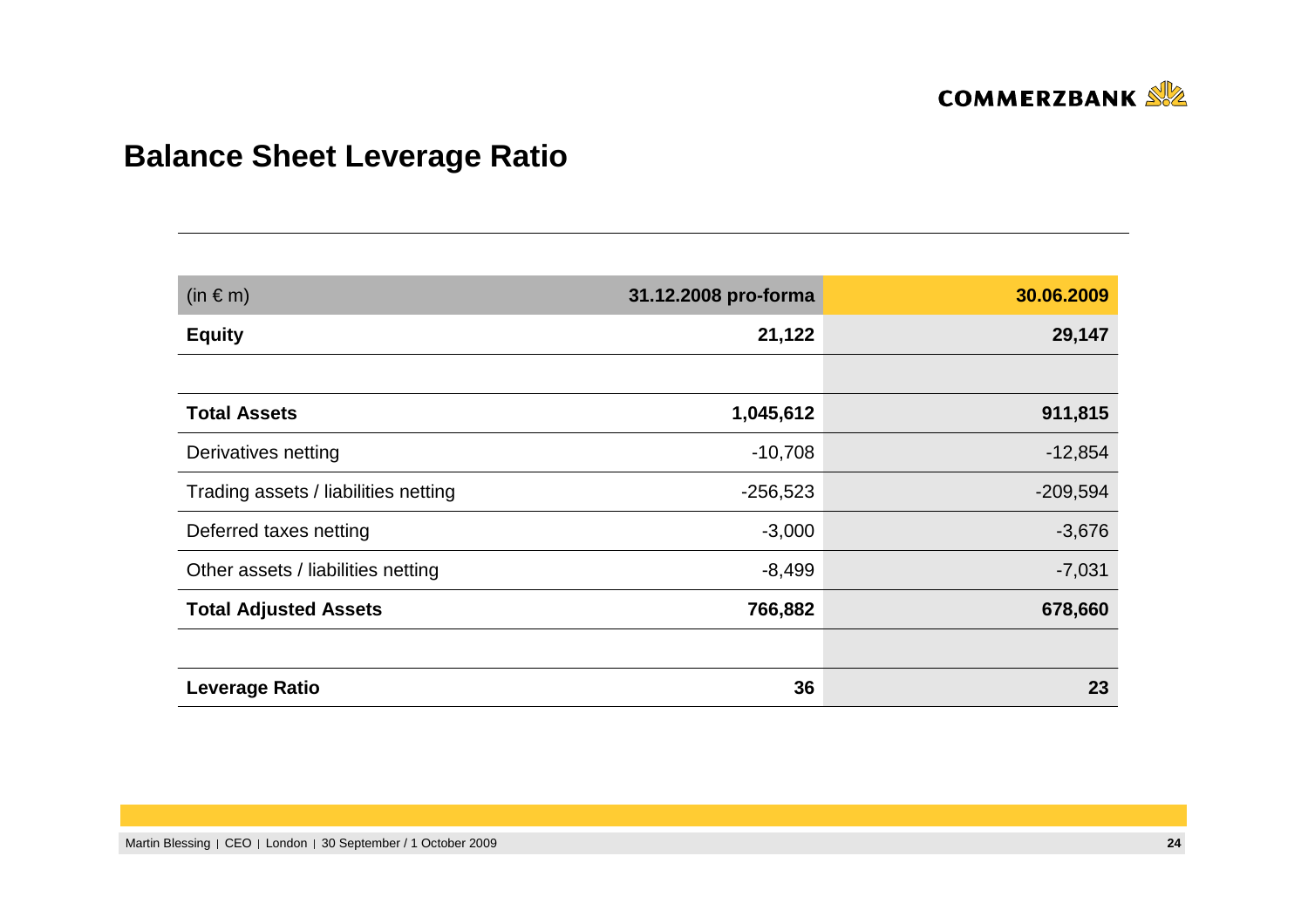

## **Client deposits remain on high level - funding plan already completed**



- Retail deposit volume growth offset by reduction in overnight deposits from foreign corporate customers in Q2
- Funding volume of €22bn by September, predominantly unsecured issues

1) Only retail and corporate customers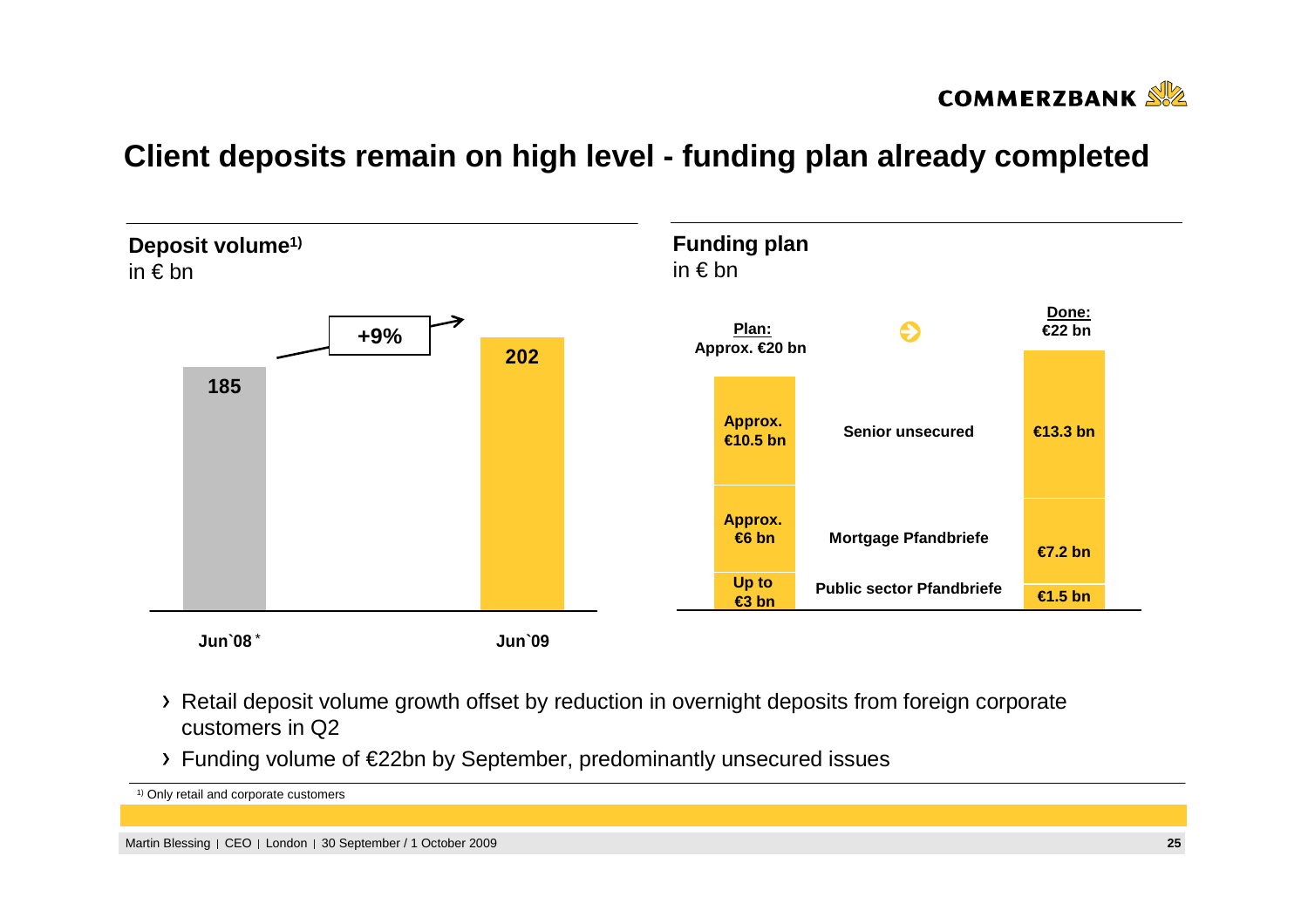

## **Germany: Strong second half of the year ahead, but slow-down in 2010**

### **Forecast for 2009/2010**

- The most severe recession of the last 60 years is over, in the 2nd quarter real GDP rose 0.3% q-o-q.
- Foreign demand is recovering significantly, and firms has started to rebuild their inventories. Additional impulses come from the fiscal packages, especially the scrapping incentive for old cars. We will see strong growth in H2.
- In 2010, there will be significant impulses from ECB's strong interest rate cuts, which will take effect starting around the turn of the year with the usual lag of 4 quarters (see right-hand-side chart).
- Nevertheless, the recovery will loose some momentum, since in many industrial countries the correction of the exaggerations of the past (boom in the construction sector, strong increase of indebtedness of firms and private households) will have to go on. This will slow down German exports to these countries.



**Germany: Stabilization after the slump**

### **Germany: Monetary policy impacts 2010**

 Investment in machinery and equipment, real, change year-on-year, 3 quarter averagesReal interest rate: 3-month EURIBOR less core inflation (ex food, energy and taxes), +4 quarters



Source: Commerzbank Economic Research

Martin Blessing | CEO | London | 30 September / 1 October 2009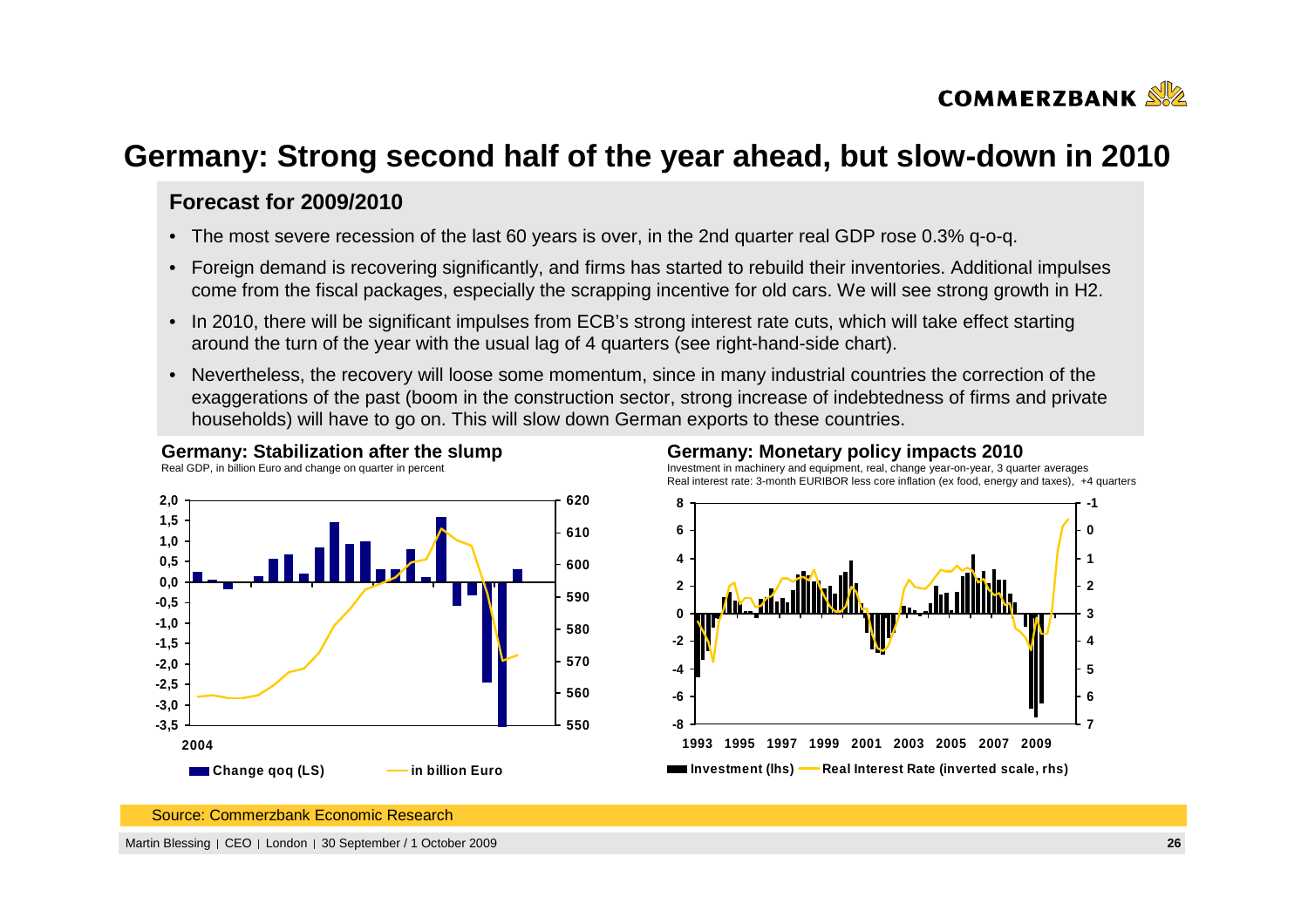

**Appendix 2: Segmental reporting**

Martin Blessing | CEO | London | 30 September / 1 October 2009 **<sup>27</sup>**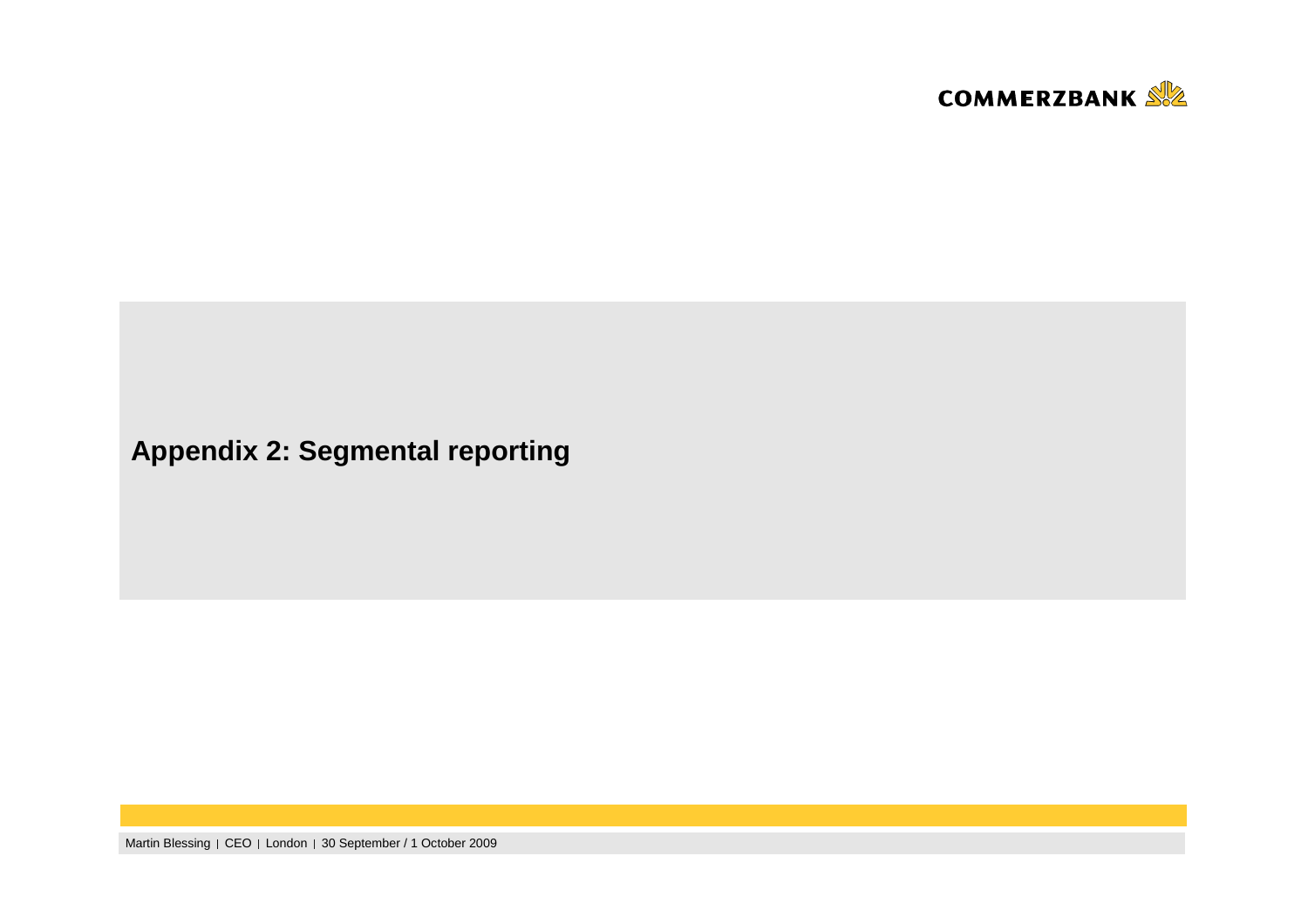

# **Commerzbank Group**

| in $\epsilon$ m                             | Q1 2008     | Q2 2008     | H1 2008 | Q3 2008     | Q4 2008                  | Q1 2009  | Q <sub>2</sub> 2009 | H1 2009  |
|---------------------------------------------|-------------|-------------|---------|-------------|--------------------------|----------|---------------------|----------|
| Net interest income                         | 1,491       | 1,762       | 3,253   | 1,722       | 2,245                    | 1,692    | 1,838               | 3,530    |
| Provision for possible loan losses          | $-191$      | $-488$      | $-679$  | $-898$      | $-1,976$                 | $-844$   | $-993$              | $-1,837$ |
| Net interest income after provisioning      | 1,300       | 1,274       | 2,574   | 824         | 269                      | 848      | 845                 | 1,693    |
| Net commission income                       | 1,180       | 1,205       | 2,385   | 1,227       | 1,064                    | 850      | 947                 | 1.797    |
| Trading profit                              | $-247$      | $-246$      | $-493$  | $-660$      | $-3,476$                 | $-523$   | 93                  | $-430$   |
| Net investment income                       | 467         | 1           | 468     | $-283$      | $-104$                   | 386      | 172                 | 558      |
| Other result                                | 45          | 52          | 97      | $-64$       | $-151$                   | $-71$    | 5                   | $-66$    |
| Revenue before LLP                          | 2,936       | 2,774       | 5,710   | 1,942       | $-422$                   | 2,334    | 3,055               | 5,389    |
| Revenue after LLP                           | 2,745       | 2,286       | 5.031   | 1,044       | $-2,398$                 | 1,490    | 2,062               | 3,552    |
| Operating expenses                          | 2,275       | 2,417       | 4,692   | 2,491       | 1,937                    | 2,081    | 2,263               | 4,344    |
| Operating profit                            | 470         | $-131$      | 339     | $-1,447$    | $-4,335$                 | $-591$   | $-201$              | $-792$   |
| Impairments of goodwill                     | $\mathbf 0$ | $\mathbf 0$ | 0       | 0           | 39                       | 0        | 70                  | 70       |
| Restructuring expenses                      | 25          | $\mathbf 0$ | 25      | $\mathbf 0$ | $\mathbf 0$              | 289      | 216                 | 505      |
| Pre-tax profit                              | 445         | $-131$      | 314     | $-1,447$    | $-4,374$                 | $-880$   | $-487$              | $-1,367$ |
|                                             |             |             |         |             |                          |          |                     |          |
| <b>Investors Capital</b>                    | 14,477      | 14,607      | 14,542  | 14,863      | 15,125                   | 23,671   | 26,799              | 25,235   |
| Operating return on equity (%)              | 13.0%       | $-3.6%$     | 4.7%    | $-38.9%$    | $\blacksquare$           | $-10.0%$ | $-3.0%$             | $-6.3%$  |
| Cost/income ratio in operating business (%) | 77.5%       | 87.1%       | 82.2%   | 128.3%      | $\overline{\phantom{a}}$ | 89.2%    | 74.1%               | 80.6%    |
| Return on equity of pre-tax profit (%)      | 12.3%       | $-3.6%$     | 4.3%    | $-38.9%$    |                          | $-14.9%$ | $-7.3%$             | $-10.8%$ |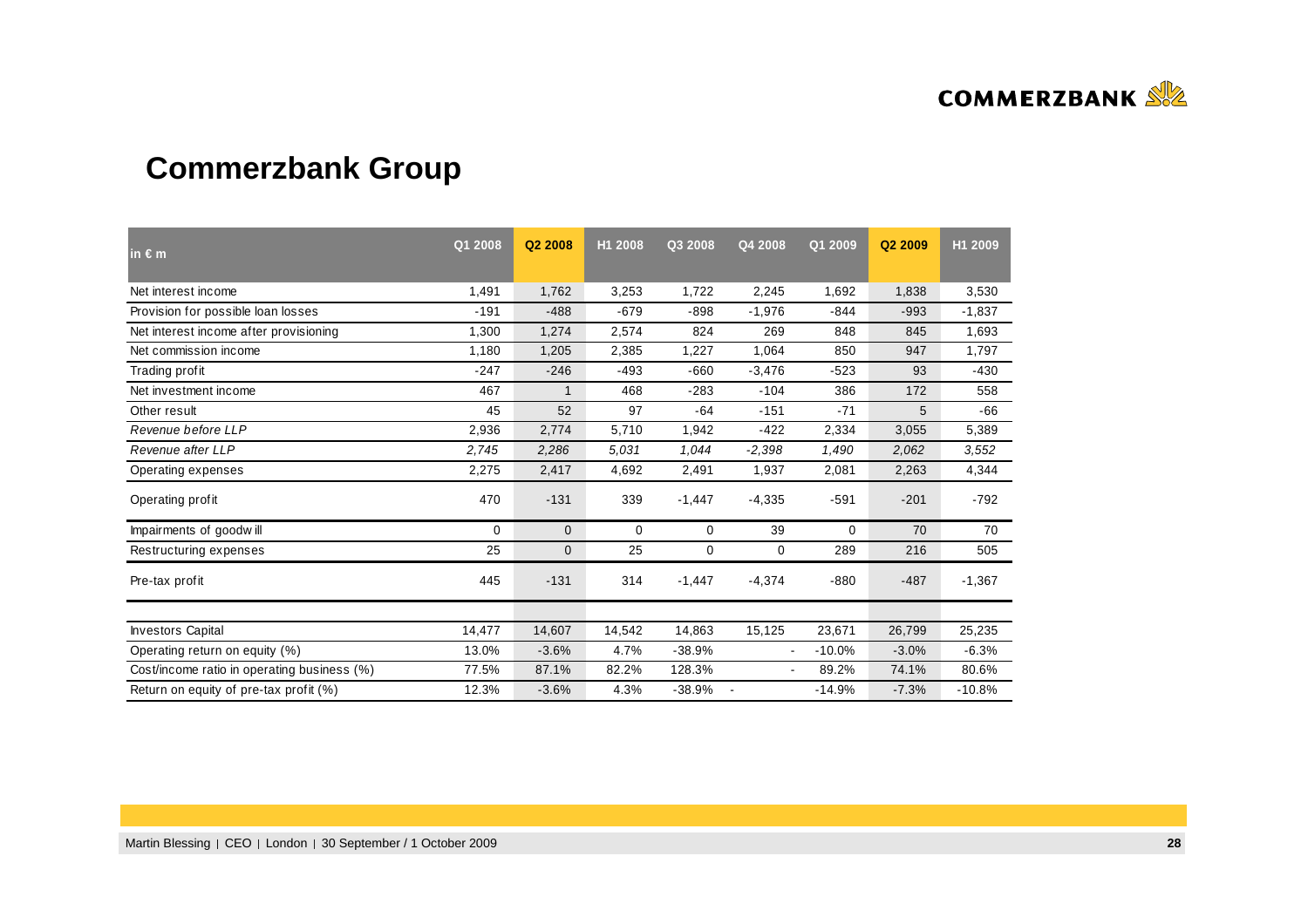

# **Solid core client business, CRE and CEE burdened by increased LLP**



### **Operating profit<sup>1</sup>, in**  $\in$  **m**

Martin Blessing | CEO | London | 30 September / 1 October 2009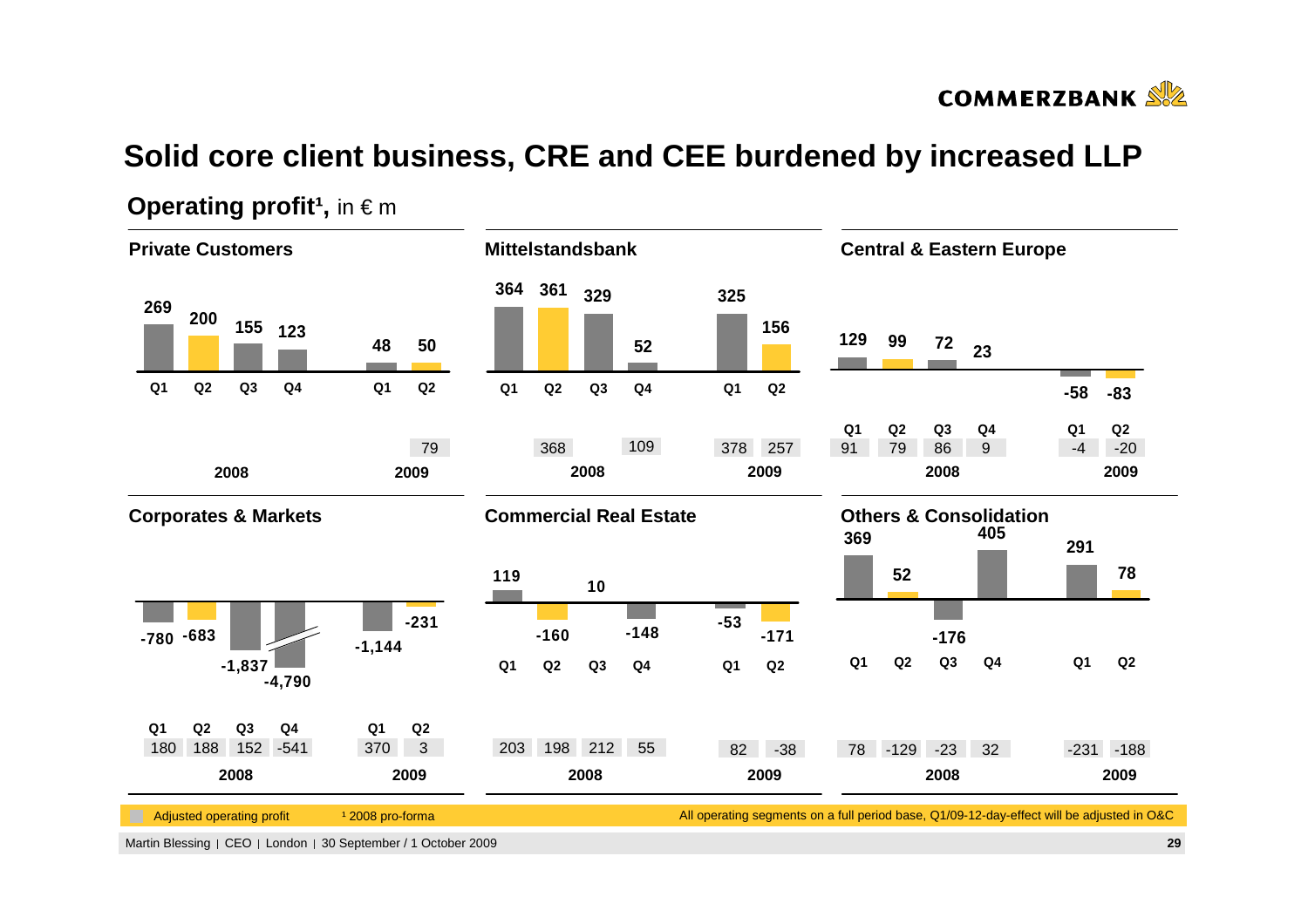

## **Private Customers with stable revenues and constant customer growth**



| Main P&L items <sup>1</sup> |       |       |       |        |        |
|-----------------------------|-------|-------|-------|--------|--------|
| in $\epsilon$ m             | Q2'08 | Q1`09 | Q2'09 | H1`08  | H1`09  |
| Net interest income         | 617   | 595   | 605   | 1,219  | 1,200  |
| Risk provisioning           | $-55$ | $-65$ | $-96$ | $-100$ | $-161$ |
| Commission income           | 684   | 504   | 534   | 1,405  | 1,038  |
| Trading profit              |       | 3     | -3    | 2      |        |
| Net investment income       | -5    | $-2$  | -9    | -8     | $-11$  |
| Operating expenses          | 1,037 | 985   | 965   | 2,040  | 1,950  |
| <b>Operating profit</b>     | 200   | 48    | 50    | 469    | 98     |

- > NII stable despite low interest rate level
- > Increased risk provisioning reflects market environment
- Commission income improved vs. Q1 level following slightly higher market activities
- > Operating expenses under control
- $2\sqrt{73.000}$  new clients

All operating segments on a full period base, Q1/09-12-day-effect will be adjusted in O&C

Martin Blessing | CEO | London | 30 September / 1 October 2009

Adjusted operating profit 12008 pro-forma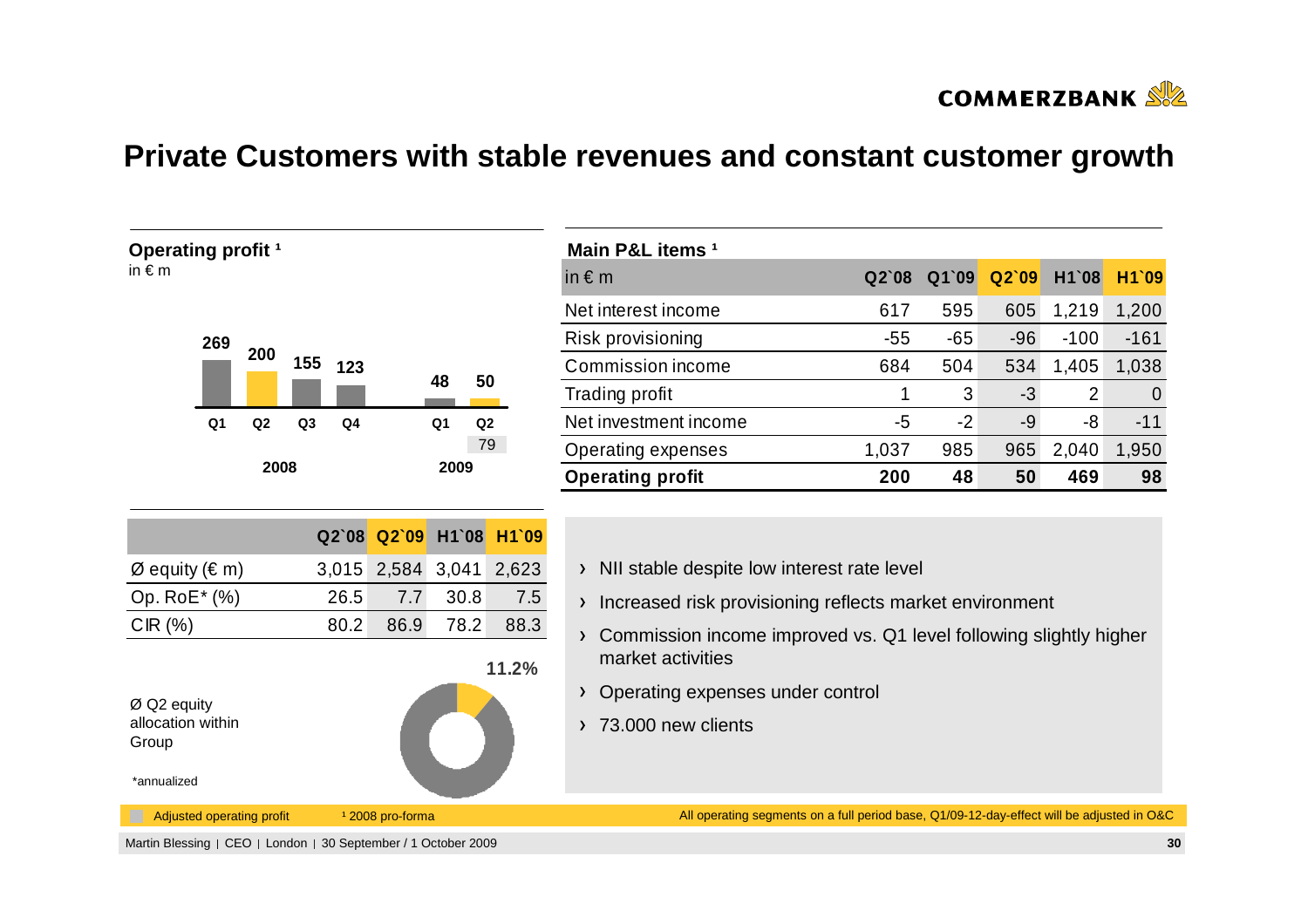

## **Private Customers**

| $\ln \epsilon$ m                            | Q1 2008 | Q <sub>2</sub> 2008 | H1 2008        | Q3 2008     | Q4 2008 | Q1 2009 | Q2 2009        | H1 2009     |
|---------------------------------------------|---------|---------------------|----------------|-------------|---------|---------|----------------|-------------|
| Net interest income                         | 602     | 617                 | 1,219          | 622         | 639     | 595     | 605            | 1,200       |
| Provision for possible loan losses          | $-45$   | $-55$               | $-100$         | $-57$       | $-55$   | $-65$   | $-96$          | $-161$      |
| Net interest income after provisioning      | 557     | 562                 | 1,119          | 565         | 584     | 530     | 509            | 1,039       |
| Net commission income                       | 721     | 684                 | 1,405          | 623         | 516     | 504     | 534            | 1,038       |
| Trading profit                              |         | 1                   | $\overline{2}$ | $-4$        | 34      | 3       | $-3$           | 0           |
| Net investment income                       | -3      | $-5$                | -8             | $-15$       | $-15$   | $-2$    | $-9$           | $-11$       |
| Other result                                | $-4$    | $-4$                | -8             | $-15$       | $-53$   | $-2$    | $-16$          | $-18$       |
| Revenue before LLP                          | 1,317   | 1,293               | 2,610          | 1,211       | 1,121   | 1,098   | 1,111          | 2,209       |
| Revenue after LLP                           | 1,272   | 1,238               | 2,510          | 1,154       | 1,066   | 1,033   | 1,015          | 2.048       |
| Operating expenses                          | 1,003   | 1,037               | 2,040          | 1,000       | 942     | 985     | 965            | 1,950       |
| Operating profit                            | 269     | 200                 | 469            | 155         | 123     | 48      | 50             | 98          |
| Impairments of goodwill                     | 0       | $\mathbf{0}$        | 0              | $\mathbf 0$ | 0       | 0       | $\mathbf{0}$   | $\mathbf 0$ |
| Restructuring expenses                      | -6      | $\mathbf 1$         | $-5$           | $-3$        | $-14$   | 51      | 43             | 94          |
| Pre-tax profit                              | 275     | 199                 | 474            | 158         | 137     | $-3$    | $\overline{7}$ | 4           |
|                                             |         |                     |                |             |         |         |                |             |
| Average equity tied up                      | 3,068   | 3,015               | 3,041          | 2,975       | 2,807   | 2,661   | 2,584          | 2,623       |
| Operating return on equity (%)              | 35.1%   | 26.5%               | 30.8%          | 20.8%       | 17.5%   | 7.2%    | 7.7%           | 7.5%        |
| Cost/income ratio in operating business (%) | 76.2%   | 80.2%               | 78.2%          | 82.6%       | 84.0%   | 89.7%   | 86.9%          | 88.3%       |
| Return on equity of pre-tax profit (%)      | 35.9%   | 26.4%               | 31.2%          | 21.2%       | 19.5%   | $-0.5%$ | 1.1%           | 0.3%        |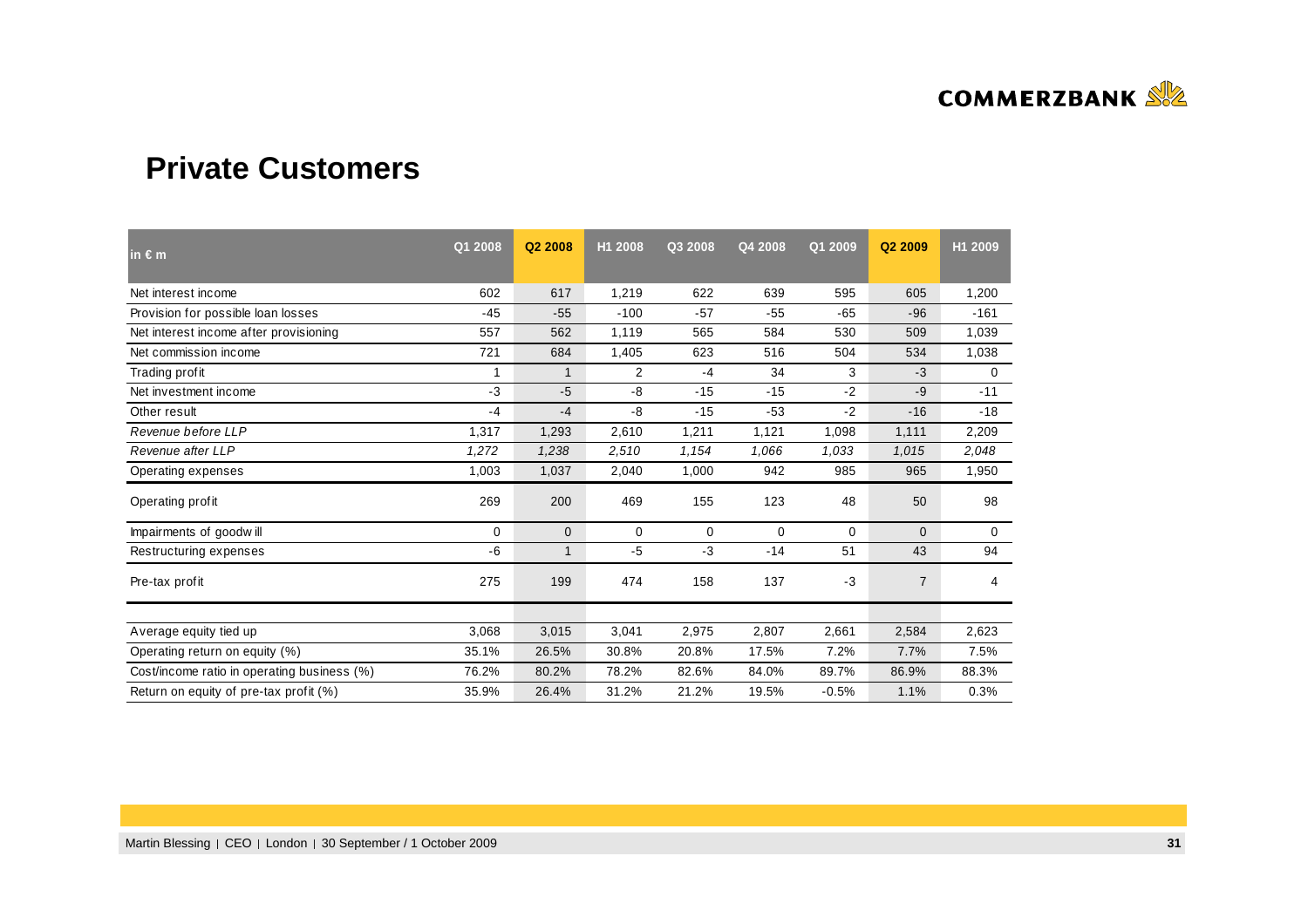

## **Mittelstandsbank with stable results in operating business also in Q2**



| Main P&L items <sup>1</sup> |         |       |        |       |        |
|-----------------------------|---------|-------|--------|-------|--------|
| in $\epsilon$ m             | $Q2$ 08 | Q1`09 | Q2'09  | H1`08 | H1`09  |
| Net interest income         | 460     | 547   | 542    | 913   | 1,089  |
| Risk provisioning           | $-33$   | $-90$ | $-219$ | $-43$ | $-309$ |
| Commission income           | 256     | 237   | 210    | 496   | 447    |
| <b>Trading profit</b>       | 1       | 12    | -4     | 20    | 8      |
| Net investment income       | $-11$   | -4    | $-33$  | $-16$ | $-37$  |
| Operating expenses          | 321     | 324   | 333    | 653   | 657    |
| <b>Operating profit</b>     | 361     | 325   | 156    | 725   | 481    |

- $\rightarrow$  NII remains on high level, mainly driven by improved margins in lending business
- Risk provisions more than 2x higher q-o-q due to economic environment
- Operating expenses maintained despite one-off items

All operating segments on a full period base, Q1/09-12-day-effect will be adjusted in O&C

Martin Blessing | CEO | London | 30 September / 1 October 2009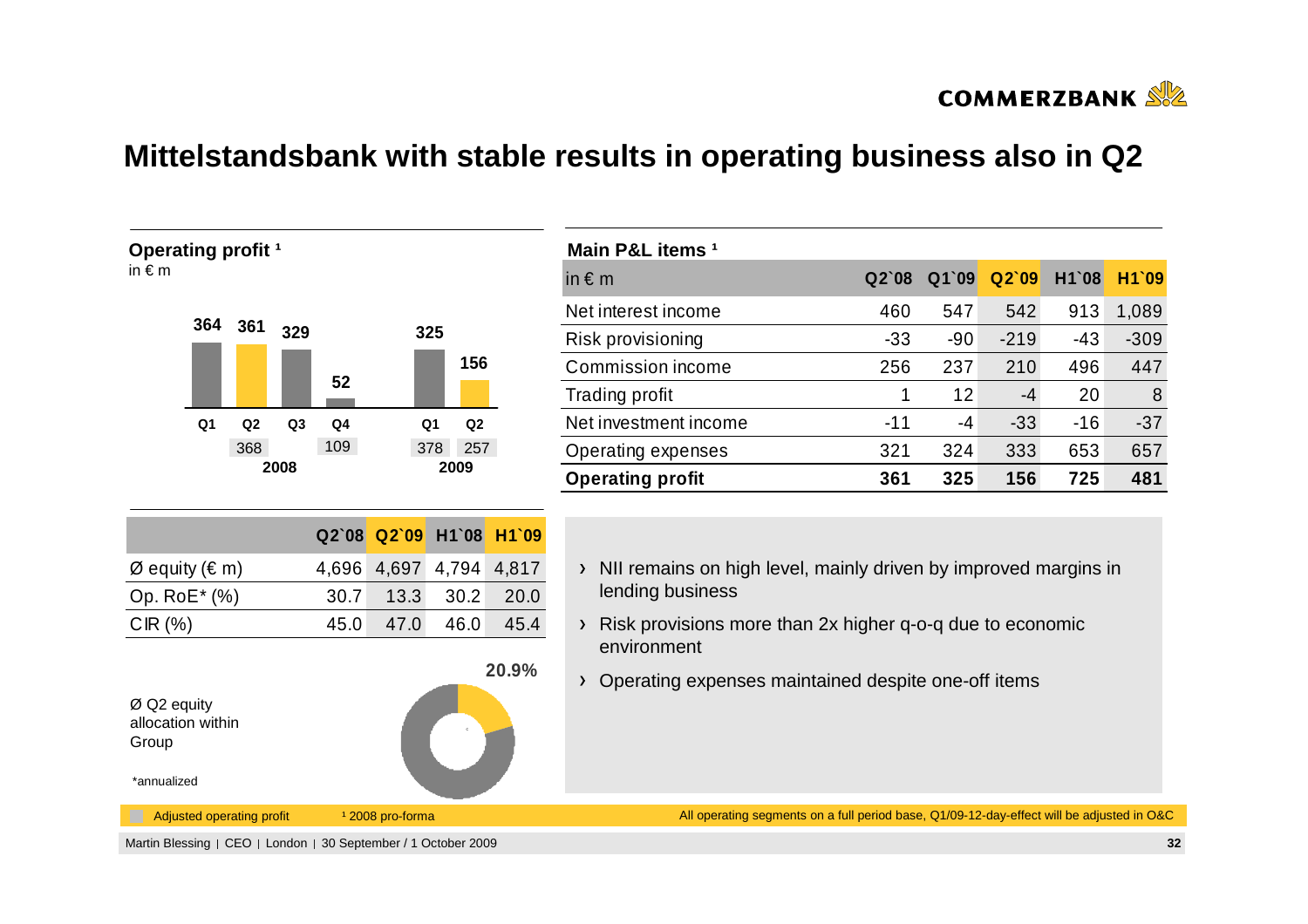

### **Mittelstandsbank**

| $\mathsf{in} \in \mathsf{m}$                | Q1 2008 | Q2 2008      | H1 2008     | Q3 2008        | Q4 2008     | Q1 2009     | Q2 2009      | H1 2009 |
|---------------------------------------------|---------|--------------|-------------|----------------|-------------|-------------|--------------|---------|
| Net interest income                         | 453     | 460          | 913         | 514            | 539         | 547         | 542          | 1,089   |
| Provision for possible loan losses          | $-10$   | $-33$        | $-43$       | $-89$          | $-423$      | $-90$       | $-219$       | $-309$  |
| Net interest income after provisioning      | 443     | 427          | 870         | 425            | 116         | 457         | 323          | 780     |
| Net commission income                       | 240     | 256          | 496         | 222            | 282         | 237         | 210          | 447     |
| Trading profit                              | 19      | 1            | 20          | 4              | 20          | 12          | $-4$         | 8       |
| Net investment income                       | $-5$    | $-11$        | $-16$       |                | $-3$        | $-4$        | $-33$        | $-37$   |
| Other result                                | 0       | 8            | 8           | $\overline{2}$ | $-104$      | $-53$       | $-7$         | $-60$   |
| Revenue before LLP                          | 707     | 714          | 1,421       | 743            | 734         | 739         | 708          | 1,447   |
| Revenue after LLP                           | 697     | 681          | 1,378       | 654            | 311         | 649         | 489          | 1,138   |
| Operating expenses                          | 332     | 321          | 653         | 325            | 259         | 324         | 333          | 657     |
| Operating profit                            | 364     | 361          | 725         | 329            | 52          | 325         | 156          | 481     |
| Impairments of goodwill                     | 0       | $\mathbf{0}$ | $\mathbf 0$ | $\mathbf 0$    | $\mathbf 0$ | $\mathbf 0$ | $\mathbf{0}$ | 0       |
| Restructuring expenses                      | 0       | 0            | 0           | $\mathbf 0$    | $-2$        | 17          | 8            | 25      |
| Pre-tax profit                              | 364     | 361          | 725         | 329            | 54          | 308         | 148          | 456     |
|                                             |         |              |             |                |             |             |              |         |
| Average equity tied up                      | 4,892   | 4,696        | 4,794       | 5,252          | 4,995       | 4,936       | 4,697        | 4,817   |
| Operating return on equity (%)              | 29.8%   | 30.7%        | 30.2%       | 25.1%          | 4.2%        | 26.3%       | 13.3%        | 20.0%   |
| Cost/income ratio in operating business (%) | 47.0%   | 45.0%        | 46.0%       | 43.7%          | 35.3%       | 43.8%       | 47.0%        | 45.4%   |
| Return on equity of pre-tax profit (%)      | 29.8%   | 30.7%        | 30.2%       | 25.1%          | 4.3%        | 25.0%       | 12.6%        | 18.9%   |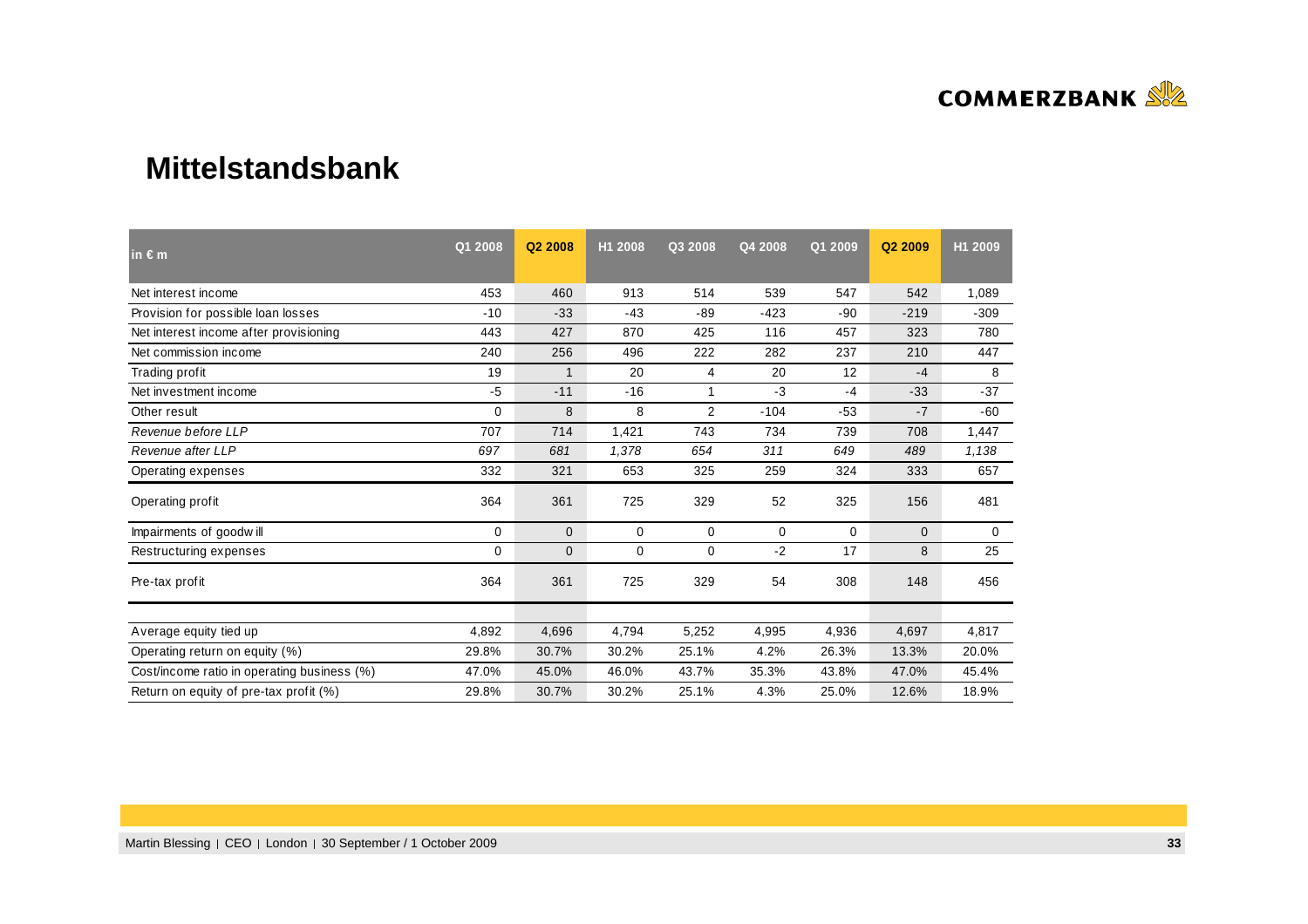

# **Central & Eastern Europe again affected by strong increase in risk provisions**

| Operating profit <sup>1</sup>                                                                                                                                                                            |                                        | Main P&L items <sup>1</sup>                                                                                                                                                                                                                                                                                                                                                              |       |        |        |       |        |
|----------------------------------------------------------------------------------------------------------------------------------------------------------------------------------------------------------|----------------------------------------|------------------------------------------------------------------------------------------------------------------------------------------------------------------------------------------------------------------------------------------------------------------------------------------------------------------------------------------------------------------------------------------|-------|--------|--------|-------|--------|
| in $\epsilon$ m                                                                                                                                                                                          |                                        | in $\epsilon$ m                                                                                                                                                                                                                                                                                                                                                                          | Q2'08 | Q1`09  | Q2`09  | H1`08 | H1`09  |
|                                                                                                                                                                                                          |                                        | Net interest income                                                                                                                                                                                                                                                                                                                                                                      | 150   | 167    | 166    | 278   | 333    |
| 129<br>99<br>72<br>23                                                                                                                                                                                    |                                        | Risk provisioning                                                                                                                                                                                                                                                                                                                                                                        | $-25$ | $-173$ | $-202$ | $-42$ | $-375$ |
|                                                                                                                                                                                                          |                                        | Commission income                                                                                                                                                                                                                                                                                                                                                                        | 57    | 33     | 47     | 104   | 80     |
| $-58$<br>$-83$                                                                                                                                                                                           |                                        | Trading profit                                                                                                                                                                                                                                                                                                                                                                           | 37    | 29     | 19     | 73    | 48     |
| Q <sub>1</sub><br>Q2<br>Q <sub>3</sub><br>Q4<br>Q2<br>Q1                                                                                                                                                 |                                        | Net investment income                                                                                                                                                                                                                                                                                                                                                                    | 21    | $-5$   | $-1$   | 60    | $-6$   |
| 91<br>86<br>79<br>$9^{\circ}$<br>$-4$                                                                                                                                                                    | $-20$                                  | Operating expenses                                                                                                                                                                                                                                                                                                                                                                       | 144   | 115    | 116    | 251   | 231    |
| 2008<br>2009                                                                                                                                                                                             |                                        | <b>Operating profit</b>                                                                                                                                                                                                                                                                                                                                                                  | 99    | $-58$  | $-83$  | 228   | $-141$ |
| Q2`09<br>Q2`08<br>1,879 1,624 1,716 1,655<br>$Ø$ equity (€ m)<br>Op. RoE* (%)<br>$-20.4$<br>26.6<br>21.1<br>CIR(%)<br>48.2<br>53.9<br>49.4<br>$Ø$ Q2 equity<br>allocation within<br>Group<br>*annualized | H1`08 H1`09<br>$-17.0$<br>49.7<br>7.1% | NII keeps high level<br>$\sum_{i=1}^{n}$<br>Renewed increase in risk provisions by 17% q-o-q partially due to<br>$\sum_{i=1}^{n}$<br>settlement in FX products burdened results<br>Operating expenses flat q-o-q due to effective cost containment<br>$\sum$<br>program, reduced by 19% y-o-y<br>Number of customers at BRE Bank and Bank Forum rises to<br>$\sum$<br>nearly 3.5 million |       |        |        |       |        |
| Adjusted operating profit<br><sup>1</sup> 2008 pro-forma                                                                                                                                                 |                                        | All operating segments on a full period base, Q1/09-12-day-effect will be adjusted in O&C                                                                                                                                                                                                                                                                                                |       |        |        |       |        |
| Martin Blessing   CEO   London   30 September / 1 October 2009                                                                                                                                           |                                        |                                                                                                                                                                                                                                                                                                                                                                                          |       |        |        |       | 34     |

| Main P&L items 1        |       |        |        |       |        |
|-------------------------|-------|--------|--------|-------|--------|
| in $\epsilon$ m         | Q2'08 | Q1`09  | Q2'09  | H1`08 | H1`09  |
| Net interest income     | 150   | 167    | 166    | 278   | 333    |
| Risk provisioning       | $-25$ | $-173$ | $-202$ | $-42$ | $-375$ |
| Commission income       | 57    | 33     | 47     | 104   | 80     |
| <b>Trading profit</b>   | 37    | 29     | 19     | 73    | 48     |
| Net investment income   | 21    | -5     | $-1$   | 60    | $-6$   |
| Operating expenses      | 144   | 115    | 116    | 251   | 231    |
| <b>Operating profit</b> | 99    | -58    | $-83$  | 228   | -141   |

- ps high level
- ed increase in risk provisions by 17% q-o-q partially due to ent in FX products burdened results
- ng expenses flat q-o-q due to effective cost containment n, reduced by 19% y-o-y
- of customers at BRE Bank and Bank Forum rises to 3.5 million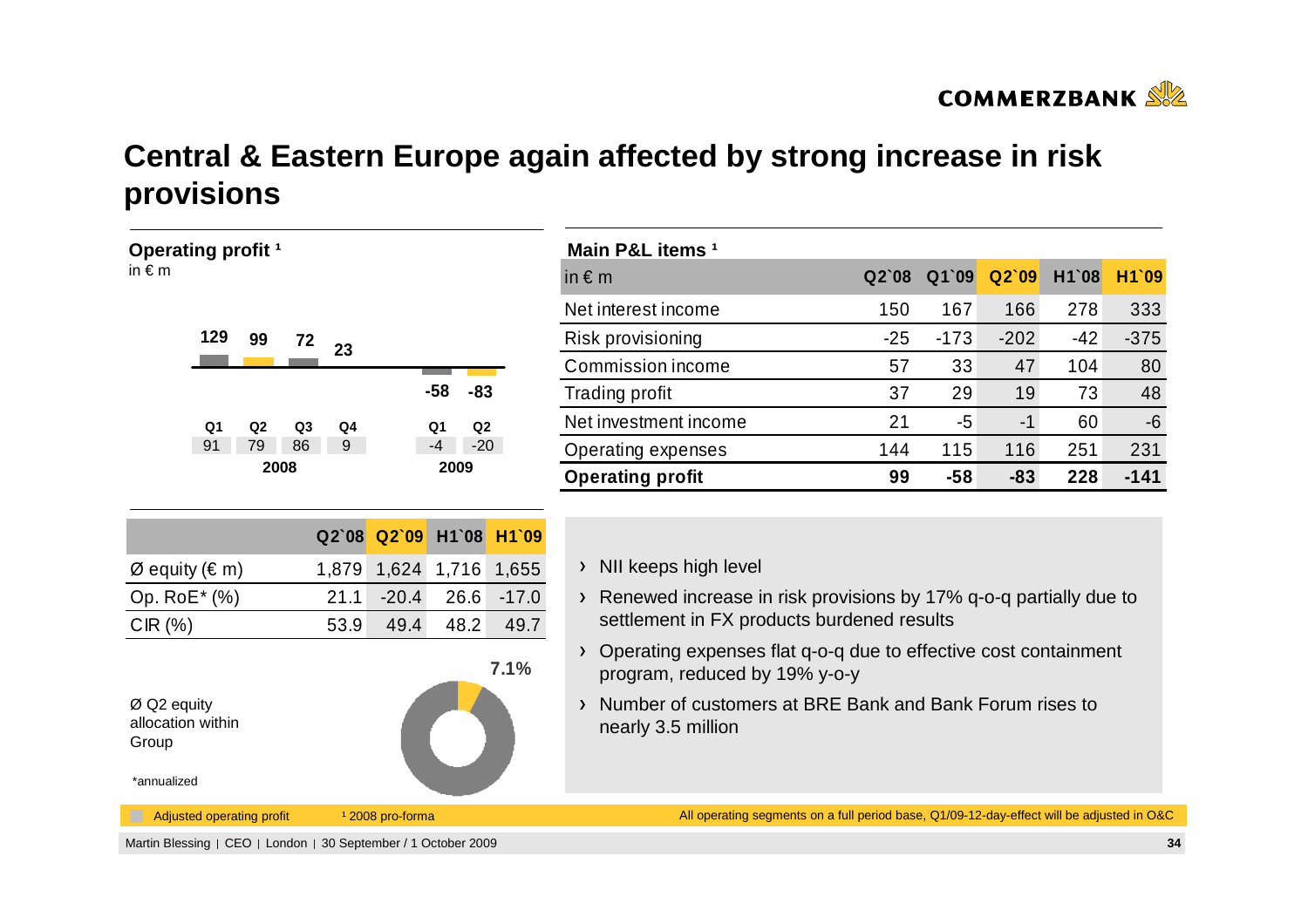

# **Central and Eastern Europe**

| in $\epsilon$ m                             | Q1 2008  | Q2 2008        | H1 2008     | Q3 2008 | Q4 2008 | Q1 2009  | Q <sub>2</sub> 2009 | H1 2009  |
|---------------------------------------------|----------|----------------|-------------|---------|---------|----------|---------------------|----------|
| Net interest income                         | 128      | 150            | 278         | 210     | 189     | 167      | 166                 | 333      |
| Provision for possible loan losses          | $-17$    | $-25$          | $-42$       | $-71$   | $-76$   | $-173$   | $-202$              | $-375$   |
| Net interest income after provisioning      | 111      | 125            | 236         | 139     | 113     | -6       | $-36$               | $-42$    |
| Net commission income                       | 47       | 57             | 104         | 50      | 46      | 33       | 47                  | 80       |
| Trading profit                              | 36       | 37             | 73          | 31      | -6      | 29       | 19                  | 48       |
| Net investment income                       | 39       | 21             | 60          | 1       | 8       | $-5$     | $-1$                | $-6$     |
| Other result                                | 4        | $\overline{2}$ | 6           | $-1$    | 24      | 6        | $\overline{4}$      | 10       |
| Revenue before LLP                          | 254      | 267            | 521         | 291     | 261     | 230      | 235                 | 465      |
| Revenue after LLP                           | 237      | 242            | 479         | 220     | 185     | 57       | 33                  | 90       |
| Operating expenses                          | 107      | 144            | 251         | 147     | 163     | 115      | 116                 | 231      |
| Operating profit                            | 129      | 99             | 228         | 72      | 23      | $-58$    | $-83$               | $-141$   |
| Impairments of goodwill                     | $\Omega$ | $\mathbf{0}$   | $\mathbf 0$ | 0       | 0       | $\Omega$ | $\Omega$            | 0        |
| Restructuring expenses                      | 0        | $\mathbf{0}$   | $\mathbf 0$ | 0       | 0       | 0        | $\mathbf{0}$        | 0        |
| Pre-tax profit                              | 129      | 99             | 228         | 72      | 23      | $-58$    | $-83$               | $-141$   |
|                                             |          |                |             |         |         |          |                     |          |
| Average equity tied up                      | 1,553    | 1,879          | 1,716       | 1,998   | 1,894   | 1,686    | 1,624               | 1,655    |
| Operating return on equity (%)              | 33.2%    | 21.1%          | 26.6%       | 14.4%   | 4.9%    | $-13.8%$ | $-20.4%$            | $-17.0%$ |
| Cost/income ratio in operating business (%) | 42.1%    | 53.9%          | 48.2%       | 50.5%   | 62.5%   | 50.0%    | 49.4%               | 49.7%    |
| Return on equity of pre-tax profit (%)      | 33.2%    | 21.1%          | 26.6%       | 14.4%   | 4.9%    | $-13.8%$ | $-20.4%$            | $-17.0%$ |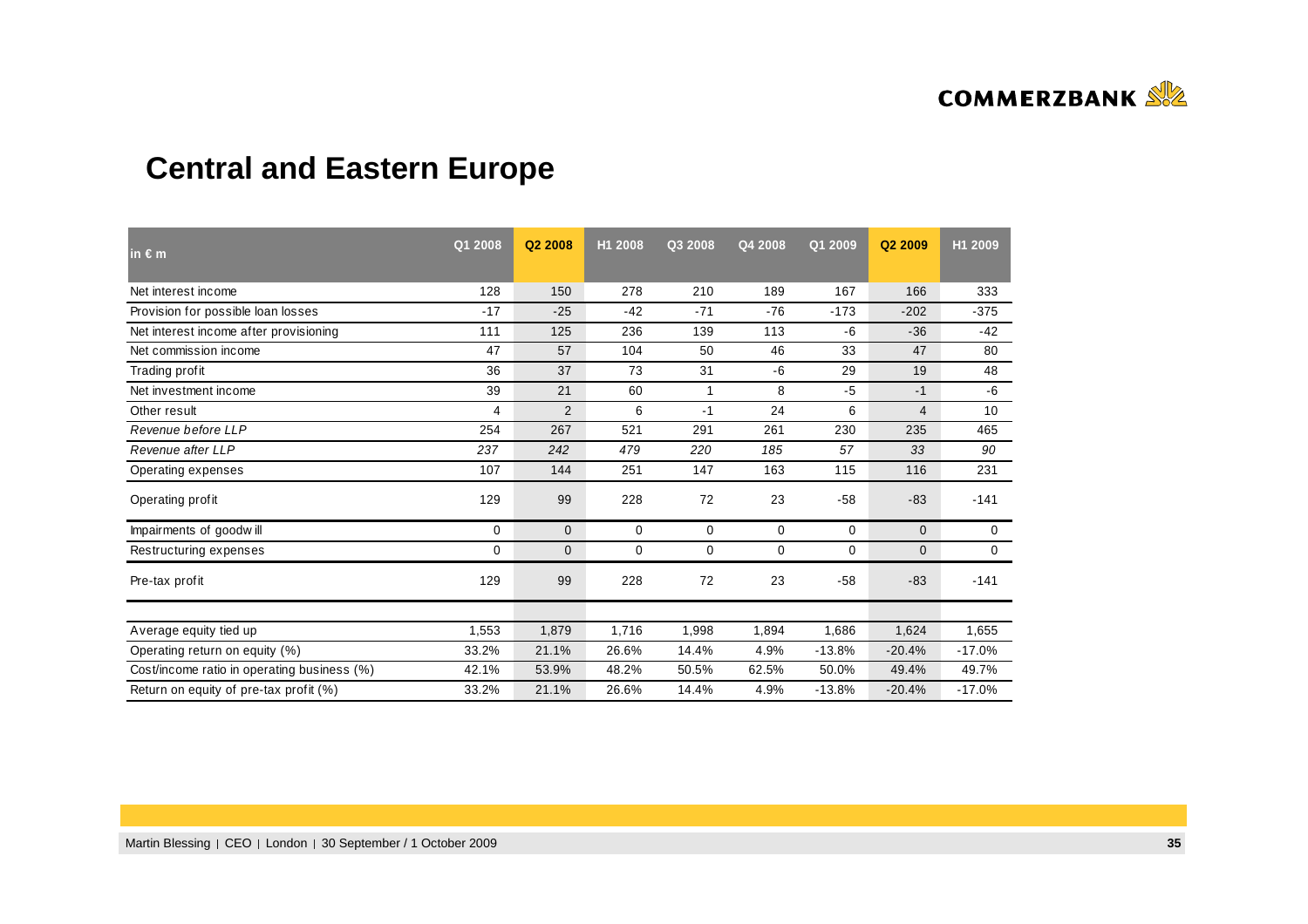

# **Corporates & Markets shows strong progress with improved resultsand reduction of risks**



| Main P&L items <sup>1</sup> |        |          |        |          |          |
|-----------------------------|--------|----------|--------|----------|----------|
| in $\epsilon$ m             | Q2'08  | Q1`09    | Q2'09  | H1`08    | H1`09    |
| Net interest income         | 272    | 245      | 265    | 568      | 510      |
| Risk provisioning           | $-63$  | $-327$   | $-151$ | $-128$   | $-478$   |
| Commission income           | 118    | 89       | 91     | 259      | 180      |
| Trading profit              | $-311$ | $-453$   | 111    | $-617$   | $-342$   |
| Net investment income       | $-13$  | $-134$   | $-29$  | $-151$   | $-163$   |
| Operating expenses          | 699    | 555      | 554    | 1,423    | 1,109    |
| <b>Operating profit</b>     | -683   | $-1,144$ | $-231$ | $-1,463$ | $-1,375$ |

- > Q2 2009 continued to be burdened by de-risking efforts and impairments in the PRU but ongoing business with solid results
- Strong underlying performance leading to a significantly reducedoperating loss of -€231m
- Significantly lower LLPs than in Q1 due to less burdens related to structured loan commitments
- Strong recovery of trading profit driven by positive underlying performance and lower impairments
- Reduced operating expenses due to headcount reduction

All operating segments on a full period base, Q1/09-12-day-effect will be adjusted in O&C

Martin Blessing | CEO | London | 30 September / 1 October 2009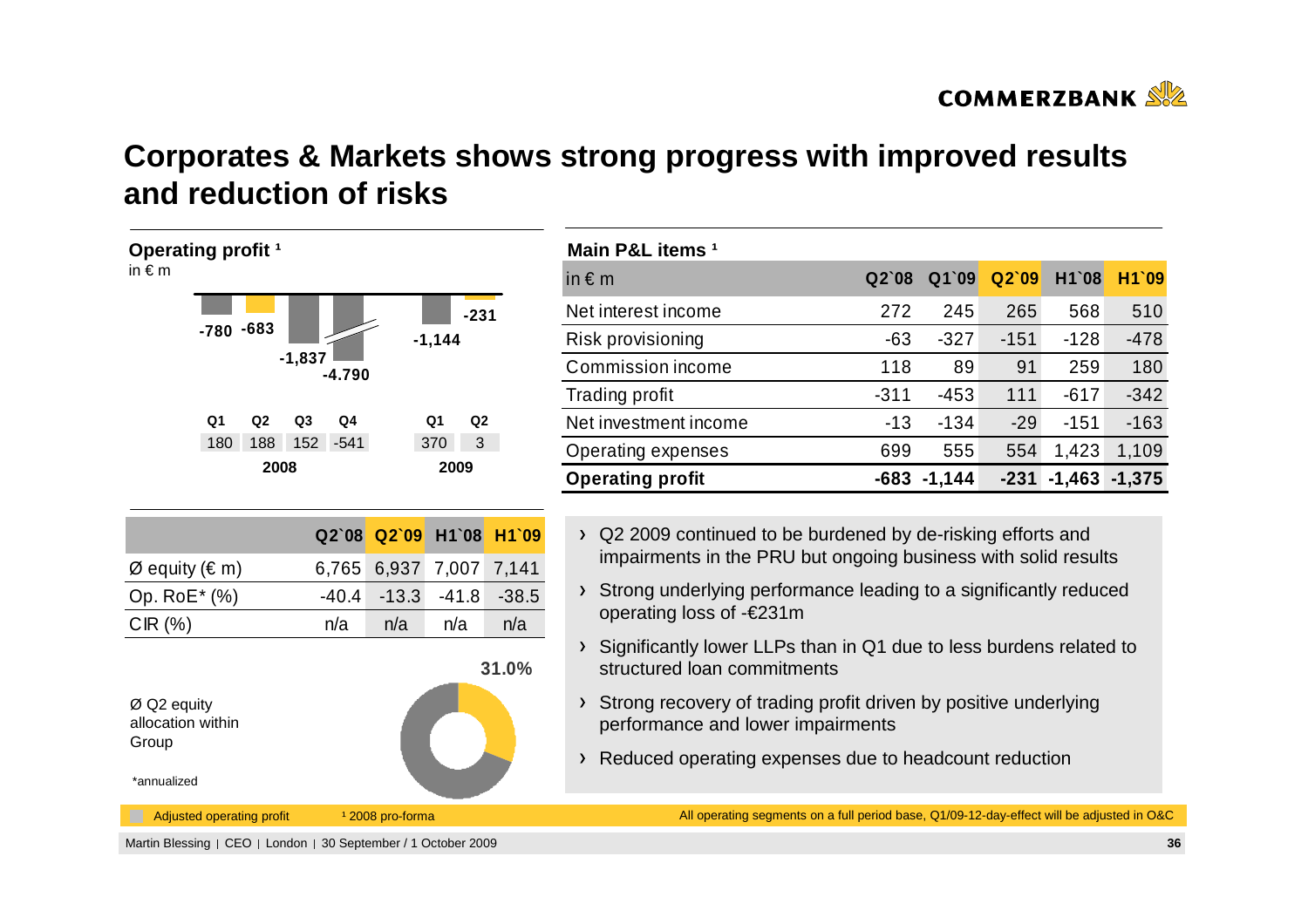

# **Corporates & Markets**

| in $\epsilon$ m                             | Q1 2008  | Q2 2008      | H1 2008  | Q3 2008  | Q4 2008        | Q1 2009  | Q2 2009      | H1 2009  |
|---------------------------------------------|----------|--------------|----------|----------|----------------|----------|--------------|----------|
| Net interest income                         | 296      | 272          | 568      | 262      | 305            | 245      | 265          | 510      |
| Provision for possible loan losses          | $-65$    | $-63$        | $-128$   | $-547$   | $-1,241$       | $-327$   | $-151$       | $-478$   |
| Net interest income after provisioning      | 231      | 209          | 440      | $-285$   | $-936$         | $-82$    | 114          | 32       |
| Net commission income                       | 141      | 118          | 259      | 206      | 102            | 89       | 91           | 180      |
| Trading profit                              | $-306$   | $-311$       | $-617$   | $-737$   | $-3,548$       | $-453$   | 111          | $-342$   |
| Net investment income                       | $-138$   | $-13$        | $-151$   | $-252$   | $-100$         | $-134$   | $-29$        | $-163$   |
| Other result                                | 16       | 14           | 30       | 4        | 62             | -9       | 36           | 27       |
| Revenue before LLP                          | 9        | 80           | 89       | $-517$   | $-3,179$       | $-262$   | 474          | 212      |
| Revenue after LLP                           | $-56$    | 17           | -39      | $-1.064$ | $-4,420$       | -589     | 323          | $-266$   |
| Operating expenses                          | 724      | 699          | 1,423    | 774      | 370            | 555      | 554          | 1,109    |
| Operating profit                            | $-780$   | $-683$       | $-1,463$ | $-1,837$ | $-4,790$       | $-1,144$ | $-231$       | $-1,375$ |
| Impairments of goodwill                     | 0        | $\mathbf{0}$ | 0        | 0        | 27             | 0        | $\mathbf{0}$ | 0        |
| Restructuring expenses                      | 20       | $-1$         | 19       | $-1$     | $-2$           | 65       | 63           | 128      |
| Pre-tax profit                              | $-800$   | $-682$       | $-1,482$ | $-1,836$ | $-4,815$       | $-1,209$ | $-294$       | $-1,503$ |
|                                             |          |              |          |          |                |          |              |          |
| Average equity tied up                      | 7,249    | 6,765        | 7,007    | 6,667    | 8,528          | 7,345    | 6,937        | 7,141    |
| Operating return on equity (%)              | $-43.0%$ | $-40.4%$     | $-41.8%$ |          | $\blacksquare$ | $-62.3%$ | $-13.3%$     | $-38.5%$ |
| Cost/income ratio in operating business (%) | n/a      | n/a          | n/a      | n/a      | n/a            | n/a      | n/a          | n/a      |
| Return on equity of pre-tax profit (%)      | $-44.1%$ | $-40.3%$     | $-42.3%$ |          |                | $-65.8%$ | $-17.0%$     | $-42.1%$ |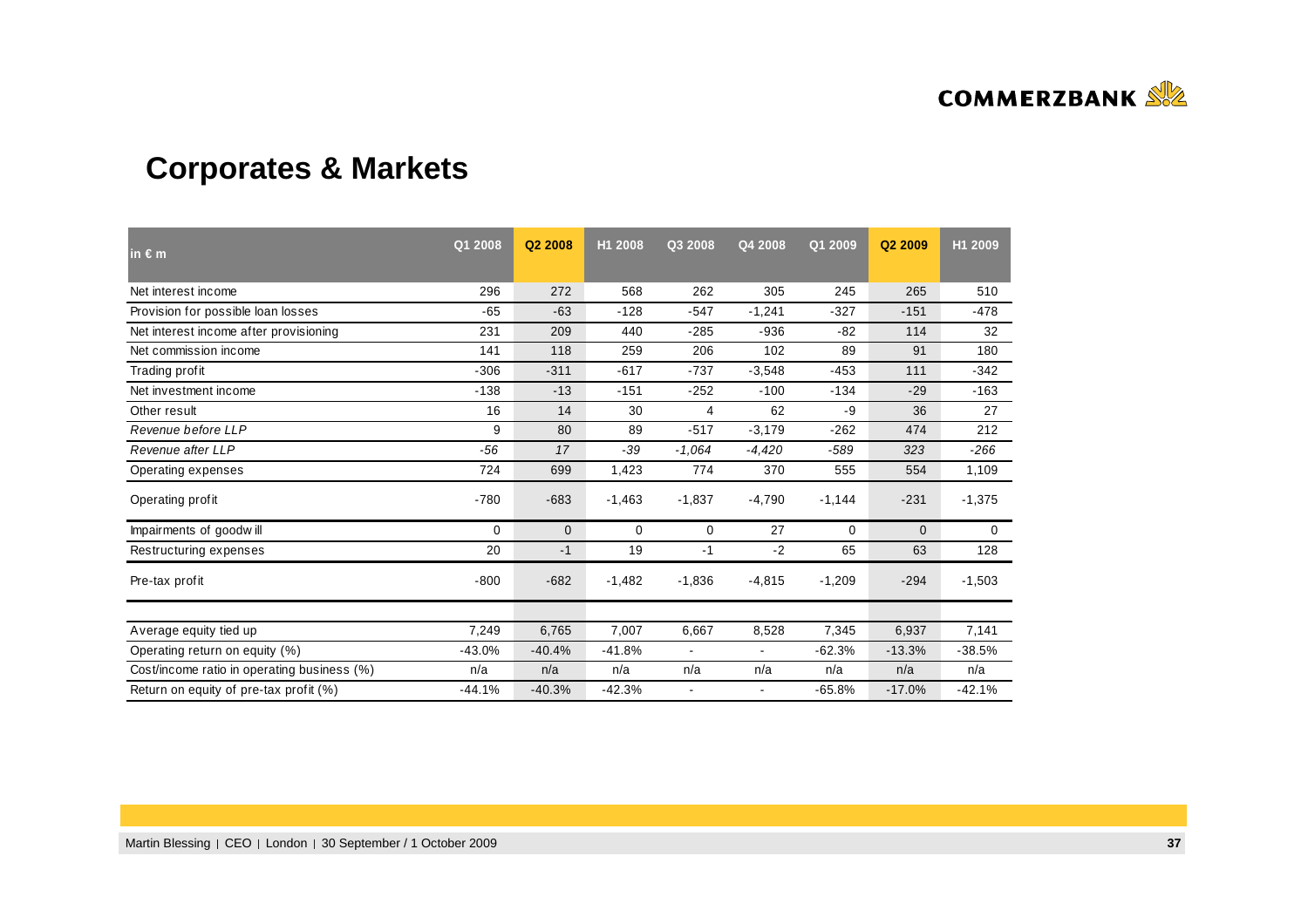

## **CRE continues to be burdened by difficult market environment**

| Operating profit <sup>1</sup><br>in $\epsilon$ m         |                |                           |                |         |                             |               |        | M<br>in:                                             |
|----------------------------------------------------------|----------------|---------------------------|----------------|---------|-----------------------------|---------------|--------|------------------------------------------------------|
|                                                          | 119            | $-160$                    | 10             | $-148$  | $-53$                       | $-171$        |        | Ne<br>Ris<br>C <sub>C</sub><br>Tra<br>Ne             |
|                                                          | Q <sub>1</sub> | Q2                        | Q <sub>3</sub> | Q4      | Q <sub>1</sub>              | Q2            |        | Op                                                   |
|                                                          | 203            | 198<br>2008               | 212            | 55      | 82                          | $-38$<br>2009 |        | Op                                                   |
|                                                          |                |                           |                |         |                             |               |        |                                                      |
|                                                          |                |                           |                | Q2`08   | Q2`09                       | H1`08         | H1`09  |                                                      |
| Ø equity (€ m)                                           |                |                           |                | 5,129   | 5,778                       | 5,100         | 5,994  | $\overline{\phantom{0}}$                             |
| Op. RoE* (%)                                             |                |                           |                | $-12.5$ | $-11.8$                     | $-1.6$        | $-7.5$ |                                                      |
| CIR(%)                                                   |                |                           |                | 48.8    | 49.5                        | 45.3          | 48.8   | $\overline{\phantom{0}}$                             |
| Ø Q2 equity<br>allocation within<br>Group<br>*annualized |                |                           |                |         |                             |               | 26.2%  | $\overline{\phantom{0}}$<br>$\overline{\phantom{0}}$ |
|                                                          |                |                           |                |         |                             |               |        |                                                      |
| L.                                                       |                | Adjusted operating profit |                |         | <sup>1</sup> 2008 pro-forma |               |        |                                                      |

| Main P&L items 1        |         |        |        |        |        |
|-------------------------|---------|--------|--------|--------|--------|
| in $\epsilon$ m         | $Q2$ 08 | Q1`09  | Q2'09  | H1`08  | H1`09  |
| Net interest income     | 270     | 222    | 265    | 535    | 487    |
| Risk provisioning       | $-309$  | $-189$ | $-318$ | $-371$ | $-507$ |
| Commission income       | 99      | 68     | 78     | 214    | 146    |
| Trading profit          | 19      | 31     | 8      | 39     | 39     |
| Net investment income   | $-121$  | $-57$  | $-40$  | $-207$ | $-97$  |
| Operating expenses      | 143     | 126    | 144    | 274    | 270    |
| <b>Operating profit</b> | $-160$  | $-53$  | $-171$ | -41    | $-224$ |

- NII improved due to higher margins in prolongations and unwinding effects (€30m)
- Strong increase in risk provisions q-o-q due to write-downs in the US and Spain
- Commission income clearly down as new business declines
- Investment income less negatively affected due to reduced impairments on RMBS

All operating segments on a full period base, Q1/09-12-day-effect will be adjusted in O&C

Martin Blessing | CEO | London | 30 September / 1 October 2009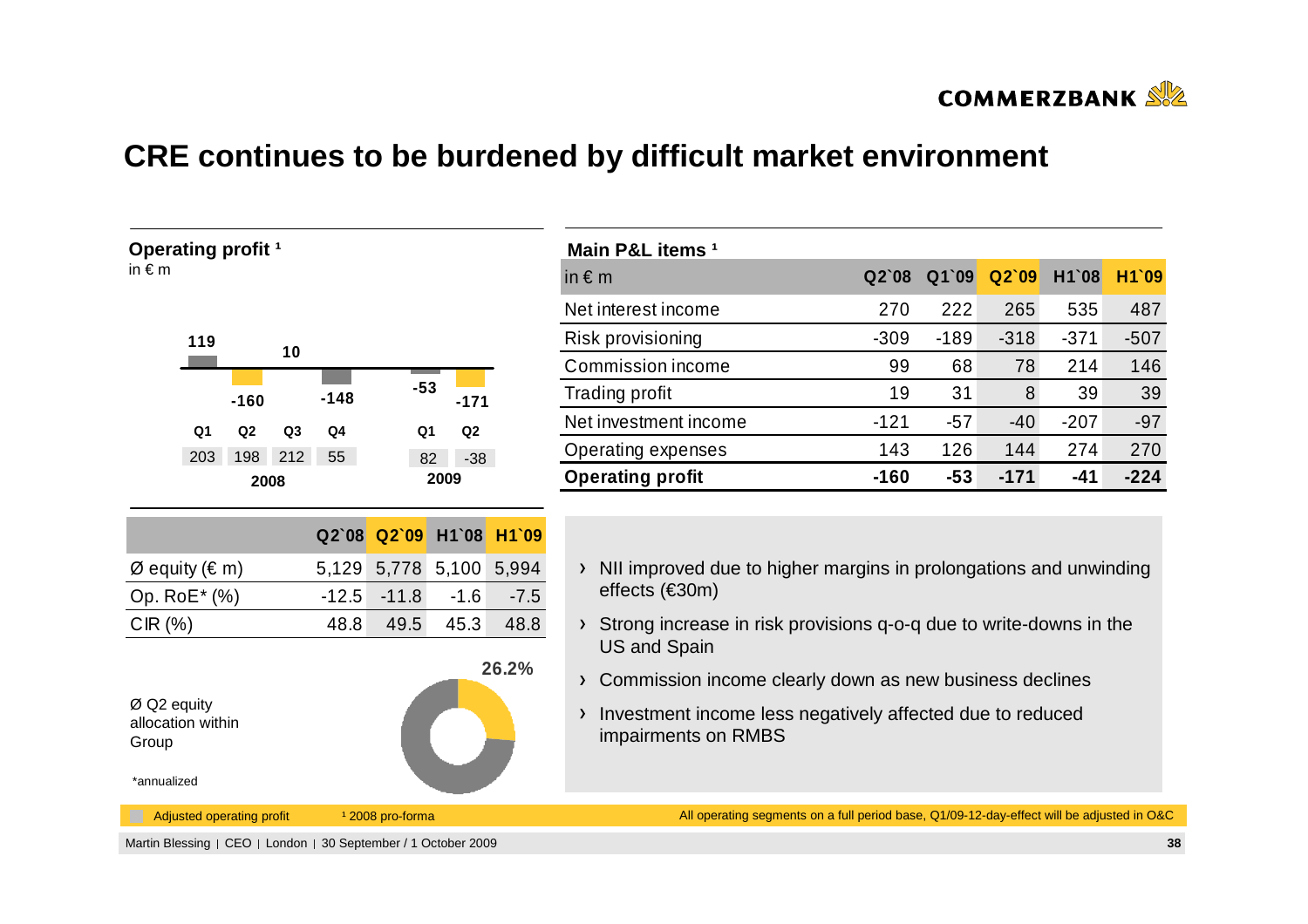

## **Commercial Real Estate**

| in $\epsilon$ m                             | Q1 2008 | Q2 2008      | H1 2008     | Q3 2008     | Q4 2008     | Q1 2009 | Q2 2009  | H1 2009  |
|---------------------------------------------|---------|--------------|-------------|-------------|-------------|---------|----------|----------|
| Net interest income                         | 265     | 270          | 535         | 277         | 258         | 222     | 265      | 487      |
| Provision for possible loan losses          | $-62$   | $-309$       | $-371$      | $-103$      | $-192$      | $-189$  | $-318$   | $-507$   |
| Net interest income after provisioning      | 203     | $-39$        | 164         | 174         | 66          | 33      | $-53$    | $-20$    |
| Net commission income                       | 115     | 99           | 214         | 128         | 99          | 68      | 78       | 146      |
| Trading profit                              | 20      | 19           | 39          | 16          | 0           | 31      | 8        | 39       |
| Net investment income                       | $-86$   | $-121$       | $-207$      | $-146$      | $-129$      | $-57$   | $-40$    | $-97$    |
| Other result                                | $-2$    | 26           | 24          | $-15$       | $-90$       | $-2$    | $-20$    | $-22$    |
| Revenue before LLP                          | 312     | 293          | 605         | 260         | 138         | 262     | 291      | 553      |
| Revenue after LLP                           | 250     | $-16$        | 234         | 157         | $-54$       | 73      | $-27$    | 46       |
| Operating expenses                          | 131     | 143          | 274         | 148         | 95          | 126     | 144      | 270      |
| Operating profit                            | 119     | $-160$       | $-41$       | 10          | $-148$      | $-53$   | $-171$   | $-224$   |
| Impairments of goodwill                     | 0       | $\mathbf{0}$ | $\mathbf 0$ | $\mathbf 0$ | $\mathbf 0$ | 0       | 70       | 70       |
| Restructuring expenses                      | 0       | 0            | 0           | $\mathbf 0$ | 0           | 0       | 43       | 43       |
| Pre-tax profit                              | 119     | $-160$       | $-41$       | 10          | $-148$      | $-53$   | $-284$   | $-337$   |
|                                             |         |              |             |             |             |         |          |          |
| Average equity tied up                      | 5,072   | 5,129        | 5,100       | 5,494       | 5,728       | 6,210   | 5,778    | 5,994    |
| Operating return on equity (%)              | 9.4%    | $-12.5%$     | $-1.6%$     | 0.7%        | $-10.3%$    | $-3.4%$ | $-11.8%$ | $-7.5%$  |
| Cost/income ratio in operating business (%) | 42.0%   | 48.8%        | 45.3%       | 56.9%       | 68.8%       | 48.1%   | 49.5%    | 48.8%    |
| Return on equity of pre-tax profit (%)      | 9.4%    | $-12.5%$     | $-1.6%$     | 0.7%        | $-10.3%$    | $-3.4%$ | $-19.7%$ | $-11.2%$ |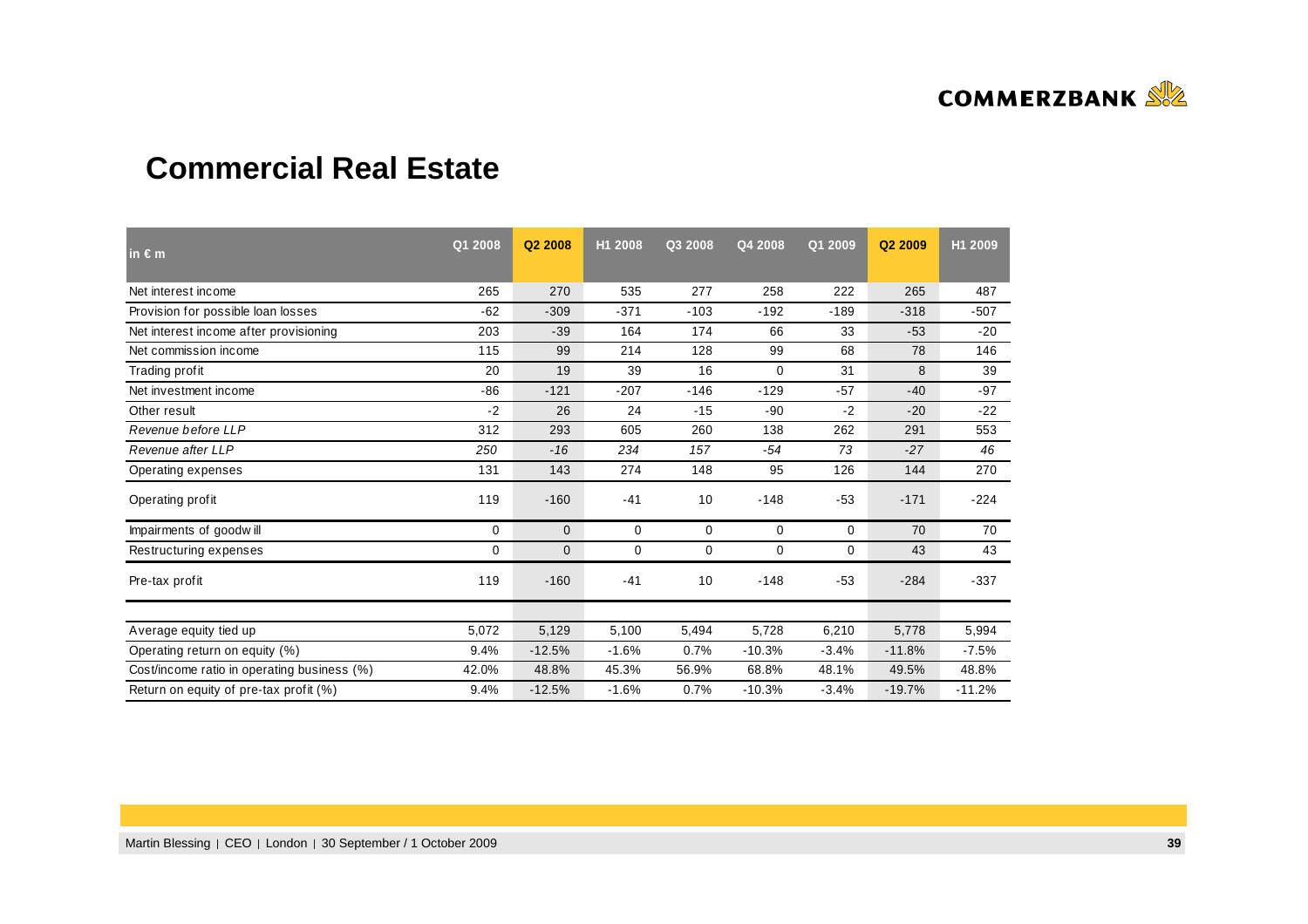

### **Others & Consolidation**



| Main P&L items <sup>1</sup> |         |        |       |        |        |
|-----------------------------|---------|--------|-------|--------|--------|
| in $\epsilon$ m             | $Q2$ 08 | Q1`09  | Q2'09 | H1`08  | H1`09  |
| Net interest income         | -6      | $-84$  | -5    | $-259$ | $-89$  |
| Risk provisioning           | $-2$    | 0      | $-7$  | 5      | $-7$   |
| Commission income           | -9      | $-81$  | $-13$ | $-93$  | $-94$  |
| <b>Trading profit</b>       | 7       | $-145$ | $-38$ | -9     | $-183$ |
| Net investment income       | 128     | 588    | 284   | 789    | 872    |
| Operating expenses          | 73      | $-24$  | 151   | 50     | 127    |
| <b>Operating profit</b>     | 52      | 291    | 78    | 421    | 369    |

Q1 09 includes first-12-days-effect of Dresdner Bank consolidation

- > Sale of Holdings (Linde, ThyssenKrupp and Lufthansa)
- Operating expenses affected by integration costs (€39 m)

Adjusted operating profit 12008 pro-forma

All operating segments on a full period base, Q1/09-12-day-effect will be adjusted in O&C

Martin Blessing | CEO | London | 30 September / 1 October 2009 **<sup>40</sup>**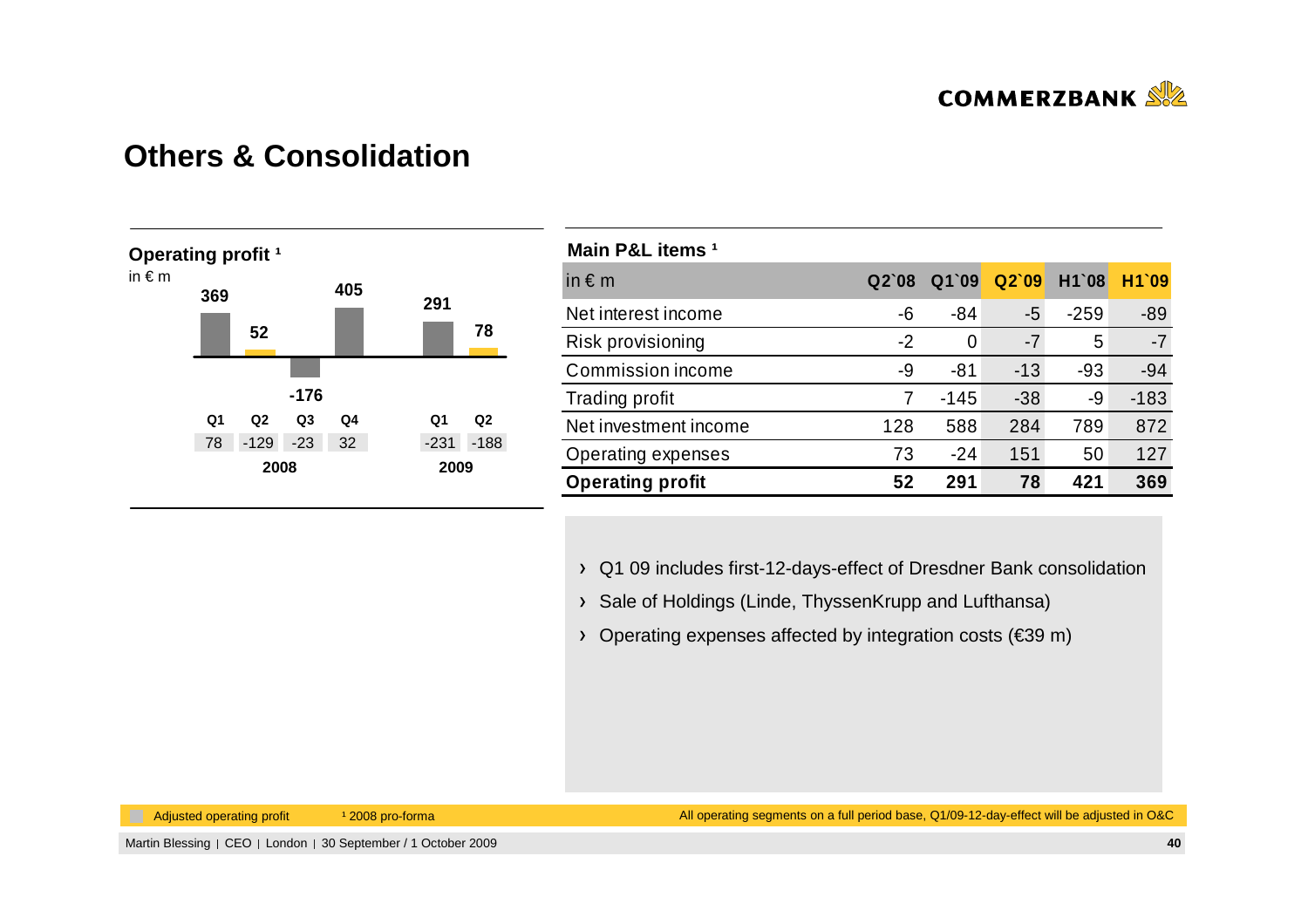

## **Others & Consolidation**

| in $\epsilon$ m                             | Q1 2008                  | Q <sub>2</sub> 2008 | H1 2008        | Q3 2008        | Q4 2008                  | Q1 2009        | Q2 2009        | H1 2009 |
|---------------------------------------------|--------------------------|---------------------|----------------|----------------|--------------------------|----------------|----------------|---------|
| Net interest income                         | $-253$                   | $-6$                | $-259$         | $-164$         | 315                      | $-84$          | $-5$           | $-89$   |
| Provision for possible loan losses          | $\overline{7}$           | $-2$                | 5              | $-31$          | 12                       | $\Omega$       | $-7$           | $-7$    |
| Net interest income after provisioning      | $-246$                   | $-8$                | $-254$         | $-195$         | 327                      | $-84$          | $-12$          | $-96$   |
| Net commission income                       | $-84$                    | $-9$                | $-93$          | $-3$           | 20                       | $-81$          | $-13$          | $-94$   |
| Trading profit                              | $-16$                    | $\overline{7}$      | -9             | 29             | 24                       | $-145$         | $-38$          | $-183$  |
| Net investment income                       | 661                      | 128                 | 789            | 130            | 134                      | 588            | 284            | 872     |
| Other result                                | 32                       | 5                   | 37             | $-40$          | 11                       | $-11$          | 8              | $-3$    |
| Revenue before LLP                          | 340                      | 125                 | 465            | $-48$          | 504                      | 267            | 236            | 503     |
| Revenue after LLP                           | 347                      | 123                 | 470            | $-79$          | 516                      | 267            | 229            | 496     |
| Operating expenses                          | $-23$                    | 73                  | 50             | 98             | 109                      | $-24$          | 151            | 127     |
| Operating profit                            | 369                      | 52                  | 421            | $-176$         | 405                      | 291            | 78             | 369     |
| Impairments of goodwill                     | 0                        | $\mathbf{0}$        | 0              | 0              | 12                       | 0              | $\mathbf{0}$   | 0       |
| Restructuring expenses                      | 10                       | $\mathbf{1}$        | 11             | 4              | 18                       | 156            | 59             | 215     |
| Pre-tax profit                              | 359                      | 51                  | 410            | $-180$         | 375                      | 135            | 19             | 154     |
|                                             |                          |                     |                |                |                          |                |                |         |
| Average equity tied up                      | $-7,356$                 | $-6,877$            | $-7,117$       | $-7,523$       | $-8,828$                 | 832            | 5,178          | 3,005   |
| Operating return on equity (%)              | $\overline{\phantom{a}}$ | $\overline{a}$      | ٠              | ٠              | $\overline{\phantom{a}}$ | $\sim$         | $\overline{a}$ |         |
| Cost/income ratio in operating business (%) | $\blacksquare$           |                     | $\blacksquare$ | $\blacksquare$ | $\blacksquare$           | $\blacksquare$ |                |         |
| Return on equity of pre-tax profit (%)      | $\overline{\phantom{a}}$ |                     |                | ٠              | $\overline{\phantom{a}}$ | $\sim$         |                |         |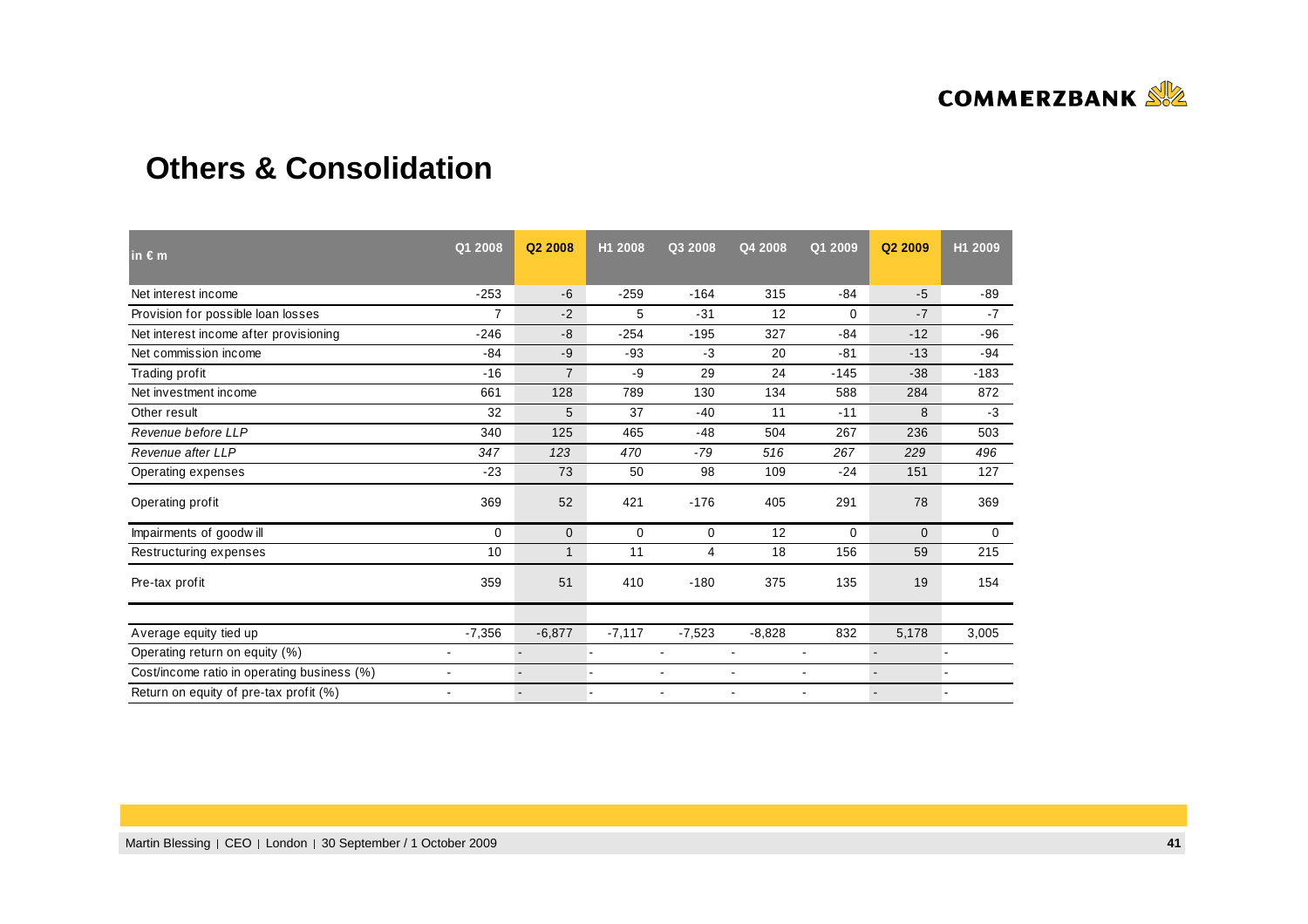

# **Group equity definitions**

| <b>Reconciliation of equity definitions</b>                                                                 |                 |                |                                         |  |  |  |  |
|-------------------------------------------------------------------------------------------------------------|-----------------|----------------|-----------------------------------------|--|--|--|--|
| Equity definitions in $\epsilon$ m                                                                          | <b>Jun 2009</b> | Jan - Jun 2009 |                                         |  |  |  |  |
| Subscribed capital                                                                                          | 3,071           | 2,353          |                                         |  |  |  |  |
| Capital reserve                                                                                             | 7,945           | 7,044          |                                         |  |  |  |  |
| Retained earnings                                                                                           | 5,912           | 5,907          |                                         |  |  |  |  |
| Silent participation SoFFin                                                                                 | 17,178          | 9,473          |                                         |  |  |  |  |
| Reserve from currency translation                                                                           | $-489$          | $-379$         |                                         |  |  |  |  |
| <b>Investors' Capital without minorities</b>                                                                | 33,617          | 24,398         | Basis for RoE on net profit             |  |  |  |  |
| Minority interests (IFRS)*                                                                                  | 850             | 837            |                                         |  |  |  |  |
| <b>Investors' Capital</b>                                                                                   | 34,467          | 25,235         | Basis for operating RoE and pre-tax RoE |  |  |  |  |
| Change in consolidated companies; goodwill;<br>consolidated net profit minus portion of dividend;<br>others | $-5,061$        |                |                                         |  |  |  |  |
| Basel II core capital without hybrid capital                                                                | 29,406          |                |                                         |  |  |  |  |
| Hybrid capital                                                                                              | 4,004           |                |                                         |  |  |  |  |
| <b>Basel II Tier I capital</b>                                                                              | 33,410          |                |                                         |  |  |  |  |
| * excluding:<br>- Revaluation reserve<br>- Cash flow hedges                                                 |                 |                |                                         |  |  |  |  |

- Cash flow hedges<br>- Consolidated profit

Martin Blessing | CEO | London | 30 September / 1 October 2009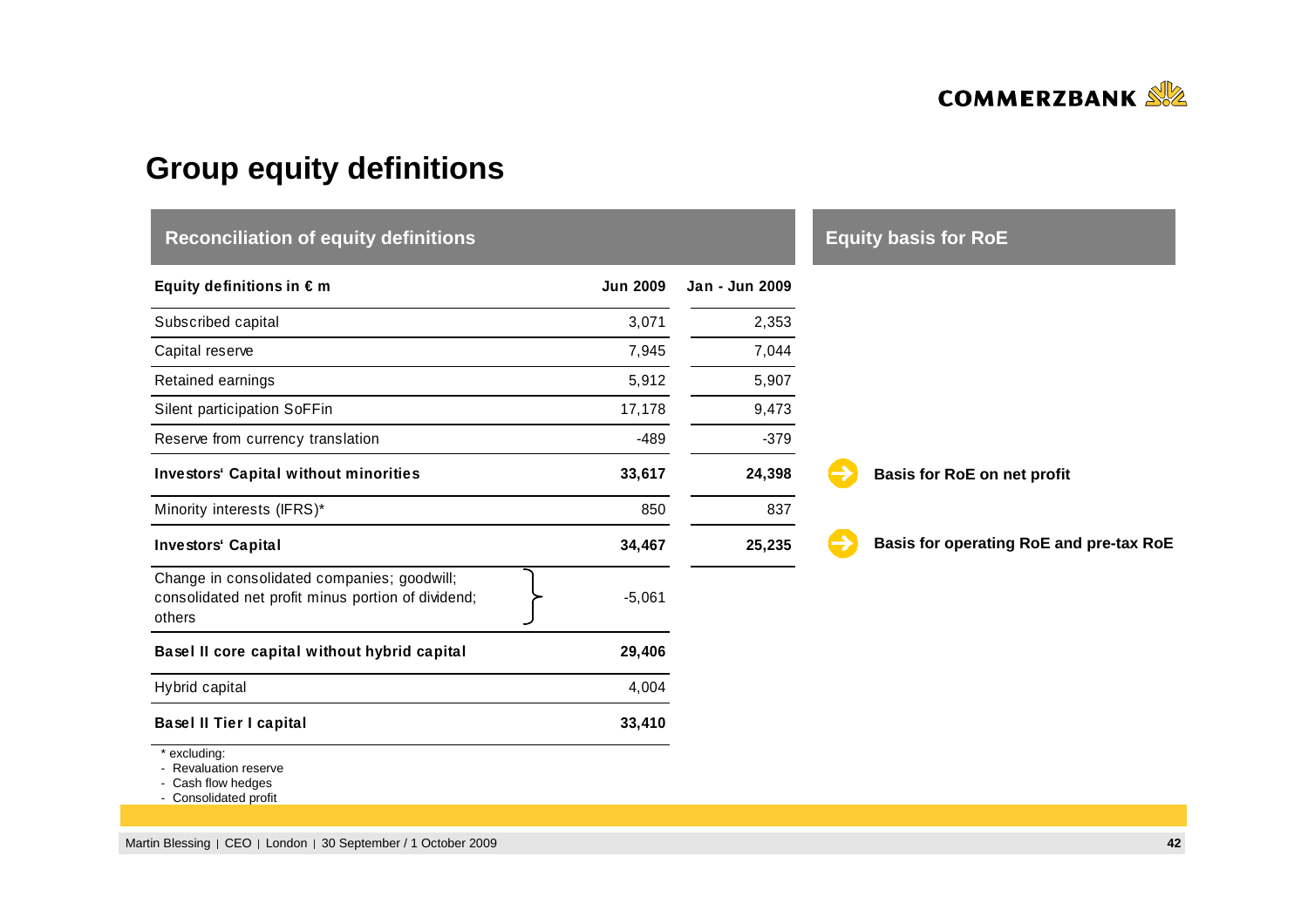

# **Appendix 3: ABS-Portfolio & Leveraged Acquisition Finance (LAF)**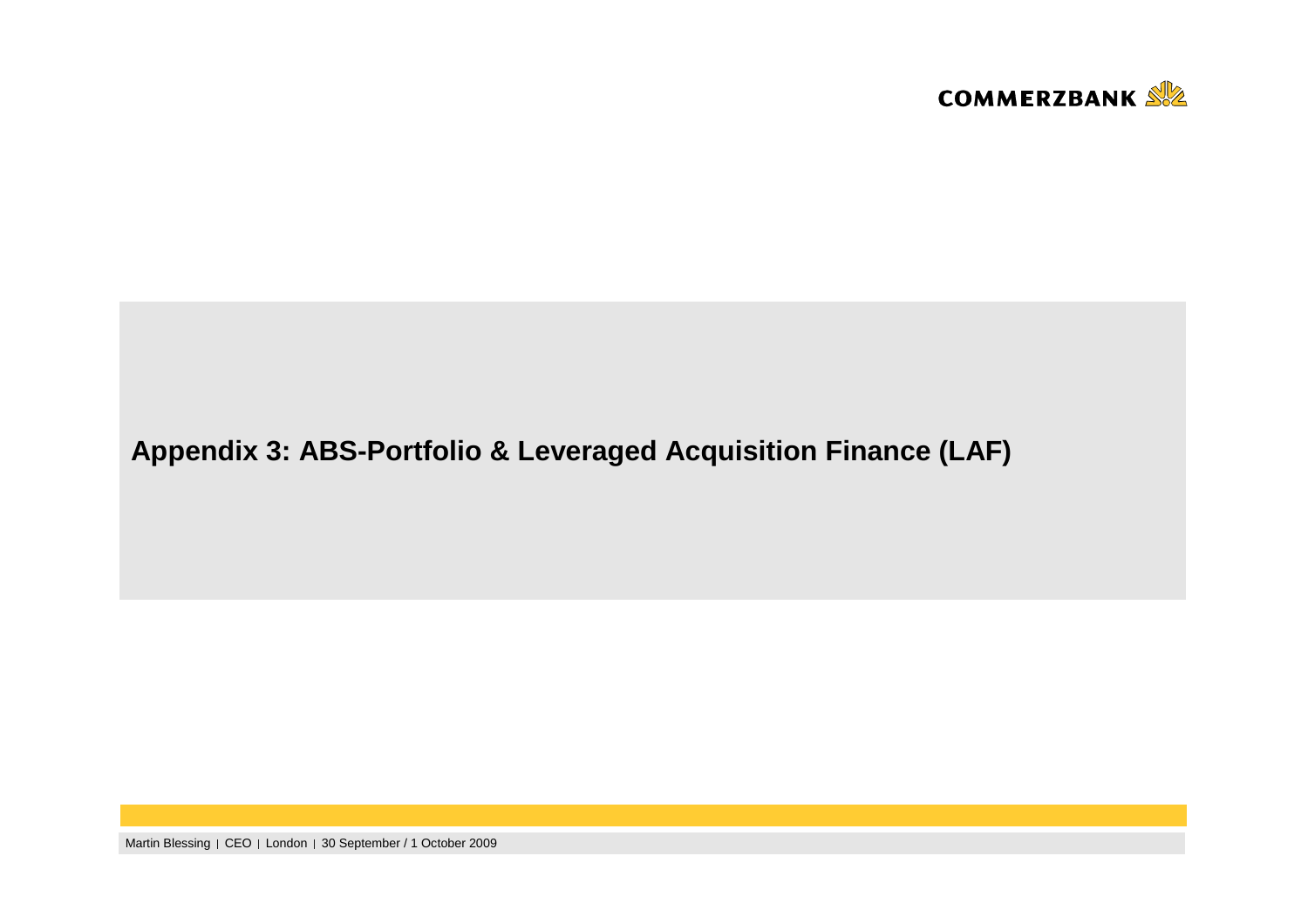

## **Charges on ABS Portfolio in H1 2009**

### **Overview - ABS portfolio**

As of 06/2009

| $(in \in m)$                  | <b>Nominal</b><br>values | H <sub>1</sub> -<br><b>Market</b><br>values<br><b>Charges</b> |                      | <b>P&amp;L</b><br>effect | <b>Effect on</b><br>revaluation<br>reserve | Mark-<br>down-<br>Ratio*** |
|-------------------------------|--------------------------|---------------------------------------------------------------|----------------------|--------------------------|--------------------------------------------|----------------------------|
| Secondary Market ABS*         | 25,515                   | 16,645                                                        | $-1,440$             | $-1,137$                 | $-303$                                     | 35%                        |
| thereof critical portfolio    | 19,564                   | 10,898                                                        | $-1,411$<br>$-1,131$ |                          | $-280$                                     | 44%                        |
| thereof governm. guaranteed   | 5,734                    | 5,587                                                         | 19                   | 0                        | 19                                         | 3%                         |
| Conduits**                    | 9,472                    | 9,472                                                         | 0                    | 0                        | 0                                          | 0%                         |
| thereof critical portfolio    | 3,590                    | 3,590                                                         | 0                    | 0                        | 0                                          | 0%                         |
| thereof other conduits        | 5,882                    | 5,882                                                         | 0                    | 0                        | 0                                          | 0%                         |
| ABS Hedge book                | 14,188                   | 10,568                                                        | $-294$               | $-294$                   | 0                                          | 26%                        |
| <b>CIRC****</b>               | 649                      | 653                                                           | $-18$                | $-18$                    | 0                                          | N/A                        |
| Others (incl. Term Struct.)** | 664                      | 640                                                           | $-22$                | $-23$                    | 1                                          | 4%                         |
| <b>Total</b>                  | 50,488                   | 37,978                                                        | $-1,774$             | $-1,472$                 | $-302$                                     | 25%                        |
| thereof critical portfolio    | 38,655                   | 26,349                                                        | $-1,745$             | $-1,466$                 | $-279$                                     | 32%                        |
| thereof other ABS positions   | 11,833                   | 11,629                                                        | $-29$                | -6                       | $-23$                                      | 2%                         |

#### **Details**

> The H1 2009 charges resulting from ABS portfolio are totalling €1.77bn; thereof €1.47bn as P&L effect and €0.3bn as effect on revaluation reserve.

#### **Outlook**

 $\triangleright$  Due to further shift of financial market crisis to real economy and the weak fundamental situation more charges from ABS portfolio are expected for 2009.

- Further charges are expected from US CDO of ABS, US RMBS, CMBS/CRE CDO, Non-US RMBS and Large Corp. CDOs as well as effects from weak Monolinecounterparts concerning protected ABS assets.
- > No significant losses expected with regard to conduit business.

\* includes former K2 assets, which were purchased by Commerzbank during June 2009 due to orderly winddown of K2; also includes other ABS (H1-charges of -€48m)

\*\* incl. transactions that do not fall under the SolvV-definition of ABS under regulatory aspects

\*\*\* Markdown-Ratio = 1-(Market Value / Nominal Value)

\*\*\*\* The nominal value solely refer to risk position of Commerzbank (second loss position)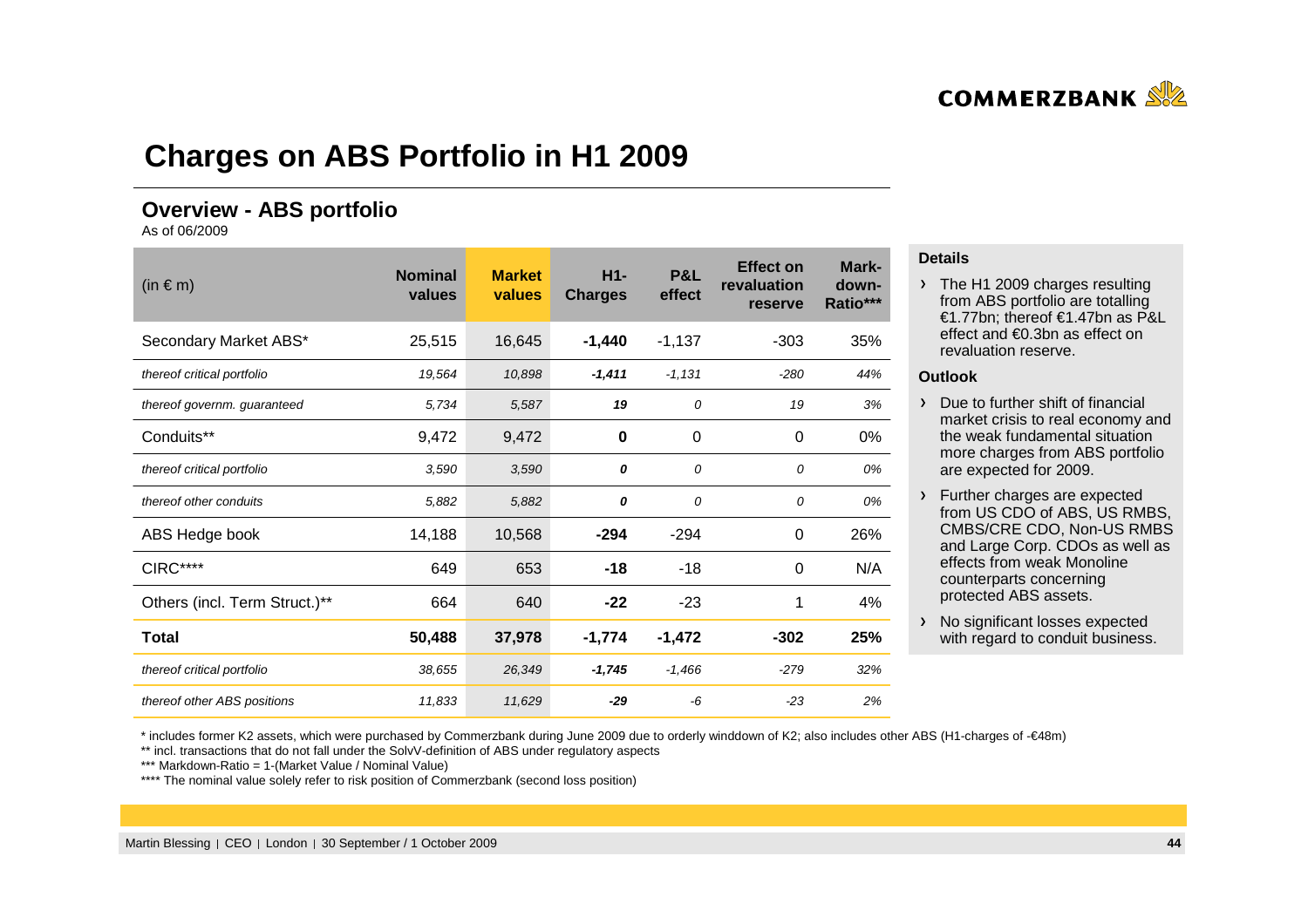

## **CDA and Counterparty Risk from Monolines**



#### **Details**

- MtM of derivatives is adjusted to the creditworthiness of counterparties. The fair value needs to be corrected through trading P&L by CDAs.
- > Main driver of the CDA reduction in Q2 was the allowance for bad debts we took on the full exposure related to one Credit Derivative Product Company ("CDPC") due to the potential default of this firm.
- > The overall decline of CDAs in Q2 amounts to -€ 551 m. The major part is due to the CDA-Other category with -€ 445 m (driven by the CDPC write down and a general decrease in credit spreads) and -€ 99 m to CDA-Monolines category (driven by reduced MtM-exposure).

#### **Outlook**

 The general outlook for the Monolines remains unimproved with CDS Spreads likely to be volatile over the foreseeable future. This might lead to changes in CDAs accordingly. There is also potential for defaults in this sector.

\*CDAs referring to monoline and non-monoline counterparties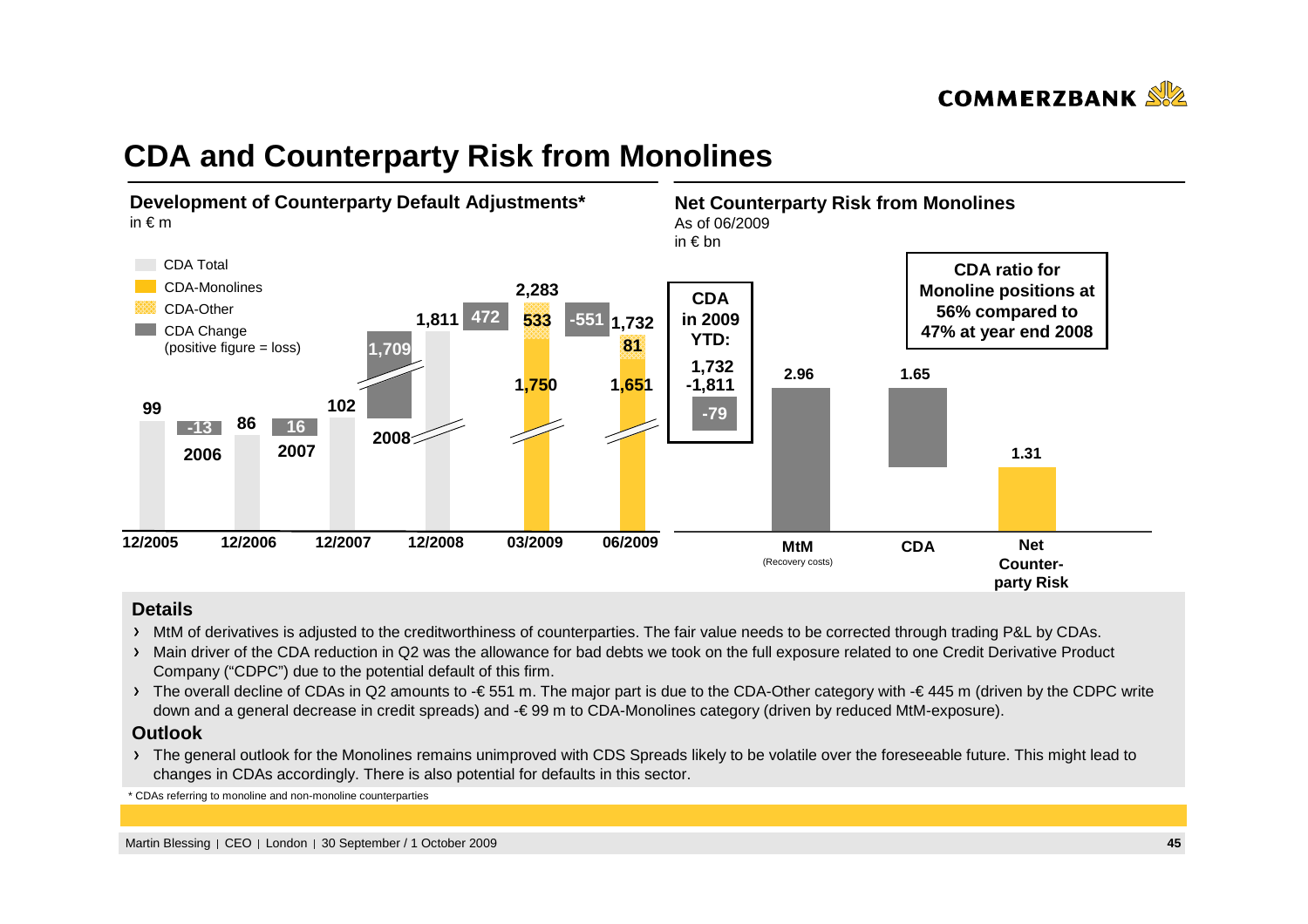

## **Secondary Market ABS**

#### **Breakdown of products & rating distribution – secondary market ABS**As of 06/2009 Market values in € bn€16.6bn**14%3%10%66%7%BB&worseBBBAAAAAA**

#### **Details**

Government guaranteed ABS constitute the largest subasset class with market values stable at €6.2bn.

Loss drivers: US CDO of ABS, US RMBS, CMBS/CRE CDO, Non-US RMBS and Large Corp. CDOs; markdown ratios of the most critical classes US CDO of ABS and US RMBS currently stand at 76% and 81% respectively.

#### **Outlook**

Further impact from US related positions expected for 2009 due to unchanged weak economic fundamental situation; other segments will also contribute to this development (e.g. CMBS, Non-US RMBS and Large Corp. CDOs).

| (in $\in$ m)            | Nominal values | <b>Market values</b> | <b>H1-Charges</b> | P&L effect | Effect on revaluation<br>reserve | Mark-down-ratio* |
|-------------------------|----------------|----------------------|-------------------|------------|----------------------------------|------------------|
| Government guaranteed   | 6,330          | 6,152                | 49                | 30         | 19                               | 3%               |
| Consumer ABS            | 2,201          | 1,881                | $-41$             | $-41$      | 0                                | 15%              |
| <b>CMBS/CRE CDO</b>     | 2,055          | 1,301                | $-285$            | $-143$     | $-142$                           | 37%              |
| Large Corp. CDO         | 3,350          | 2,131                | $-188$            | $-97$      | $-91$                            | 36%              |
| RMBS/CDO                | 9,824          | 3,875                | $-843$            | $-795$     | $-48$                            | 61%              |
| thereof US RMBS         | 2,582          | 491                  | -89               | -166       | 77                               | 81%              |
| thereof US CDO of ABS   | 3,790          | 917                  | -375              | $-388$     | 13                               | 76%              |
| thereof Non-US RMBS/CDO | 3,452          | 2,467                | $-378$            | $-241$     | $-137$                           | 29%              |
| SME CDO                 | 920            | 762                  | -65               | $-38$      | $-27$                            | 17%              |
| Others                  | 835            | 543                  | $-67$             | $-53$      | $-14$                            | 35%              |
| Total**                 | 25,515         | 16,645               | -1,440            | $-1,137$   | $-303$                           | 35%              |

\* Markdown-Ratio = 1-(Market Value / Nominal Value); Markdown-Ratio on Secondary Market ABS excluding Government guaranteed ABS of 45%

\*\* includes former K2 assets, which were purchased by Commerzbank during June 2006 due to orderly winddown of K2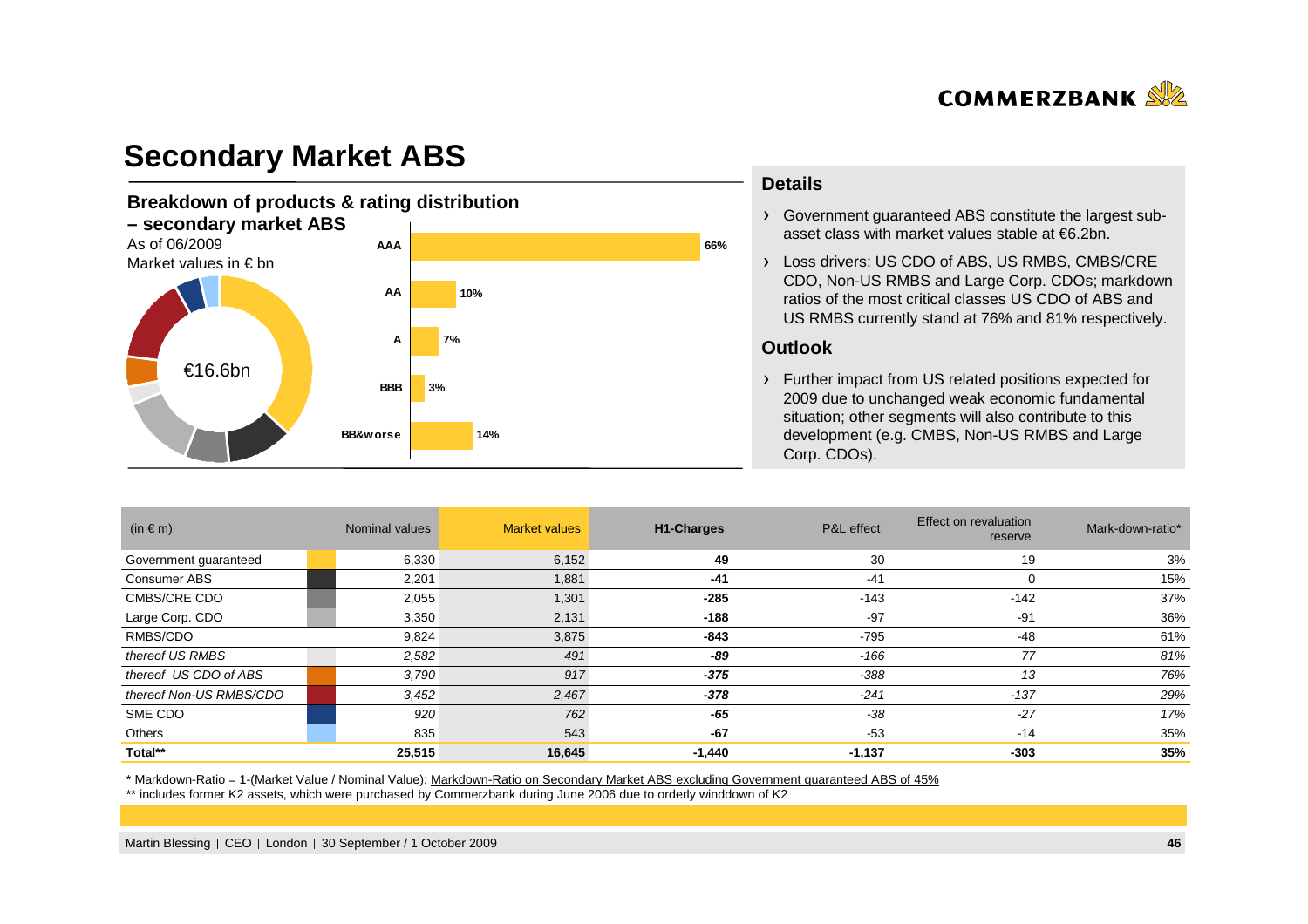

## **Conduits**



#### **Details**

- Majority of exposure refers to own conduits Silvertower(57%) Beethoven (28%) and Kaiserplatz (12%). 3% refers to third party conduits.
- Main part of exposure consist of liquidity back-up lines for these conduits (94%), with the remainder stemming from credit enhancement provided by CB group.
- Downsizing by €1.1bn since Q1 2009, mainly due to reduction/termination of transactions of Beethoven.

#### **Outlook**

> No significant losses expected with regard to conduit business.

| $(in \in m)$               | Nominal values | <b>Market values</b> | H1-Charges | P&L effect | Effect on revaluation<br>reserve | Mark-down-ratio* |
|----------------------------|----------------|----------------------|------------|------------|----------------------------------|------------------|
| <b>Trade Receivables</b>   | 2,237          | 2,237                | 0          |            |                                  | 0%               |
| Corporate Loans            | 2,517          | 2,517                | 0          |            |                                  | 0%               |
| Auto Loans/Leases          | 1,546          | 1,546                | 0          |            |                                  | 0%               |
| <b>Film Receivables</b>    | 813            | 813                  |            |            |                                  | 0%               |
| <b>Equipment Leasing</b>   | 510            | 510                  | 0          |            | 0                                | 0%               |
| <b>Capital Commitments</b> | 535            | 535                  | 0          |            |                                  | 0%               |
| Div. Payment Rights        | 448            | 448                  |            |            |                                  | 0%               |
| CRE CDO                    | 288            | 288                  | 0          |            |                                  | 0%               |
| CDO of ABS                 | 270            | 270                  | 0          |            |                                  | 0%               |
| Non-US RMBS                | 157            | 157                  | 0          |            |                                  | 0%               |
| <b>Consumer Loans</b>      | 151            | 151                  | 0          |            |                                  | 0%               |
| Total**                    | 9,472          | 9,472                |            |            |                                  | 0%               |

\* Markdown-Ratio = 1-(Market Value / Nominal Value)

\*\* incl. transactions that do not fall under the SolvV-definition of ABS under regulatory aspects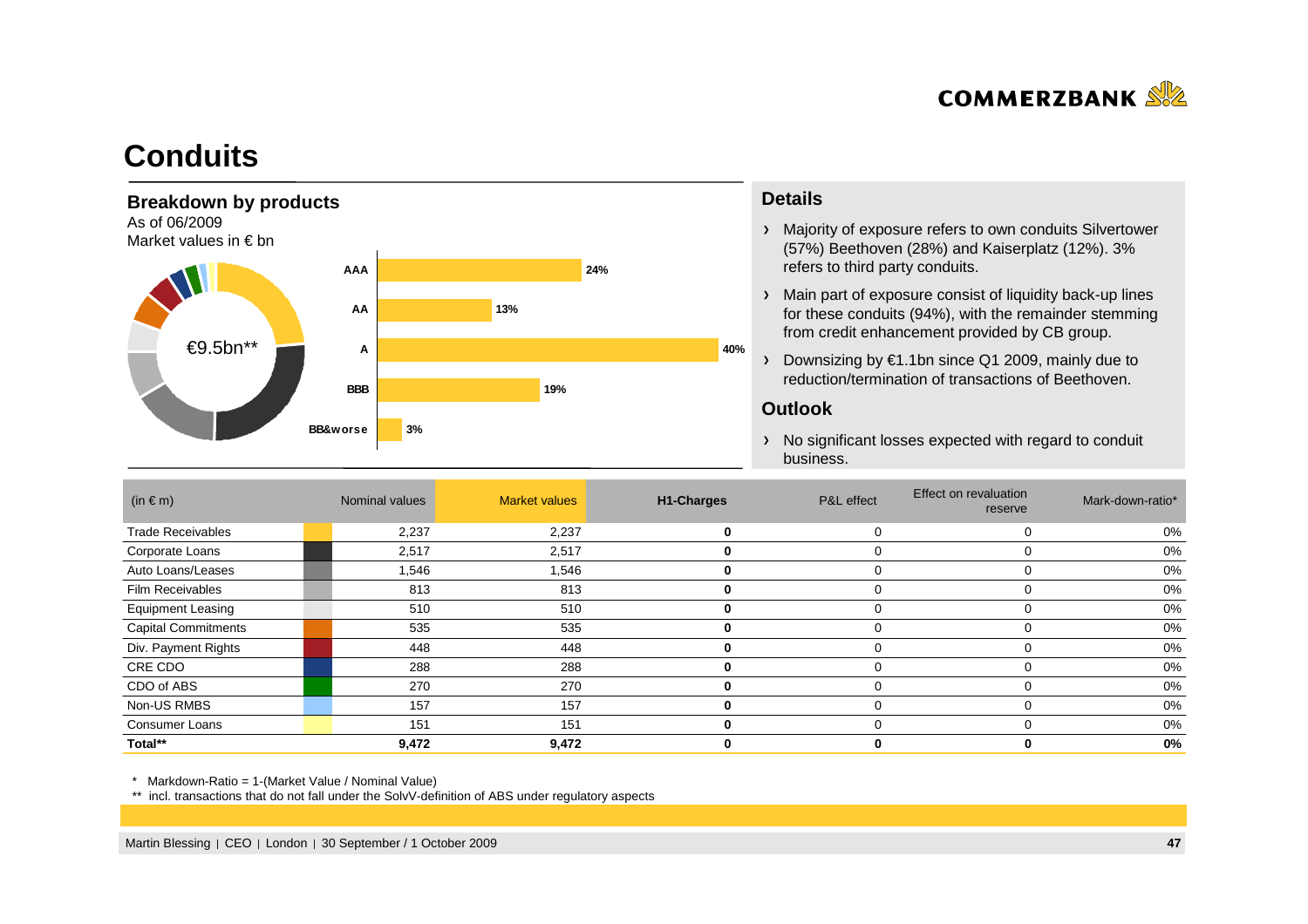

## **ABS Hedge Book – Monoline 1/2**

#### **Breakdown by asset and rating classes**

 Rating distribution on the basis of market values in %Market values in  $\epsilon$  bn



#### **Details**

- Positive P&L development in Q2 of +€179m as a result of declining CDAs. Overall H1-Charges sum up to -€292m.
- "Year-to-date" a slight release of CDA of +€79m recognized.

#### **Outlook**

- Business model and creditworthiness of Monoline insurers furthermore doubtful.
- Further P&L effects as a result of Monolinedefaults or restructuring possible in 2009.

| $(in \in m)$          | Nominal values |       | <b>H1-Charges</b> | P&L effect | Effect on revaluation<br>reserve | Mark-down-Ratio* |
|-----------------------|----------------|-------|-------------------|------------|----------------------------------|------------------|
| <b>Monoline</b>       |                |       |                   |            |                                  |                  |
| <b>CMBS/CRE CDO</b>   | 198            | 78    | -48               | $-48$      |                                  | 61%              |
| Large Corp. CDO       | 1,068          | 812   | -2                | -2         |                                  | 24%              |
| RMBS/CDO              | 8,929          | 7,194 | $-227$            | $-227$     |                                  | 19%              |
| thereof US RMBS       | 290            | 226   | $-25$             | $-25$      |                                  | 22%              |
| thereof US CDO of ABS | 3,305          | 1,719 | $-192$            | $-192$     | 0                                | 48%              |
| thereof Non-US RMBS** | 5,334          | 5,249 | $-10$             | $-10$      | 0                                | 2%               |
| Others                | 643            | 569   | $-15$             | $-15$      |                                  | 12%              |
| Total                 | 10,838         | 8,653 | $-292$            | $-292$     | 0                                | 20%              |

 $*$  Mark-down-Ratio = 1-(market value / nominal value);

\*\* Consists exclusively of Triple A rated Super Senior positions of European RMBS transactions; Markdown-Ratio excluding "Non-US RMBS" of 38%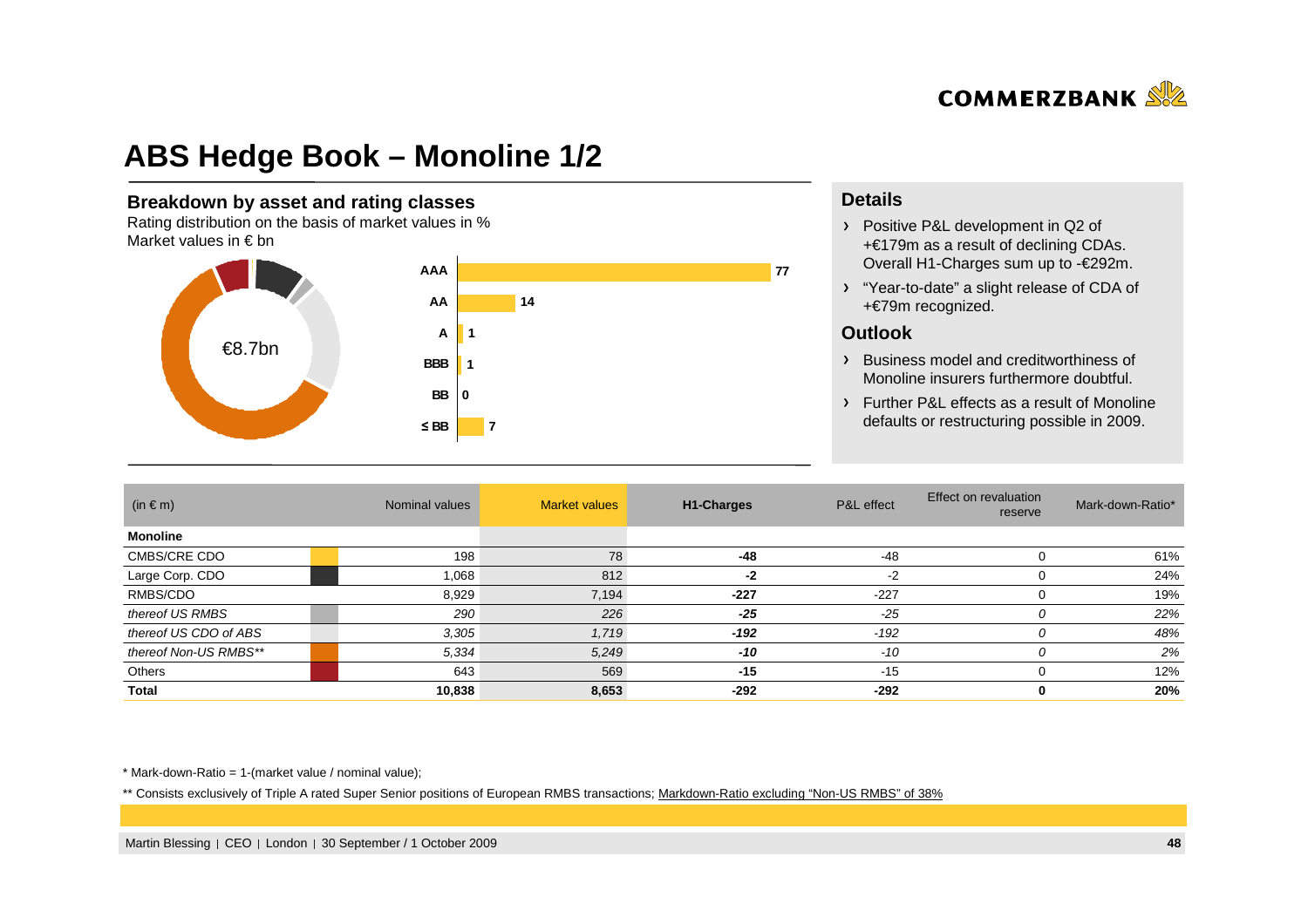

## **ABS Hedge Book – Non-Monoline 2/2**

#### **Breakdown by asset and rating classes**

 Rating distribution on the basis of market values in %Market values in  $\epsilon$  bn



#### **Details**

- Exposure stems from two TRS with a large financial institution.
- Overall market value scarcely changed at €1.9bn.

#### **Outlook**

 Only minor P&L effects expected as the structure as well as the creditworthiness of the counterparty is strong.

| $(in \in m)$                | Nominal values | <b>Market values</b> | H1-Charges | P&L effect | Effect on revaluation<br>reserve | Mark-down-Ratio* |
|-----------------------------|----------------|----------------------|------------|------------|----------------------------------|------------------|
| <b>Non-Monoline</b>         |                |                      |            |            |                                  |                  |
| CMBS/CRE CDO                | 468            | 180                  | -1         | -1         |                                  | 62%              |
| Large Corp. CDO             | 1,440          | 1,060                | 0          | 0          |                                  | 26%              |
| RMBS/CDO                    | 1,264          | 613                  | -1         | -1         |                                  | 52%              |
| thereof US RMBS             | 20             | 19                   | 0          | 0          |                                  | 5%               |
| thereof US CDO of ABS       | 829            | 230                  | -1         | $-2$       |                                  | 72%              |
| thereof Non-US RMBS         | 415            | 364                  | 0          | 0          |                                  | 12%              |
| Others                      | 178            | 62                   | 0          | 0          |                                  | 65%              |
| Total                       | 3,350          | 1,915                | -2         | -2         |                                  | 43%              |
| <b>Total ABS Hedge Book</b> | 14,188         | 10,568               | -294       | -294       |                                  | 26%              |

\* Mark-down-Ratio = 1-(market value / nominal value)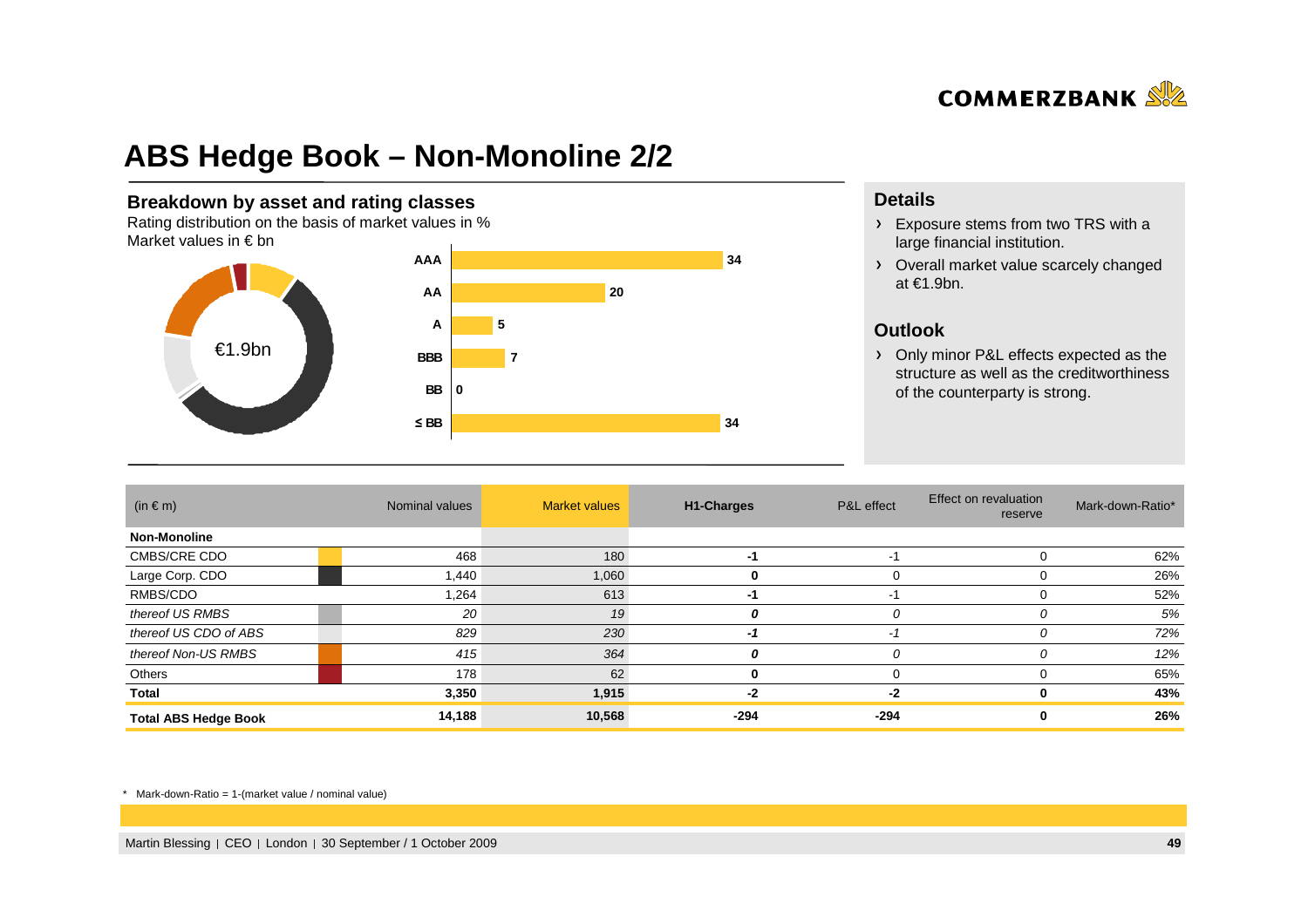

## **Charges on ABS Portfolio in H1 2009 (Split by P&L-lines)**

### **Overview - ABS portfolio**

As of 06/2009

| $(in \in m)$                  | Nominal<br>values | <b>Market</b><br>values | <b>P&amp;L-Charges</b> | Provisions | <b>Trading Profit</b> | <b>Net</b><br>investment<br>Income | <b>Others</b> |
|-------------------------------|-------------------|-------------------------|------------------------|------------|-----------------------|------------------------------------|---------------|
| Secondary Market ABS*         | 25,515            | 16,645                  | $-1,137$               | $-91$      | $-754$                | $-292$                             | 0             |
| thereof critical portfolio    | 19,564            | 10,898                  | $-1,131$               | $-91$      | $-748$                | $-292$                             | 0             |
| thereof governm. guaranteed   | 5,734             | 5,587                   | 0                      | 0          | 0                     | 0                                  | 0             |
| Conduits**                    | 9,472             | 9,472                   | 0                      | 0          | 0                     | 0                                  | 0             |
| thereof critical portfolio    | 3,590             | 3,590                   | 0                      | 0          | 0                     | 0                                  | 0             |
| thereof other conduits        | 5,882             | 5,882                   | 0                      | 0          | 0                     | 0                                  | 0             |
| ABS Hedge book                | 14,188            | 10,568                  | $-294$                 | 0          | $-294$                | 0                                  | 0             |
| <b>CIRC</b>                   | 649               | 653                     | $-18$                  | 0          | $-18$                 | 0                                  | 0             |
| Others (incl. Term Struct.)** | 664               | 640                     | $-23$                  | $-23$      | 0                     | 0                                  | 0             |
| <b>Total</b>                  | 50,488            | 37,978                  | $-1,472$               | $-114$     | $-1,066$              | $-292$                             | 0             |
| thereof critical portfolio    | 38,655            | 26,349                  | $-1,466$               | $-114$     | $-1,060$              | $-292$                             | 0             |
| thereof other ABS positions   | 11,833            | 11,629                  | -6                     | 0          | -6                    | 0                                  | 0             |

\* includes former K2 assets, which were purchased by Commerzbank during June 2009 due to orderly winddown of K2

\*\* incl. transactions that do not fall under the SolvV-definition of ABS under regulatory aspects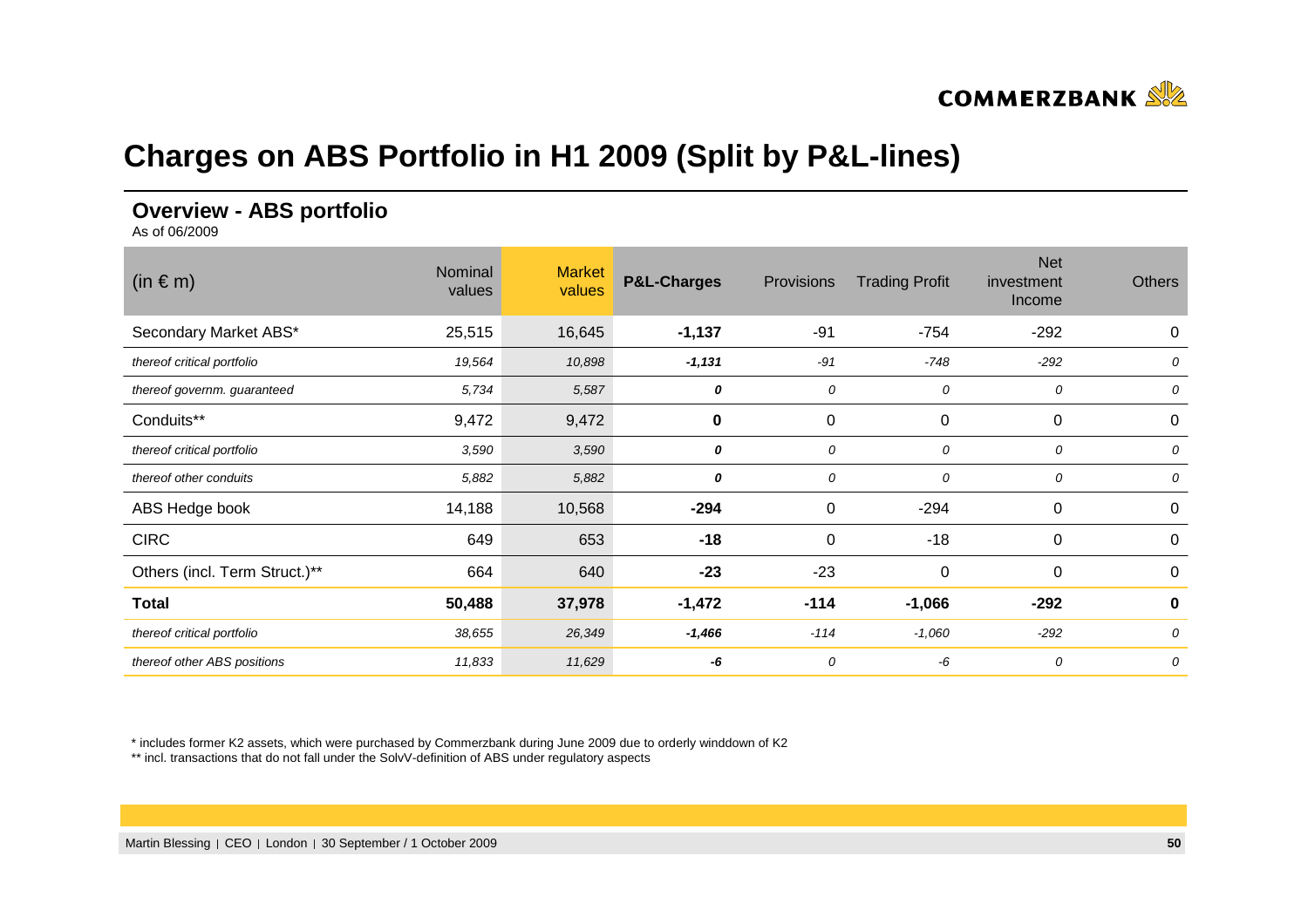

## **Charges on ABS Portfolio in H1 2009 (Breakdown by Business segment)**

### **Overview - ABS portfolio**

As of 06/2009

| $(in \in m)$                  | Nominal<br>values | <b>Market</b><br>values | <b>P&amp;L-</b><br><b>Charges</b> | <b>PBC</b>  | <b>MSB</b>       | <b>CEE</b>  | C&M      | <b>CRE</b> | O&C              |
|-------------------------------|-------------------|-------------------------|-----------------------------------|-------------|------------------|-------------|----------|------------|------------------|
| Secondary Market ABS*         | 25,515            | 16,645                  | $-1,137$                          | $\mathbf 0$ | $-36$            | 0           | $-963$   | -94        | -44              |
| thereof critical portfolio    | 19,564            | 10,898                  | $-1,131$                          | 0           | $-36$            | 0           | $-957$   | $-94$      | $-44$            |
| thereof governm. guaranteed   | 5,734             | 5,587                   | 0                                 | 0           | 0                | 0           | 0        | 0          | 0                |
| Conduits**                    | 9,472             | 9,472                   | $\pmb{0}$                         | $\mathbf 0$ | $\pmb{0}$        | 0           | 0        | 0          | 0                |
| thereof critical portfolio    | 3,590             | 3,590                   | 0                                 | 0           | 0                | 0           | 0        | 0          | 0                |
| thereof other conduits        | 5,882             | 5,882                   | 0                                 | 0           | 0                | 0           | 0        | 0          | 0                |
| ABS Hedge book                | 14,188            | 10,568                  | $-294$                            | $\mathbf 0$ | $\pmb{0}$        | 0           | $-294$   | $\pmb{0}$  | $\boldsymbol{0}$ |
| <b>CIRC</b>                   | 649               | 653                     | $-18$                             | $\mathbf 0$ | $\pmb{0}$        | $\mathbf 0$ | $-18$    | 0          | 0                |
| Others (incl. Term Struct.)** | 664               | 640                     | $-23$                             | $\mathbf 0$ | $\boldsymbol{0}$ | 0           | $-23$    | $\pmb{0}$  | 0                |
| <b>Total</b>                  | 50,488            | 37,978                  | $-1,472$                          | $\mathbf 0$ | $-36$            | 0           | $-1,298$ | -94        | $-44$            |
| thereof critical portfolio    | 38,655            | 26,349                  | $-1,466$                          | 0           | $-36$            | 0           | $-1,292$ | $-94$      | $-44$            |
| thereof other ABS positions   | 11,833            | 11,629                  | -6                                | 0           | 0                | 0           | -6       | 0          | 0                |

\* includes former K2 assets, which were purchased by Commerzbank during June 2009 due to orderly winddown of K2; also includes other ABS (P&L-charges of -€6m)

\*\* incl. transactions that do not fall under the SolvV-definition of ABS under regulatory aspects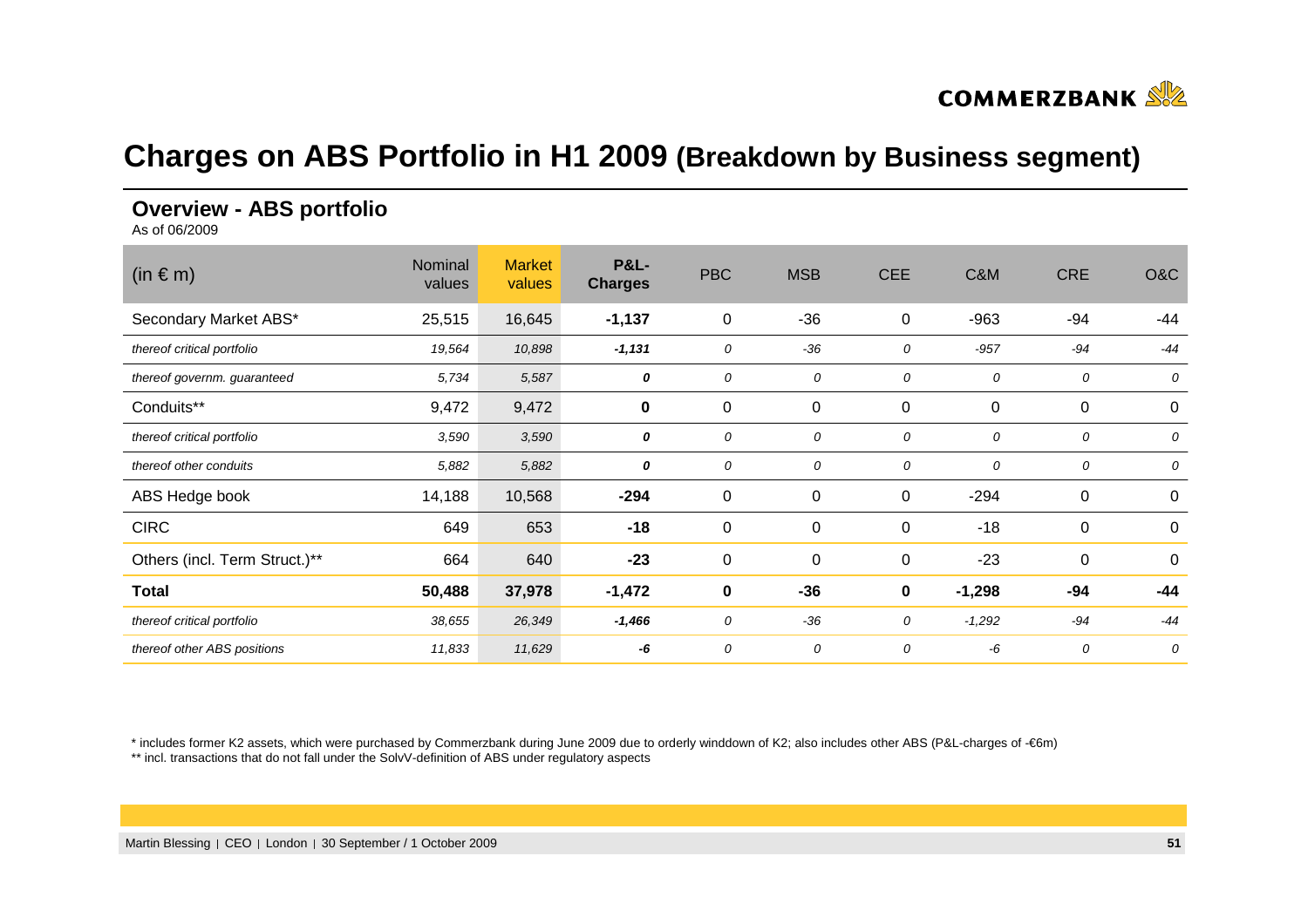

## **Leveraged Acquisition Finance (LAF)**



### **Portfolio details\***

- In Q2 2009 significant specific charges could be avoided in the final hold and underwriting bookthrough active risk management and close customer contact.
- The reduction in volume in the underwriting and final hold book is substantially due to the transfer of transactions to the default portfolio (specificprovisions were manly made per 12/2008).
- In H1 2009 several CIRCs were restructured / unwound without a loss. Volumes and risk could bereduced significantly as a result. Six transactionsare still outstanding.
- > The LAF portfolio financings suffer from defaults within the portfolios. No specific charges so far.

#### **Outlook**

- Due to high gearing ratios of companies in the portfolio, they are especially vulnerable to a recession.
- In direct LAF business this can lead to further burdens on revenues due to specific provisions.
- > Potential losses concerning CIRCs have been limited due to de-risking measures.
- > For the portfolio financing, downratings, restructurings as well as losses from individual transactions cannot be excluded.

\* excluding default portfolio

Martin Blessing | CEO | London | 30 September / 1 October 2009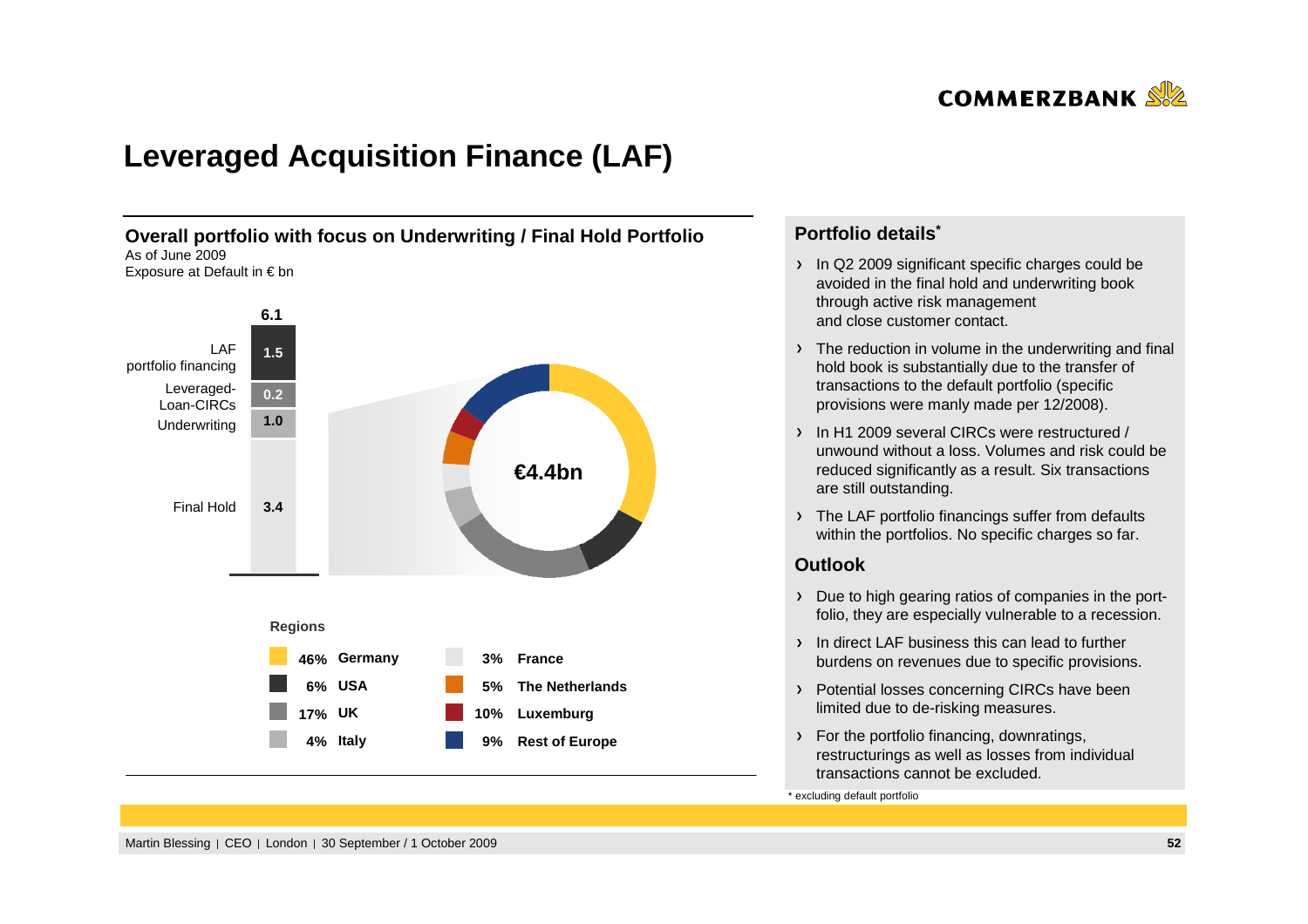

**Notes**

Martin Blessing | CEO | London | 30 September / 1 October 2009 **<sup>53</sup>**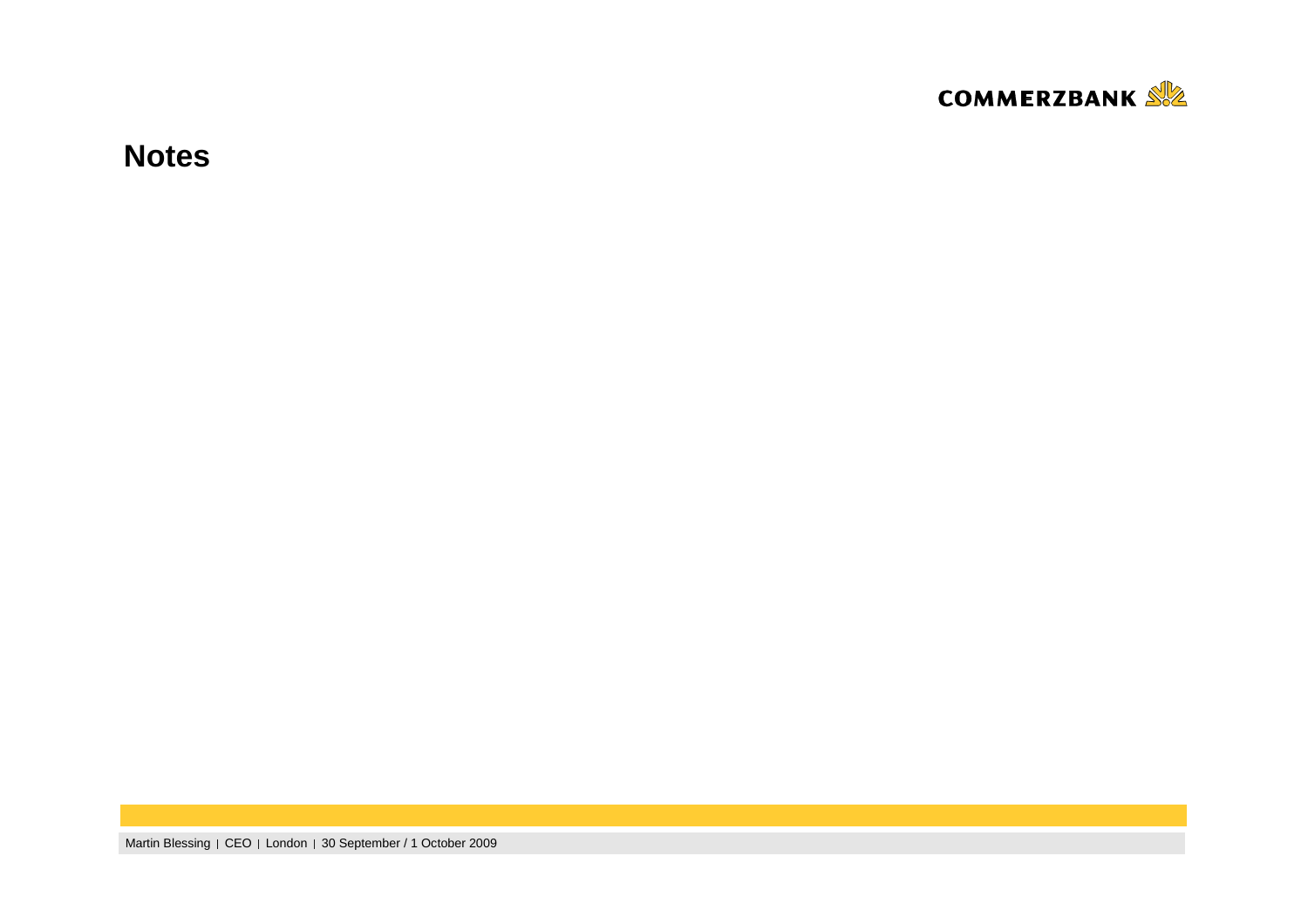

### **For more information, please contact Commerzbank´s IR team:**

**Jürgen Ackermann** (Head of IR) P: +49 69 136 22338M: juergen.ackermann@commerzbank.com

**Sandra Büschken** (Deputy Head of IR) P: +49 69 136 23617M: sandra.bueschken@commerzbank.com

**Michael H. Klein** P: +49 69 136 24522M: michael.klein@commerzbank.com **Wennemar von Bodelschwingh**P: +49 69 136 43611M: wennemar.vonbodelschwingh@commerzbank.com

**Ute Heiserer-Jäckel** P: +49 69 136 41874M: ute.heiserer-jaeckel@commerzbank.com

**Simone Nuxoll** P: +49 69 136 45660M: simone.nuxoll@commerzbank.com **Stefan Philippi** P: +49 69 136 45231M: stefan.philippi@commerzbank.com

**Karsten Swoboda** P: +49 69 136 22339M: karsten.swoboda@commerzbank.com

### **www.ir.commerzbank.com**